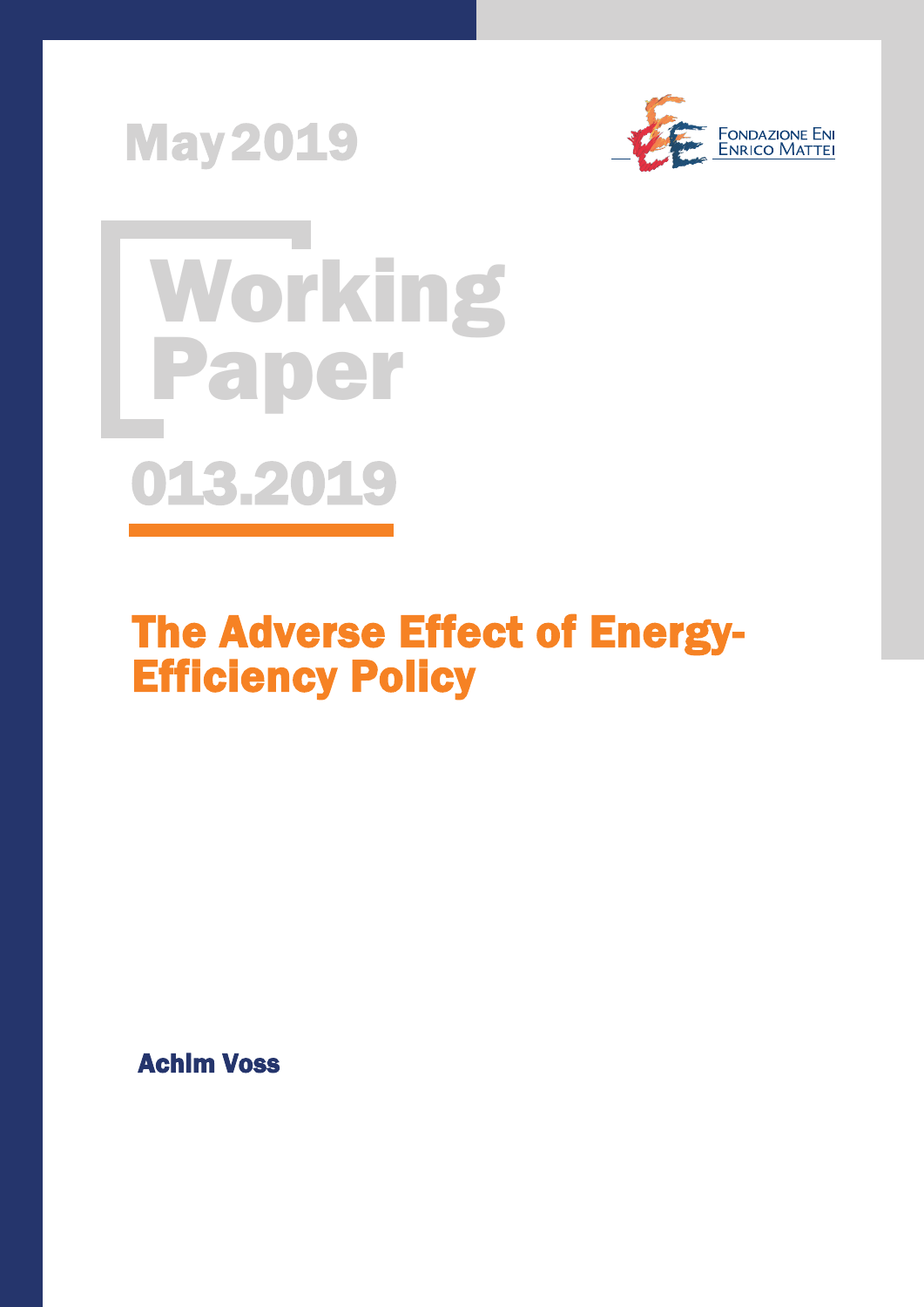## Future Energy Program Series Editor: Manfred Hafner

## The Adverse Effect of Energy-Efficiency Policy

By Achim Voss, University of Hamburg, Department of Economics

#### **Summary**

I analyze energy-efficiency policy as a prescription of a minimum-efficiency standard for energyusing household goods like cars, building insulation, and home appliances. Such a policy has two effects. At the intensive margin, a household that invests will choose a more efficient device. At the extensive margin, there will be more households that choose not to invest at all. Thus, additional to and different from rebound effects, energy-efficiency policy may have unintended consequences. I analyze the equilibrium effects of a minimum-efficiency standard, taking price adjustments and household heterogeneity into account. A moderate minimumefficiency standard increases demand for efficiency-enhancing household capital goods, and reduces energy demand. More stringent policy is shown to be less effective or even counterproductive. For the case of a fixed supply of efficiency-enhancing capital, it is shown that minimum-efficiency standards increase equilibrium energy demand. Finally, I analyze which households benefit from minimum-efficiency standards and which ones lose. A standard induces investing households to expend more for household capital and less for energy. The wedge between the induced expenditures and the private optimum is analyzed as a deadweight loss.

Keywords: Energy Efficiency, Rebound Effects, Household Heterogeneity, Extensive Margin, Gruenspecht Effect, Investment, Theory of Environmental Policy

JEL Classification: 041, 048, D15

A previous version of this paper had the title "Energy-Efficiency Policy and its Effects at the Intensive and at the Extensive Investment Margins with Heterogeneous Households".

*Address for correspondence:* Achim Voss University of Hamburg Department of Economics Von-Melle-Park 5 20146 Hamburg Germany E-mail: achim.voss@uni-hamburg.de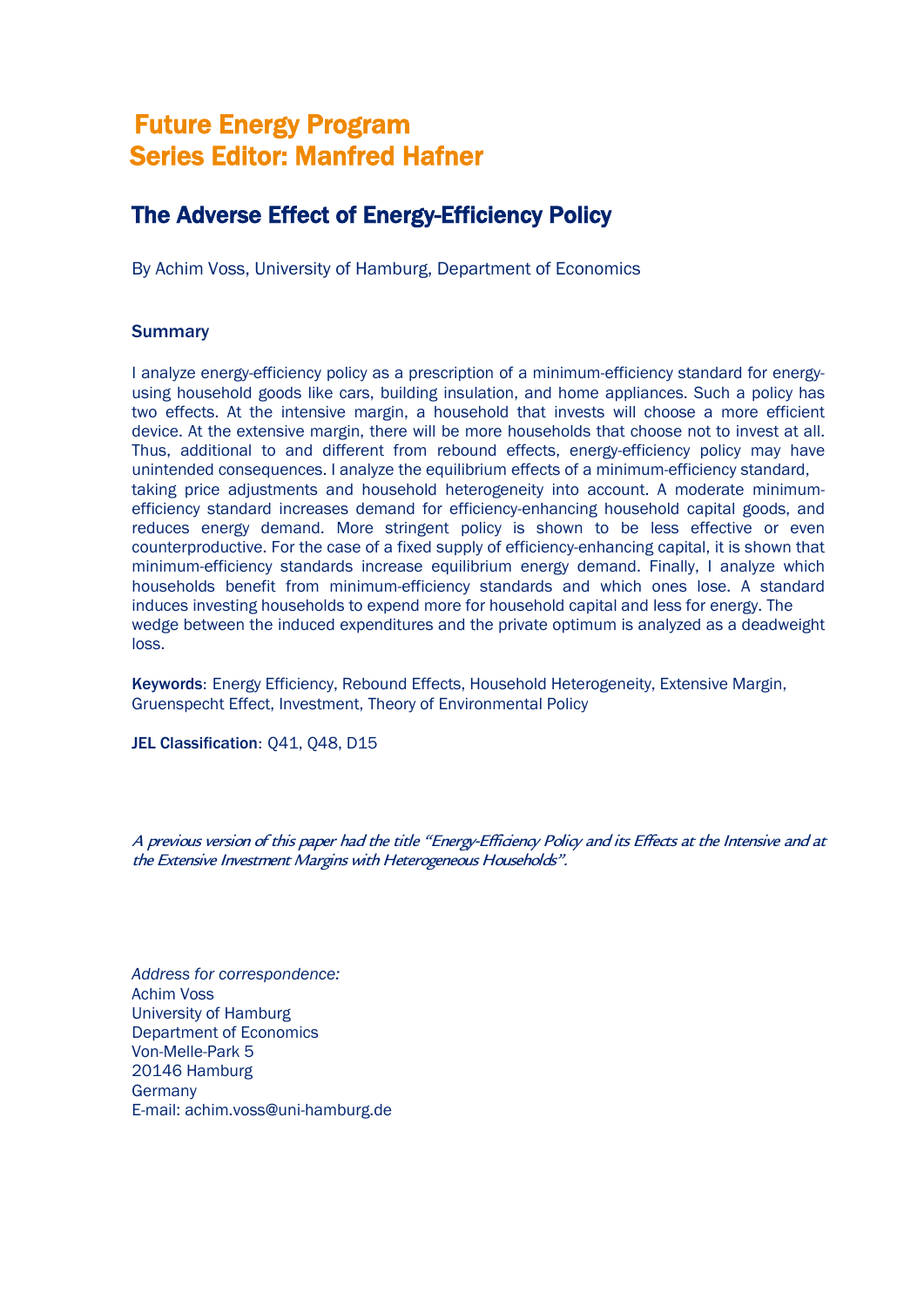## The Adverse Effect of Energy-Efficiency Policy

Achim Voss<sup>∗</sup>

May 8, 2019

#### **Abstract**

I analyze energy-efficiency policy as a prescription of a minimum-efficiency standard for energy-using household goods like cars, building insulation, and home appliances. Such a policy has two effects. At the intensive margin, a household that invests will choose a more efficient device. At the extensive margin, there will be more households that choose not to invest at all. Thus, additional to and different from rebound effects, energy-efficiency policy may have unintended consequences. I analyze the equilibrium effects of a minimum-efficiency standard, taking price adjustments and household heterogeneity into account. A moderate minimum-efficiency standard increases demand for efficiency-enhancing household capital goods, and reduces energy demand. More stringent policy is shown to be less effective or even counterproductive. For the case of a fixed supply of efficiency-enhancing capital, it is shown that minimum-efficiency standards increase equilibrium energy demand. Finally, I analyze which households benefit from minimum-efficiency standards and which ones lose. A standard induces investing households to expend more for household capital and less for energy. The wedge between the induced expenditures and the private optimum is analyzed as a deadweight loss.

**JEL Codes:** Q41 · Q48 · D15

**Keywords:** Energy Efficiency · Rebound Effects · Household Heterogeneity · Extensive Margin · Gruenspecht Effect · Investment · Theory of Environmental Policy

<sup>∗</sup>University of Hamburg, Department of Economics, Von-Melle-Park 5, 20146 Hamburg, Germany. Tel.: +49 40 42838 4529. E-mail: [achim.voss@uni-hamburg.de.](mailto:achim.voss@uni-hamburg.de) A previous version of this paper had the title "Energy-Efficiency Policy and its Effects at the Intensive and at the Extensive Investment Margins with Heterogenous Households".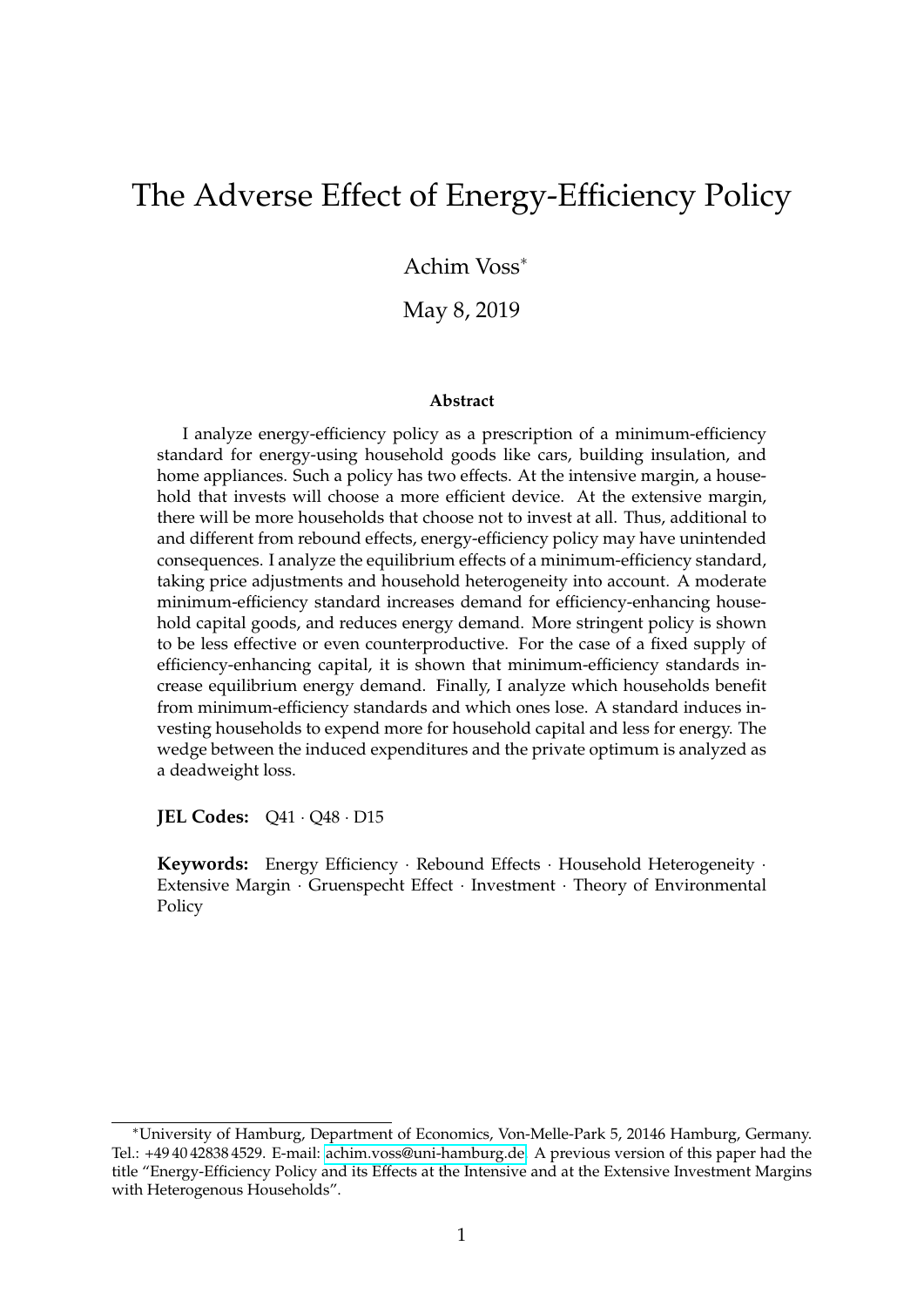## **Contents**

| 1                                                                           | Introduction                                                                                                                                                                                                                                                                                                                                                                                                                                                                                           |                                                                |  |  |  |  |  |  |
|-----------------------------------------------------------------------------|--------------------------------------------------------------------------------------------------------------------------------------------------------------------------------------------------------------------------------------------------------------------------------------------------------------------------------------------------------------------------------------------------------------------------------------------------------------------------------------------------------|----------------------------------------------------------------|--|--|--|--|--|--|
| <b>Individual Demand</b><br>$\mathbf{2}$<br>2.1<br>2.2<br>2.3<br>2.4<br>2.5 |                                                                                                                                                                                                                                                                                                                                                                                                                                                                                                        |                                                                |  |  |  |  |  |  |
| 3                                                                           | <b>Aggregate Analysis</b><br>Aggregate Investment and Aggregate Energy Consumption<br>3.1<br>3.2<br>Isoelastic Functions: A Marginal Minimum-Efficiency Standard<br>3.3<br>3.4                                                                                                                                                                                                                                                                                                                         | 16<br>16<br>17<br>19<br>22                                     |  |  |  |  |  |  |
| 4                                                                           | Welfare, Distribution and Politics<br>26                                                                                                                                                                                                                                                                                                                                                                                                                                                               |                                                                |  |  |  |  |  |  |
| 5                                                                           | <b>Discussion</b>                                                                                                                                                                                                                                                                                                                                                                                                                                                                                      |                                                                |  |  |  |  |  |  |
|                                                                             | A Appendix<br>A.2 Minimum-Efficiency Standards: Calculations Without Assumptions About The<br>A.2.1 Price Changes on the Markets with Exogenous Price Changes on the<br>The Equilibrium Elasticities with Isolelastic Functions<br>A.2.2<br>A.2.3<br>A.4 Minimum-Efficiency Standards: Calculations For The Isoelastic Distribution Func-<br>tion<br>Substituting the Isoelastic Distribution Function<br>A.4.1<br>A.4.2<br>The Equilibrium Elasticities with Isolelastic Functions: Analysis<br>A.4.3 | 30<br>30<br>31<br>31<br>32<br>33<br>33<br>34<br>34<br>35<br>38 |  |  |  |  |  |  |
|                                                                             | References                                                                                                                                                                                                                                                                                                                                                                                                                                                                                             | 41                                                             |  |  |  |  |  |  |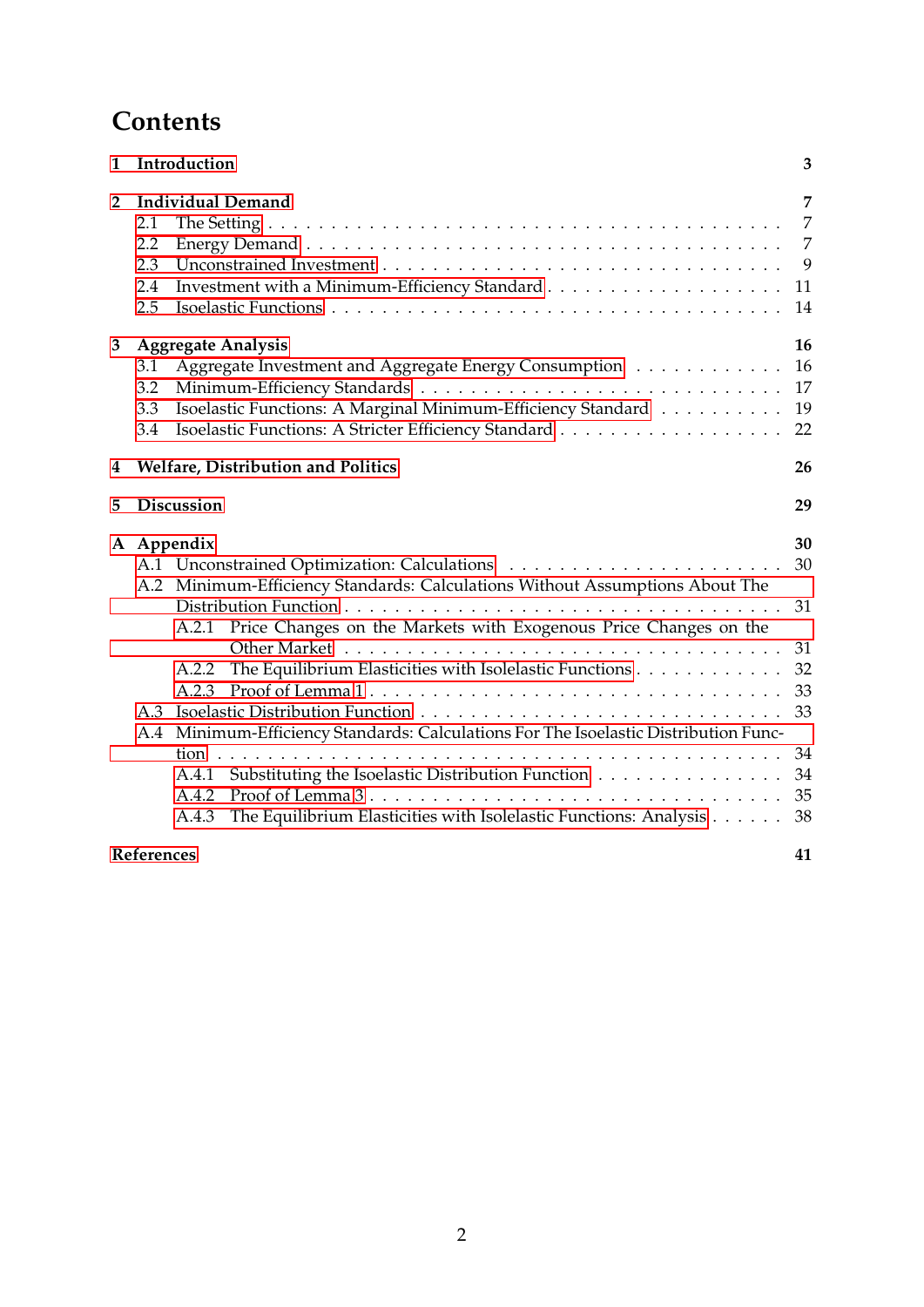## <span id="page-4-0"></span>**1 Introduction**

Households make up a large share of total fuel and electricity consumption.<sup>[1](#page-4-1)</sup> A widespread, and seemingly natural, way to reduce final energy demand is to directly target household energy efficiency via minimum-efficiency standards for durable household goods. For instance, in the European Union, light bulbs, television sets, or vaccum cleaners that use too much electricity must not be sold.<sup>[2](#page-4-2)</sup> Similar regulations aim at cars, space-heating systems, building insulation or domestic appliances.<sup>[3](#page-4-3)</sup>

Do these policies actually reduce aggregate energy demand? To answer this question, we have to consider the policy's target. For any given energy service (like lighting), energy efficiency usually is a fixed property of a device (like a light bulb). To increase energy efficiency for the energy service, the household usually has to scrap and replace it. At any moment, there are some households who plan such an investment because their old household devices are too inefficient. These households are the ones that are targeted by the policy, because investing is a voluntary decision, and minimum-efficiency standards usually only apply to new devices, and not to existing ones. Under these circumstances, increasing a binding standard has two countervailing effects. At the intensive margin, it will increase the energy efficiency of all households that still invest. At the extensive margin, fewer households may decide to invest at all, and instead keep their old devices. Thus, a minimum-efficiency standard increases overall energy efficiency only if the first effect dominates.

To determine under which conditions this is the case, this article formally analyzes the equilibrium effects of such a policy. I model two interdependent markets: firstly, the market for energy, which may stand for fuel or electricity, and secondly, the market for an energy-using household capital good. The household's utility depends on the energy services that the capital good and the energy input provide. If the household has a larger amount of capital, a given amount of energy translates into more energy services. Thus, energy efficiency is understood as the amount of capital the household owns for the energy service under consideration. When buying the capital good, the household can freely choose its energy efficiency – that is, buy a smaller or larger amount of capital.

Households are heterogenous with respect to their capital endowment – that is,

<span id="page-4-1"></span> $119\%$  of final energy consumption in the OECD is attributed to the residential sector [\(IEA, 2018\)](#page-42-0), and this excludes the households' part of the transport sector's 34%.

<span id="page-4-2"></span> $2$ See, for instance, [Dehmer](#page-41-0) [\(2013\)](#page-41-0) or [Harrabin](#page-41-1) [\(2017\)](#page-41-1) for media coverage of the topic. For analyses of the European light-bulb regulation, see [Frondel and Lohmann](#page-41-2) [\(2011\)](#page-41-2) or [Perino and Pioch](#page-42-1) [\(2017\)](#page-42-1).

<span id="page-4-3"></span><sup>3</sup>*The 2018 International Energy Efficiency Scorecard* [\(Castro-Alvarez et al., 2018\)](#page-41-3) by the American Council for an Energy-Efficient Economy (ACEEE), a non-profit organization, approvingly lists several direct intervention policies and gives an overview of their implementation in 25 coutries. The U.S. car fuelefficiency standards are more flexible than minimum-efficiency standards as they prescribe an average fuel efficiency for a car producer, but they work in a similar way [\(Portney et al., 2003\)](#page-42-2).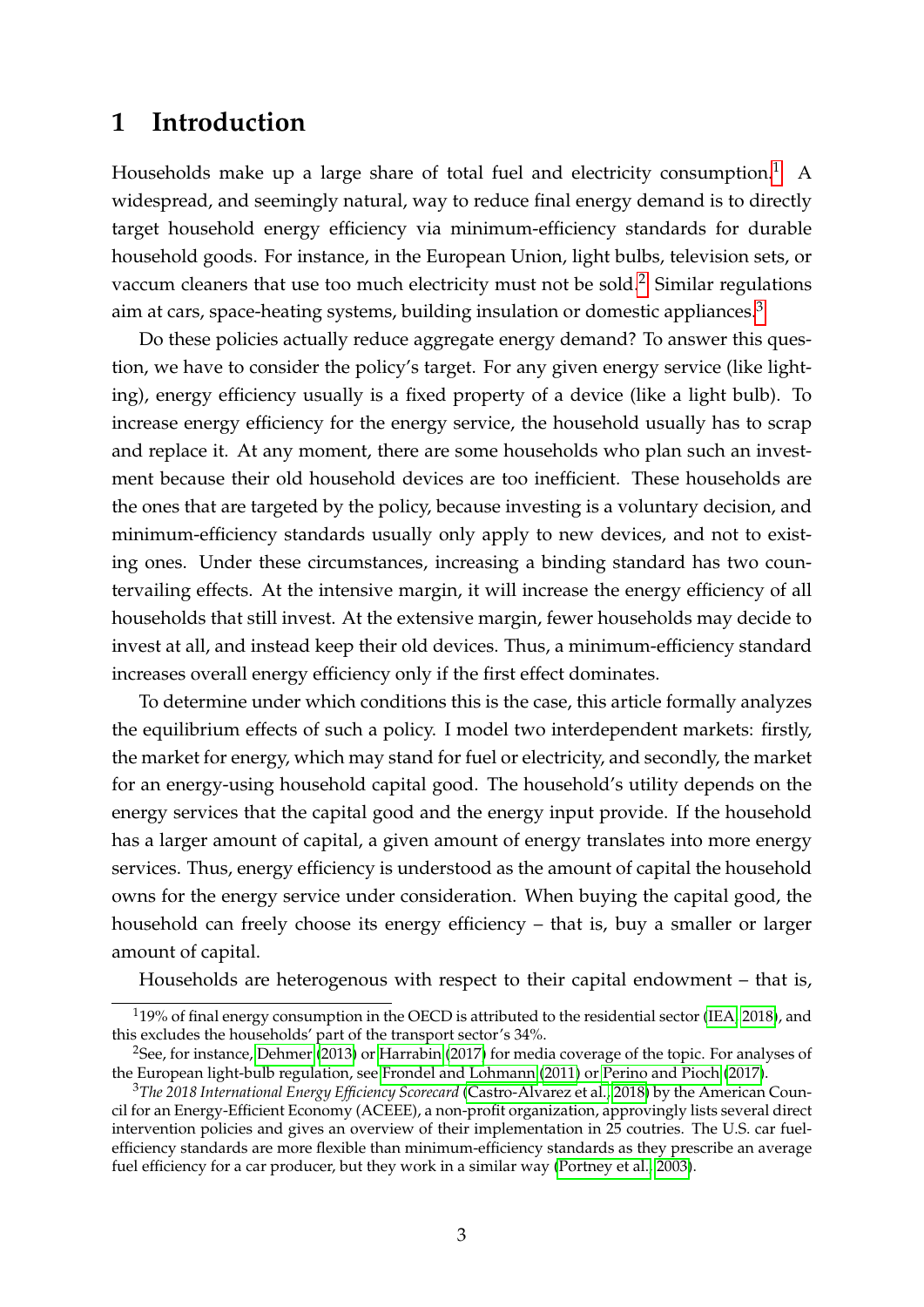with respect to their *current* energy efficiency. This implies a cutoff level of capital below which households invest; those that have more keep their endowment. Introducing a minimum-efficiency standard then increases the amount of capital an investing household chooses, but it also shifts the cutoff level downwards, reducing the share of investing households. Additionally, the cutoff level reacts to prices: If the standard increases demand for energy efficiency, its rising price will increase the cutoff level, which dampens the total effect. Cheaper energy works in the same direction.

The main insights of the current article are the following. Firstly, it is shown how introducing a minimum-efficiency standard changes the cutoff level. A standard forces households to pay too much for energy-efficiency capital relative to energy to minimize the costs of energy services, which deters them from investing. I show that the elasticity of the cutoff level with respect to the standard is proportional to the enforced difference between capital and energy expenditures. Thus, a *marginal* minimum-efficiency standard – that is, a barely binding standard – has no effect on the cutoff level. With a *stricter* standard, the cutoff level decreases: Even households with a low amount of capital forgo replacing it if the standard pushes them too far from their individually optimal investment.

Secondly, I characterize the effects of a marginal standard in the aggregate. If supply elasticities for household appliances and energy are positive but finite, then such a standard increases the equilibrium aggregate demand for energy-efficiency capital and its price, and reduces the equilibrium consumption and price of energy. By contrast, if capital is supplied inelastically, then the only effect of a marginal standard will be to *increase* the price of efficiency-enhancing capital, while the energy market will be unaffected.

Thirdly, we turn to stricter efficiency standards. A moderate standard increases aggregate energy-efficiency investment and reduces energy consumption, but less so the stricter the standard. For some critical level of the standard, energy consumption is minimized. Further increasing the standard still stimulates aggregate investment, but it is concentrated among few households, and so many other households are deterred from investing that aggregate energy demand is increased. Therefore, a positive reaction of investment to the policy is not sufficient for a reduction of energy demand.

Finally, we consider welfare and distributional issues. I illustrate how the costs and benefits of a household from minimum-efficiency standards depend on the household's current energy efficiency. A household that has high energy efficiency would not invest anyway, and therefore benefits from a minimum-efficiency standard if its introduction reduces the energy price. By contrast, a household with old, inefficient appliances that would plan to invest bears the costs of a policy that, firstly, prescribes to choose higher energy efficiency than the household would privately choose, and secondly, increases aggregate demand for such appliances, which increases their price.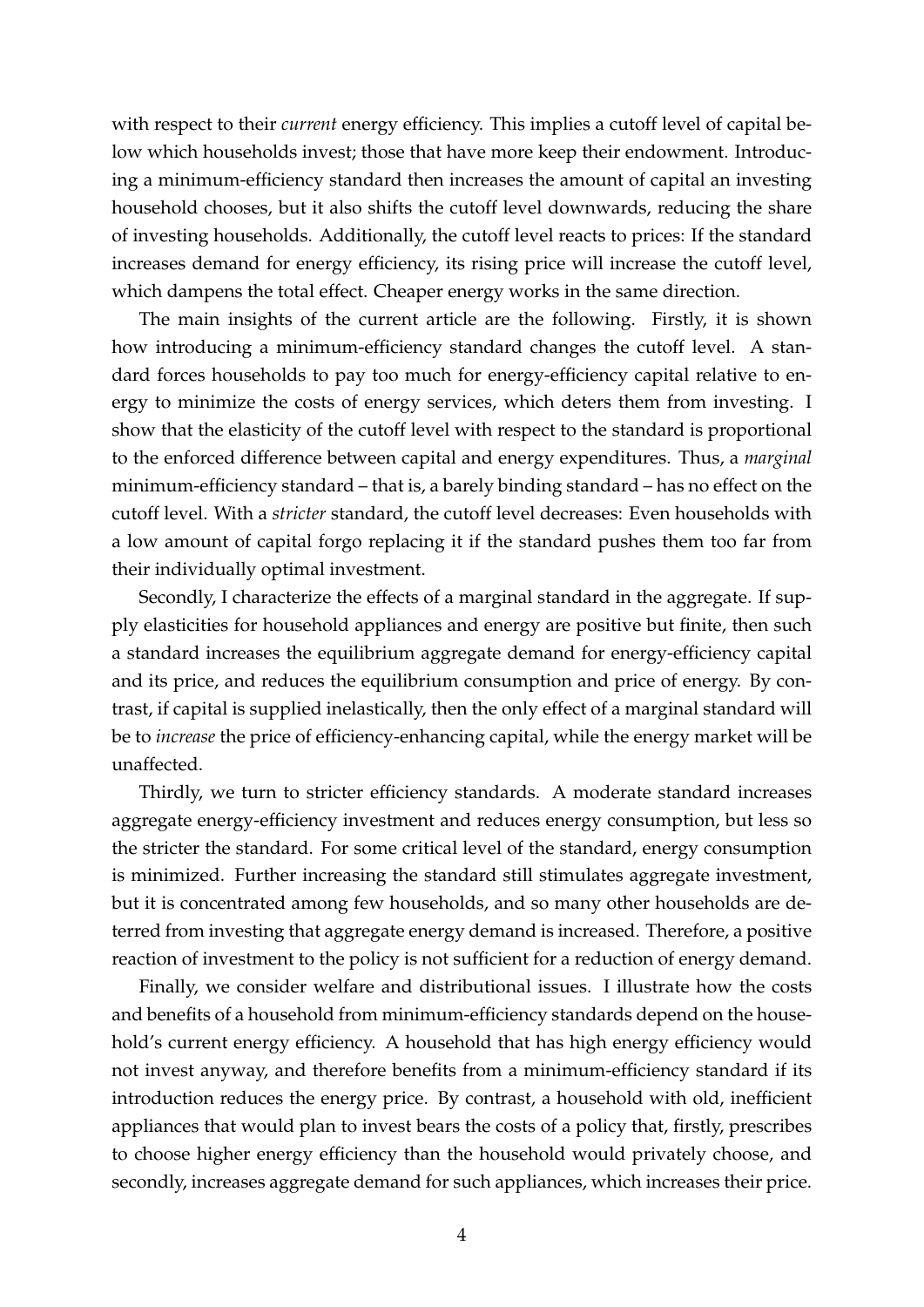A main insight here is that from the perspective of utilitarian welfare maximization, the wedge between capital expenditures and energy expenditures that the standard creates can be understood as the policy's deadweight loss. An empirical implication is that opinion polls should show support for energy-efficiency standards among households that already have efficient capital goods, for instance due to a recent investment, and opposition among the households that have inefficient capital goods and may soon plan to replace them.

My model builds on the basic insights of [Gruenspecht](#page-41-4) [\(1982\)](#page-41-4): scrappage and replacement decisions react to regulation that only applies to newly bought devices, and this reaction can be strong enough to offset the intended effects of regulation (in the short run). He analyzes the effect of pollutant emission regulation that increases the costs (and the price) of new cars. This increases the share of people keeping their old car and the price of used cars, which are substitutes to new ones. [Gruenspecht](#page-41-4) thus considers standards for emissions that are an externality to car owners, and the regulation increases the costs of cars directly and, often, due to lower fuel efficiency.

The first apparent difference to the present article's focus is that the kind of policy that I consider should lead to *higher* energy efficiency. This is also the kind of policy that [Jacobsen and van Benthem](#page-42-3) [\(2015\)](#page-42-3) analyze. They apply the [Gruenspecht](#page-41-4) reasoning to fuel economy standards. In their model, a representative consumer's vehicle demand is met by car suppliers whose new-car sales are subject to the standards, and by used-car supplies that are determined as last period's supply net of scrapping, where the scrap probability depends on the vehicle price. However, in their model, the elasticity of the scrap rate with respect to the vehicle price is assumed to be constant, and the consumption of energy services is exogenous.

Compared to the [Gruenspecht](#page-41-4) [\(1982\)](#page-41-4) and [Jacobsen and van Benthem](#page-42-3) [\(2015\)](#page-42-3) contributions, my article's focus is on a theoretical model in which the investment and scrap decisions are derived from optimization behavior, such that the choice of energy efficiency and the investment decision depend on the energy price. Minimum-efficiency standards are derived and discussed for varying intensities instead of assuming constant elasticities. Additionally, I analyze equilibrium effects by includingthe influence of supply-side elasticities of energy-efficiency capital and the fuel market in the analysis. This allows to understand the effects of the regulation on aggregate fuel consumption. The equilibrium analysis in the present paper which starts from individual, heterogenous households also allows to understand welfare and distributional effects of energy-efficiency policies. In a recent contribution, [Levinson](#page-42-4) [\(2019\)](#page-42-4) analyzes how regressive efficiency standards are. I add to this another distributional dimension, namely between households that plan to invest and those that already have efficient capital goods.

The fact that the consumption of energy services and of energy are endogenous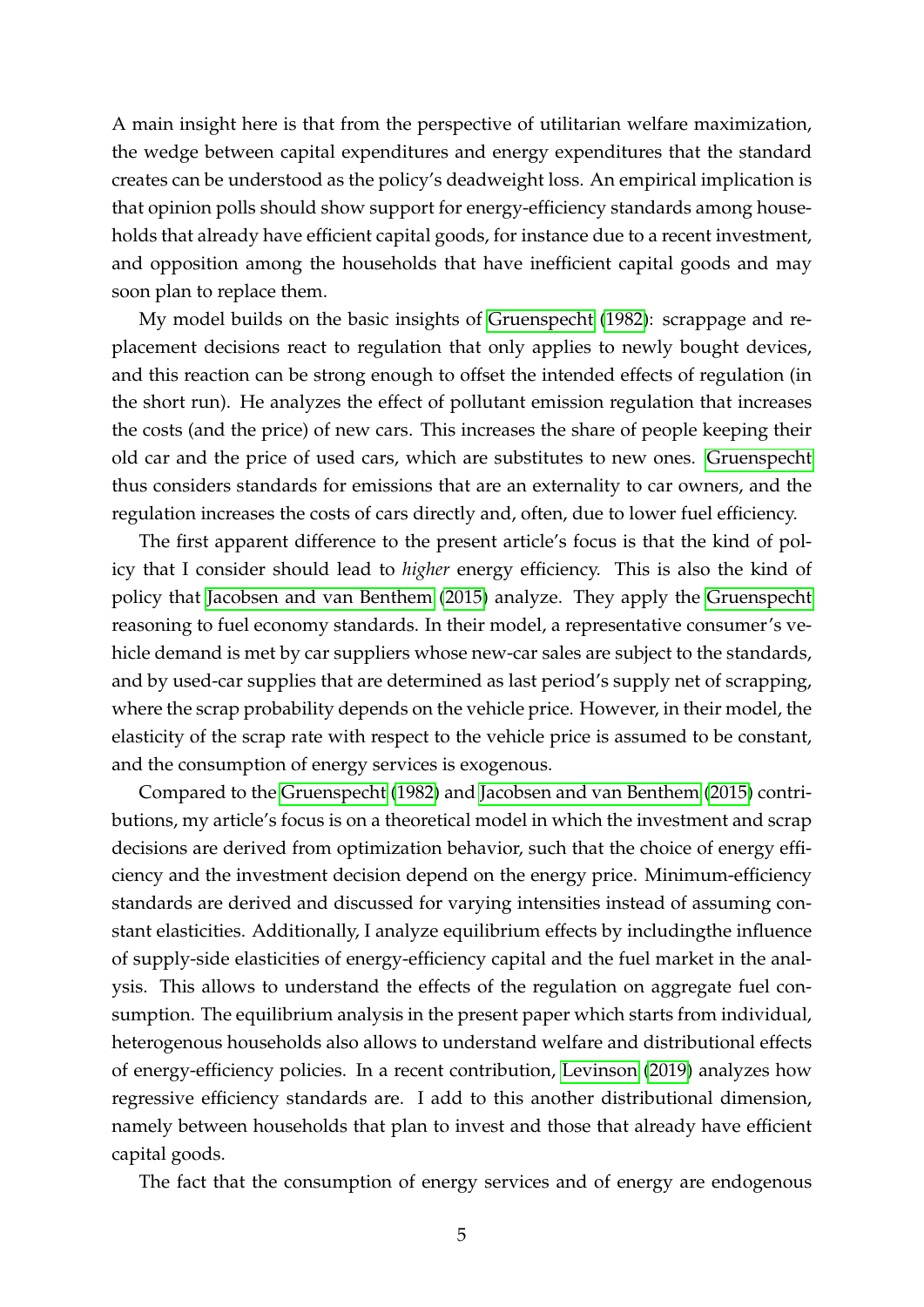in my model connects the article to the vast literature on the aggregate effects of energy efficiency and, in particular, *rebound effects*, with early contributions by [Khazzoom](#page-42-5) [\(1980\)](#page-42-5), [Brookes](#page-41-5) [\(1990\)](#page-41-5), [Saunders](#page-42-6) [\(1992,](#page-42-6) [2000\)](#page-42-7), [Wirl](#page-42-8) [\(1997\)](#page-42-8), among others. This literature raised skepticism about energy efficiency as a policy goal, suggesting that increasing energy efficiency might raise energy demand instead of reducing it. In the many empirical studies that followed, such "backfire" behavior of energy demand was not found, and rebound effects are likely small – see [Gillingham et al.](#page-41-6) [\(2009\)](#page-41-6), [Borenstein](#page-41-7) [\(2015\)](#page-41-7), [Chan and Gillingham](#page-41-8) [\(2015\)](#page-41-8), and [Gillingham et al.](#page-41-9) [\(2016\)](#page-41-9) for an overview of the issues, for a summary of the empirics and for recent new theoretical insights. The focus of this literature is, in general, on exogenous technological increases of energy efficiency. The costs – or even the energy content – of the new efficiency-enhancing appliances are sometimes analyzed as well, for instance by [Borenstein](#page-41-7) [\(2015\)](#page-41-7); nonetheless, the decision of the households that would be affected by actual energy-efficiency policy is not analyzed. The present article aims at extending the understanding of energy-efficiency policy by modeling decisions of heterogeneous households, the effects of the policy on these decisions, and thus, the policy's equilibrium effects. Note that in my model, backfire behavior of fuel demand is assumed away, in order to focus on the interplay of intensive- and extensive-margin effects. My model emphasizes that low rebound effects are not sufficient for effective energy-efficiency policy.

Another strand of the energy-efficiency literature focuses on explanations for too low levels of energy efficiency due to either market failures or psychological explanations (see [Gillingham et al., 2009](#page-41-6) or [Gerarden et al., 2017\)](#page-41-10). In my model, households are perfectly rational and I do not model market failures. The model can be extended in these directions, however, as discussed in Section [5.](#page-30-0)

The paper proceeds as follows. Section [2](#page-8-0) analyzes a household's demand for energy and for energy-efficiency capital, first without and then with a minimumefficiency standard. Capital is chosen for a single period, anticipating how energy demand depends on the amount of capital. Section [3](#page-17-0) then first describes aggregate supply and demand for energy and capital, and then analyzes minimum-efficiency standard, first for a marginal standard and then for stricter standards. Functional forms are introduced when necessary. Welfare and distributional effects and implications for politically determined standards are considered in Section [4.](#page-27-0) Finally, Section [5](#page-30-0) discusses the results and possible extensions of the model.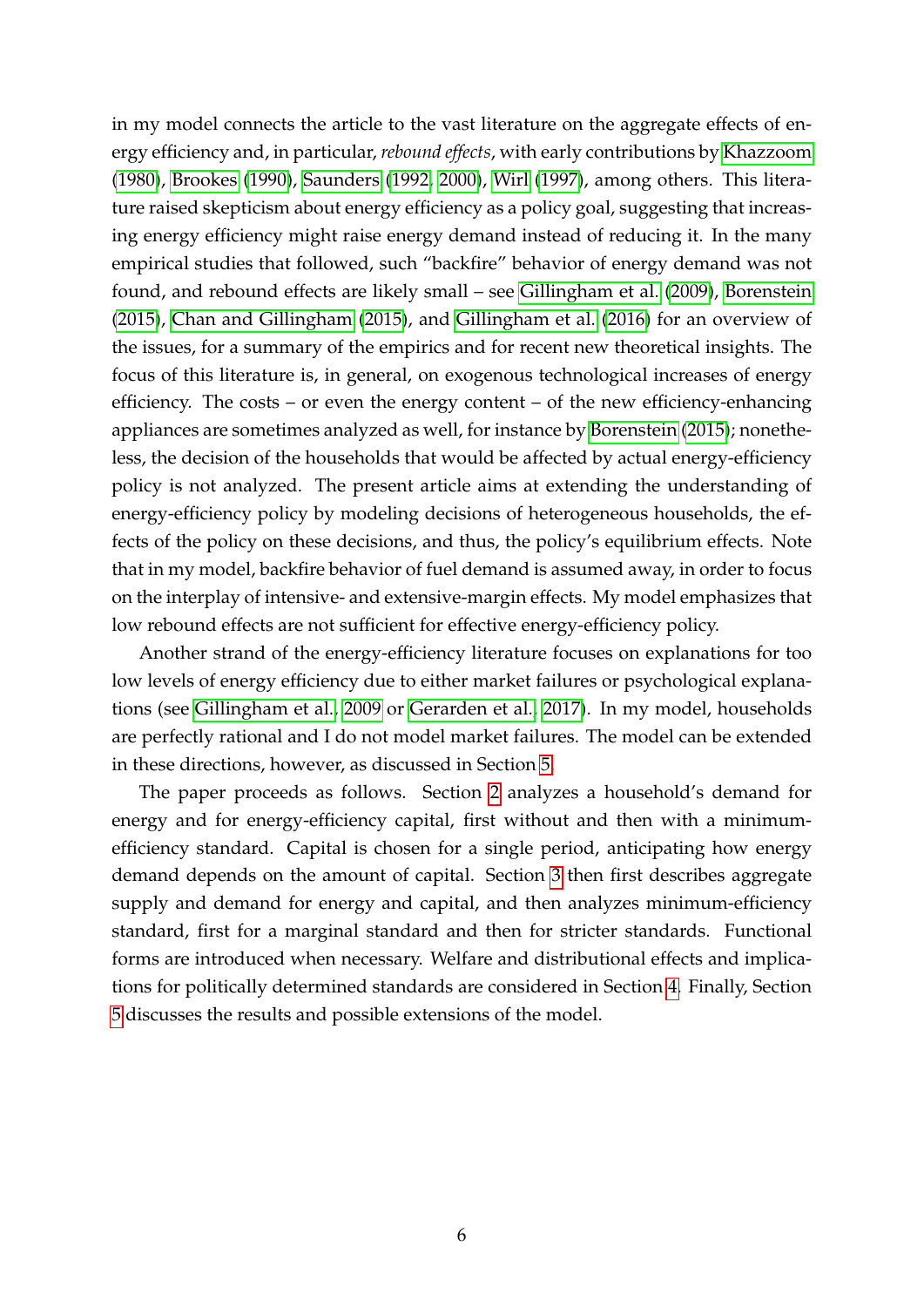## <span id="page-8-0"></span>**2 Individual Demand**

## <span id="page-8-1"></span>**2.1 The Setting**

Suppose that household have preferences over consumption of a numeraire good, *Q*, and consumption of energy services, *S*. Household *i*'s utility is

$$
u_i = Q_i + B(S_i), \tag{1}
$$

where I assume the energy-services benefit function *B* to be increasing in *S<sup>i</sup>* and strictly concave, with  $\lim_{S\to 0}$   $B'(S) = \infty$  and  $\lim_{S\to \infty}$   $B'(S) = 0$ .<sup>[4](#page-8-3)</sup> Energy services are obtained by combining energy *E*, which can represent fuel or electricity, and capital *K*, so that household *i*'s energy services are  $S_i \equiv K_i E_i$ .  $K_i$  may represent the capital embodied in a car, a space-heating system, the house's insulation, or household appliances like fridges or washing machines. In the investment decision considered below, I assume that such household-capital goods are continuously scalable at the moment when they are bought, and that their only characteristic is the amount of energy services per unit of energy that they provide. For instance, if the household has a better space-heating system that provides a warmer house with the same amount of fuel,  $K_i$  is larger.<sup>[5](#page-8-4)</sup> We thus equivalently say that a household has a more energy-efficient appliance (or car, space-heating system, etc) or that it has more capital.

The household's budget is  $Q_i + pE_i + I_i = Y_i$ , where p is the energy price, I is investment and *Y* is exogenous income. Thus, utility becomes

<span id="page-8-5"></span>
$$
u_i = Y_i - pE_i - I_i + B(S_i). \tag{2}
$$

In the following, I analyze the household's optimal behavior in a two-stage procedure. First, I derive energy demand given the level of capital. Afterwards, the household's capital level is endogenized: The household is endowed with some capital and decides whether to keep it or replace it.

### <span id="page-8-2"></span>**2.2 Energy Demand**

If the household has no capital  $(K_i = 0 \implies S_i = 0)$ , consuming energy has only costs but no benefits, such that the household will choose  $E_i = 0$ . For  $K_i > 0$ ,  $\lim_{S \to 0} B'(S) = 0$ 

<span id="page-8-3"></span><sup>&</sup>lt;sup>4</sup>However, given that  $u_i$  is a utility function, I do not restrict  $B(0) = 0$  (which is in contrast to the oft-cited [Inada](#page-42-9) [\(1963\)](#page-42-9) assumptions).

<span id="page-8-4"></span><sup>&</sup>lt;sup>5</sup>For cars,  $K_i$  are miles per gallon, while  $S_i$  are miles driven;  $1/K_i = E_i/S_i$  would be the European version, usually stated as liters of gasoline per 100 km. The simplifying assumption in the present model is that the household can freely choose this property of its vehicle when buying it, which is a shortcut for car suppliers offering the varieties that consumers demand.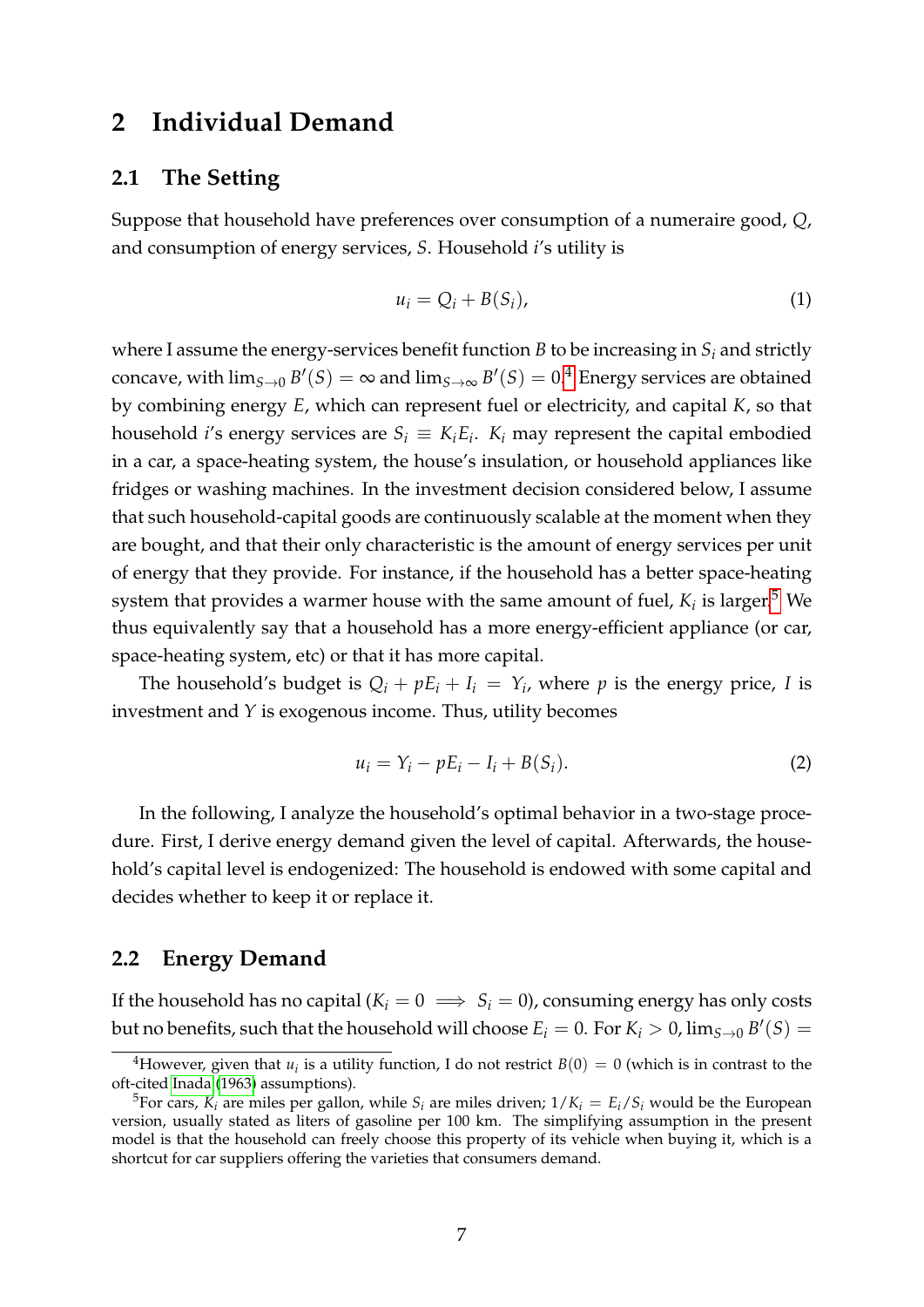$\infty$  implies that there is a strictly positive amount of  $E_i$  fulfillingthe first-order condition

<span id="page-9-3"></span><span id="page-9-0"></span>
$$
B'(S_i)K_i = p. \t\t(3)
$$

This implicitly defines the household's energy demand  $E^*(K_i, p)$  and thus energyservice demand as functions of *K<sup>i</sup>* and *p*:

<span id="page-9-5"></span>
$$
S_i^*(K_i, p) \equiv K_i E^*(K_i, p). \tag{4}
$$

Differentiating [\(3\)](#page-9-0) and rearranging yields the elasticities of energy demand with respect to the price of energy, *εE*,*<sup>p</sup>* and with respect to the household's capital stock, *εE*,*K*. They directly translate to the respective elasticities of energy-services demand:

$$
\varepsilon_{E,p}(K_i, p) \equiv \frac{\partial E_i^*(K_i, p) / E_i^*(K_i, p)}{\partial p / p} = \frac{1}{-\beta(S_i^*)} = \varepsilon_{S,p}(K_i, p), \tag{5a}
$$

$$
\varepsilon_{E,K}(K_i, p) \equiv \frac{\partial E_i^*(K_i, p) / E_i^*(K_i, p)}{\partial K_i / K_i} = \frac{1}{\beta(S_i^*)} - 1 = \varepsilon_{S,K}(K_i, p) - 1 \tag{5b}
$$

where

<span id="page-9-2"></span>
$$
\beta(S_i) \equiv S_i \frac{-B''(S_i)}{B'(S_i)} > 0 \tag{6}
$$

denotes the absolute value of the elasticity of marginal benefits with respect to energy services. I assume in the following that *β* is bounded:

#### <span id="page-9-4"></span>**Assumption 1.**  $\beta(S_i) > 1$ .

Then,

$$
\varepsilon_{S,K}(K_i, p) = 1 + \varepsilon_{E,K}(K_i, p) = -\varepsilon_{E,p}(K_i, p) = -\varepsilon_{S,p}(K_i, p) = \frac{1}{\beta(S_i^*)} \in [0, 1).
$$
 (7)

Thus, a household with a larger amount of capital will always demand more energy services, but less energy. This assumption ensures that rebound effects are not too strong. Using the term from the literature on energy efficiency and rebound effects, I exclude a "backfire" effect of energy efficiency; backfire means that an increase in energy efficiency increases energy demand (see e.g. [Voss, 2015\)](#page-42-10).<sup>[6](#page-9-1)</sup> Excluding backfire effects is in line with the empirical results of the literature [\(Gillingham et al., 2016\)](#page-41-9). Additionally, it allows that energy-efficiency policy could at least in principle make

<span id="page-9-1"></span> $^6$ Along the lines of [Saunders](#page-42-7) [\(2000,](#page-42-7) [2008\)](#page-42-11), the rebound would be defined as  $R \equiv 1 + \varepsilon_{E,K}(K_i,p)$ , which is identical to  $-\varepsilon_{E,p}(K_i,p)$ . In the present model, energy efficiency in  $S_i \equiv K_i E_i$  is embodied in household capital, and not derived from exogenous technological progress (as it is in a large part of the rebound-effects literature). Thus, in our context, a rebound of *R* means that (1 − *R*) · 100 % of productivity gains due to an increase in *K<sup>i</sup>* are translated into actual energy conservation.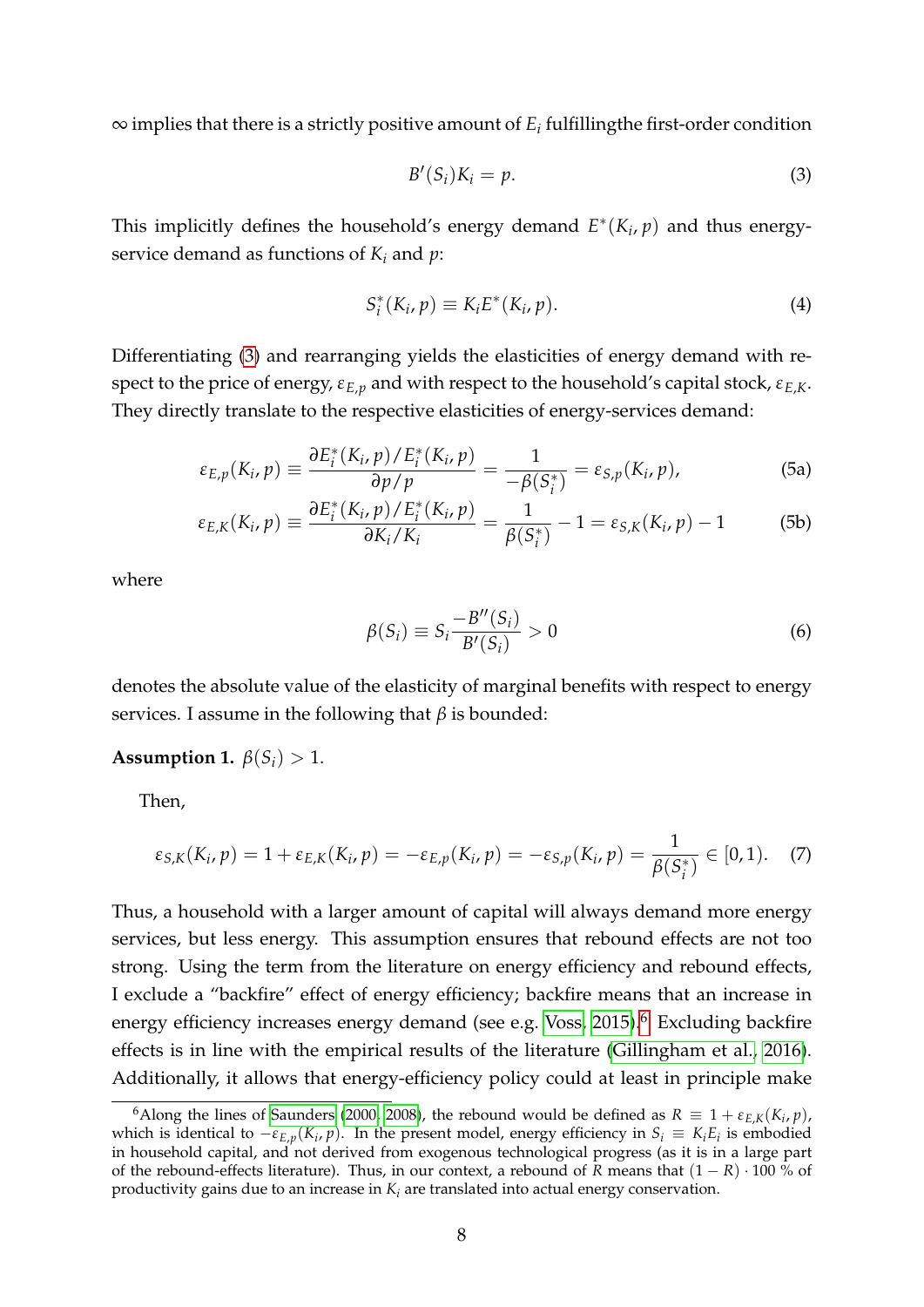sense as a policy to reduce energy consumption, such that the present paper can focus on other aspects of such policy.

Finally, using  $E^*(K_i, p)$  in  $u_i$ , the household's optimized utility is

<span id="page-10-2"></span>
$$
U_i(K_i, p, I_i) = Y_i - pE^*(K_i, p) - I_i + B(S_i^*).
$$
\n(8)

#### <span id="page-10-0"></span>**2.3 Unconstrained Investment**

Suppose that the household chooses  $K_i$  in order to maximize  $U_i(K_i, p, I_i)$ , where now the relation between investment  $I_i$  and capital has to be taken into account. The price per unit of capital is  $h$ , such that  $I_i = hK_i$ :

$$
U_i(K_i, p, hK_i) = Y_i - pE^*(K_i, p) - hK_i + B(S_i^*).
$$
\n(9)

The household's optimal amount of capital  $K^{\circ}$  is defined by

<span id="page-10-5"></span><span id="page-10-1"></span>
$$
B'(K^{\circ}E^*(K^{\circ}, p))E^*(K^{\circ}, p) = h,
$$
\n(10)

where we write  $K^{\circ}$  instead of  $K_i^{\circ}$  $\frac{\infty}{i}$  because nothing in the formula depends on the household's characteristics. In Appendix [A.1,](#page-31-1) I show that *Ui*(*K<sup>i</sup>* , *p*, *hKi*) is strictly concave in  $K_i$ , that  $K^{\circ}$  is strictly positive, and that it is higher if the energy price is higher or the capital price is lower:  $K_i^{\circ} = K_i^{\circ}$  $\int_{i}^{\infty} (h, p)$ .I suppress this functional dependence in the following in order to keep the notation clear, and proceed in the same way in similar cases below.

Note that isolating  $B'(S)$  in [\(3\)](#page-9-0) and substituting into [\(10\)](#page-10-1) yields:

<span id="page-10-4"></span><span id="page-10-3"></span>
$$
pE^*(K^\circ, p) = hK^\circ.
$$
 (11)

That is, the household will optimally spend as much for energy as for capital. Intuitively, to generate energy services, energy and capital are equally effective, so the household would balance their cost. The optimization yields the indirect utility function

$$
U_i^{\circ}(h, p) = Y_i - pE^*(K^{\circ}, p) - hK^{\circ} + B(S^*(K^{\circ}, p)).
$$
 (12)

where  $S^*(K^\circ, p) \equiv K^\circ E^*(K^\circ, p)$ .

Now suppose that the household is endowed with an amount of capital *Ki*,0. It is plausible that such an equipment cannot be increased continuously. Thus, the household has two alternatives: Keep  $K_{i,0}$ , in which case it does not have to pay for investment, or scrap it and invest to get  $K^{\circ}$ . The former option's utility is given by [\(8\)](#page-10-2) for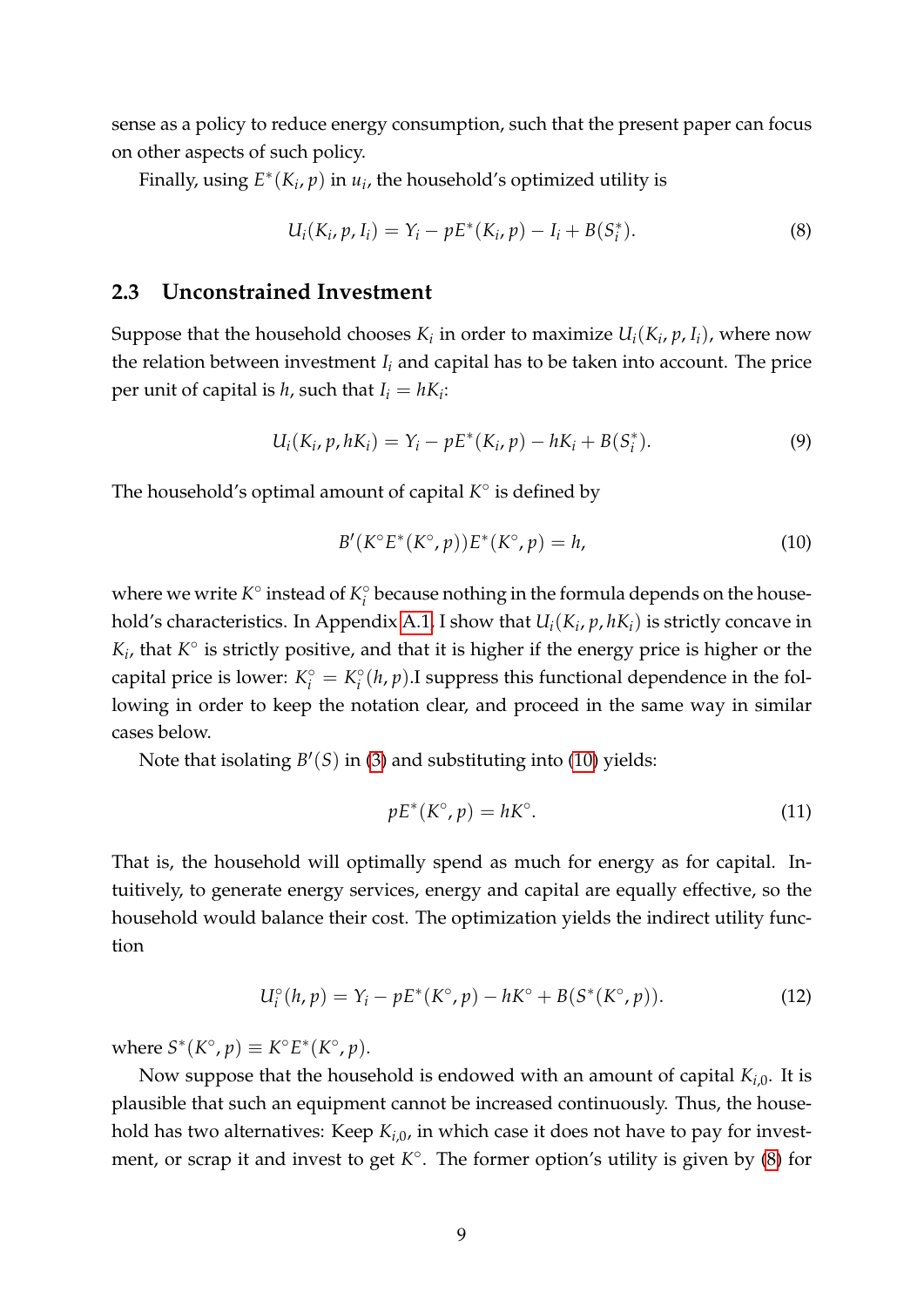$I_i = 0$  and  $K_i = K_{i,0}$ :

<span id="page-11-5"></span>
$$
U_i(K_{i,0}, p, 0) = Y_i - pE^*(K_{i,0}, p) + B(K_{i,0}E^*(K_{i,0}, p))
$$
\n(13)

with

<span id="page-11-6"></span><span id="page-11-1"></span>
$$
\frac{\partial U_i(K_{i,0}, p, 0)}{\partial K_{i,0}} = B'(K_{i,0}E^*(K_{i,0}, p))E^*(K_{i,0}, p) > 0,
$$
\n(14)

which states that, naturally, the household's utility with its capital endowment is higher if this endowment is higher. Replacing the endowment is better if

$$
B(S^*(K^{\circ}, p)) - B(K_{i,0}E^*(K_{i,0}, p)) \ge hK^{\circ} - p\left[E^*(K_{i,0}, p) - E^*(K^{\circ}, p)\right].
$$
 (15)

The difference on the left-hand side is positive if the amount of capital the household would buy exceeds the one it has; see [\(7\)](#page-9-2). Likewise, the energy-expenditure difference on the right-hand side is positive (with its old, small amount of capital, the household would pay more for energy). There is an endowment  $K_{i,0} = \widetilde{K} > 0$  which makes the household just indifferent:[7](#page-11-0)

$$
B(S^*(K^\circ, p)) - B(\widetilde{K}E^*(\widetilde{K}, p)) - p\left[E^*(K^\circ, p) - E^*(\widetilde{K}, p)\right] - hK^\circ = 0. \tag{16}
$$

This equation implicitly defines the cutoff as a function of the prices of energy and capital goods:  $\widetilde{K} = \widetilde{K}(h, p)$ . Differentiating and rearranging yields:

<span id="page-11-3"></span>
$$
\frac{\partial \widetilde{K}(h,p)/\widetilde{K}}{\partial h/h} = -\frac{hK^{\circ}(h,p)}{pE^{*}(\widetilde{K},p)} \left( = -\frac{E^{*}(K^{\circ},p)}{E^{*}(\widetilde{K},p)} \right) \in (-1,0],
$$
\n(17a)

$$
\frac{\partial \widetilde{K}(h,p)/\widetilde{K}}{\partial p/p} = \frac{\Delta_E(K^\circ,\widetilde{K},p)}{E^*(\widetilde{K},p)} = 1 + \frac{\partial \widetilde{K}(h,p)/\widetilde{K}}{\partial h/h} \in (0,1].
$$
 (17b)

where we use ∆*<sup>E</sup>* for the amount of energy saved if the household invests:

<span id="page-11-4"></span><span id="page-11-2"></span>
$$
\Delta_E(K^\circ, \widetilde{K}, p) \equiv E^*(\widetilde{K}, p) - E^*(K^\circ, p). \tag{18}
$$

Summarizing, the optimal amount of capital of household *i* is

$$
K_i^*(h, p) = \begin{cases} K^\circ & \text{if } K_{i,0} \in \left[0, \widetilde{K}\right), \\ K_{i,0} & \text{if } K_{i,0} \in \left[\widetilde{K}, \infty\right). \end{cases}
$$
(19a)

<span id="page-11-0"></span> $W^7$ Note that  $K^{\circ} > 0$  implies that  $B(S^*(K^{\circ}, p)) - pE^*(K^{\circ}, p) - hK^{\circ} > B(0) - pE^*(0, p)$ . Thus,  $\widetilde{K} > 0$ .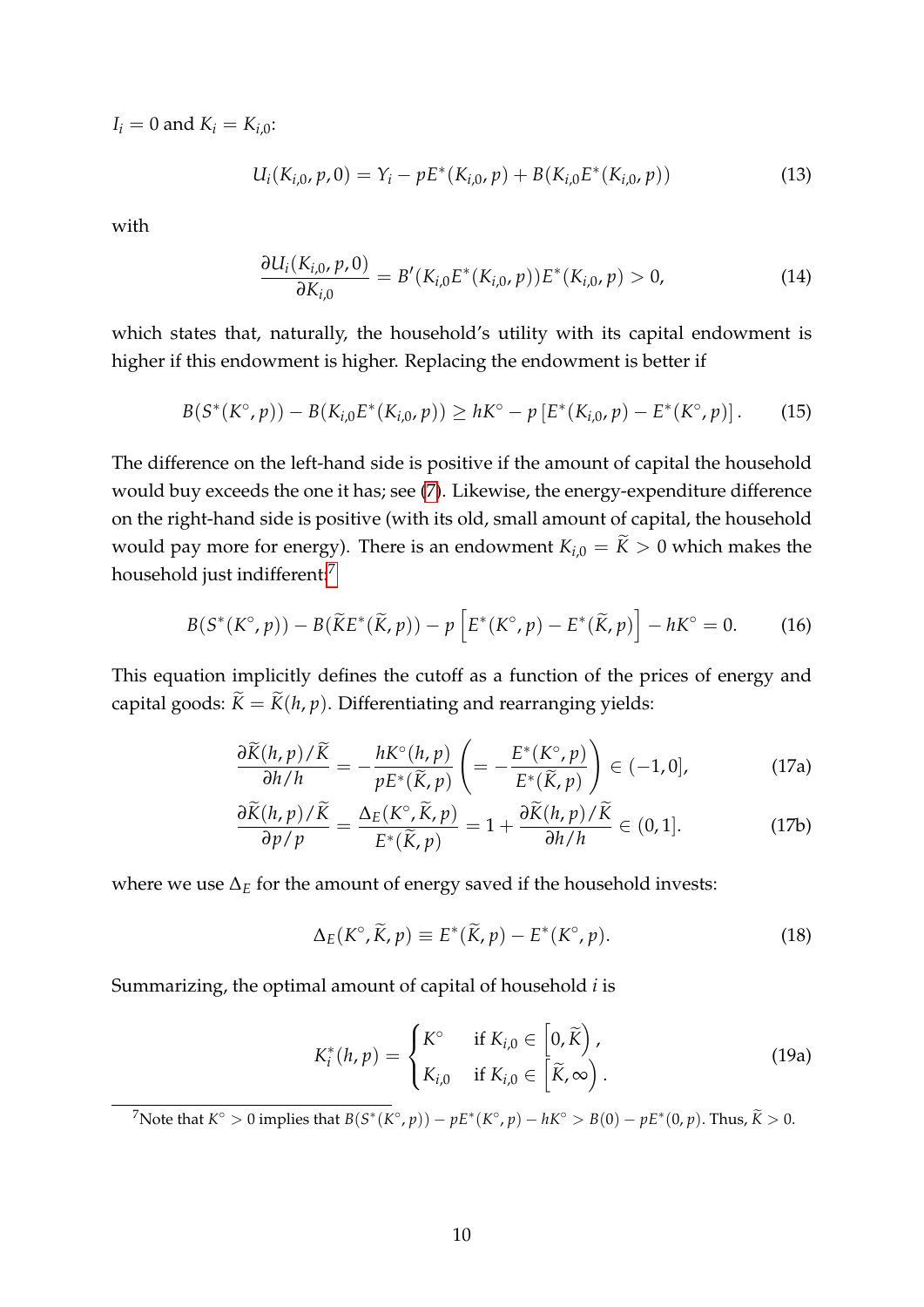<span id="page-12-1"></span>

Figure 1: Household Capital with Optimal Investment

Accordingly, investment expenditure is

$$
I_i^*(h, p) = \begin{cases} hK^{\circ} & \text{if } K_{i,0} \in [0, \widetilde{K}), \\ 0 & \text{if } K_{i,0} \in [\widetilde{K}, \infty). \end{cases}
$$
 (19b)

Note that  $K_i^*$  $\frac{1}{i}$  is discontinuous in the endowment. A household with less than *K* will invest and afterwards have  $K^{\circ}$ . A household with slightly more than  $\widetilde{K}$  will not accept the costs of new capital, and therefore will have less than  $K^{\circ}$ . A household with much more than  $\tilde{K}$  will also keep it and therefore have a *larger* amount of capital. Figure [1](#page-12-1) illustrates the investment decision.

The elasticity of the indifference level with respect to the capital price is clearly negative: With a higher price of capital, the household would be more willing to stick to its old space-heating system instead of replacing it. Conversely, with a higher energy price, the household is more willing to scrap its capital endowment, because energy usage with the new amount of capital would be lower.<sup>[8](#page-12-2)</sup>

#### <span id="page-12-0"></span>**2.4 Investment with a Minimum-Efficiency Standard**

We now consider a minimum-efficiency standard policy. This policy prescribes that *if* a household invests, it has to choose  $K_i \geq \underline{K} \geq K^{\circ}$ , where the last inequality has to hold strictly for the standard to have any effect, because any investing household chooses  $K^{\circ}$  if there is no standard. In the following, when comparing two levels of the minimum-efficiency standard  $\underline{K}' > \underline{K}$ , the former standard will be called *stricter* than the latter.

Which effects will the introduction of a minimum-efficiency standard have? Firstly, there is an effect at the intensive margin: If the household still wants to invest, its investment has to be higher. This pushes the household away from privately opti-

<span id="page-12-2"></span><sup>&</sup>lt;sup>8</sup>Note that [\(7\)](#page-9-2) excludes  $E^*(\widetilde{K}, p) = E^*(K^{\circ}, p)$ .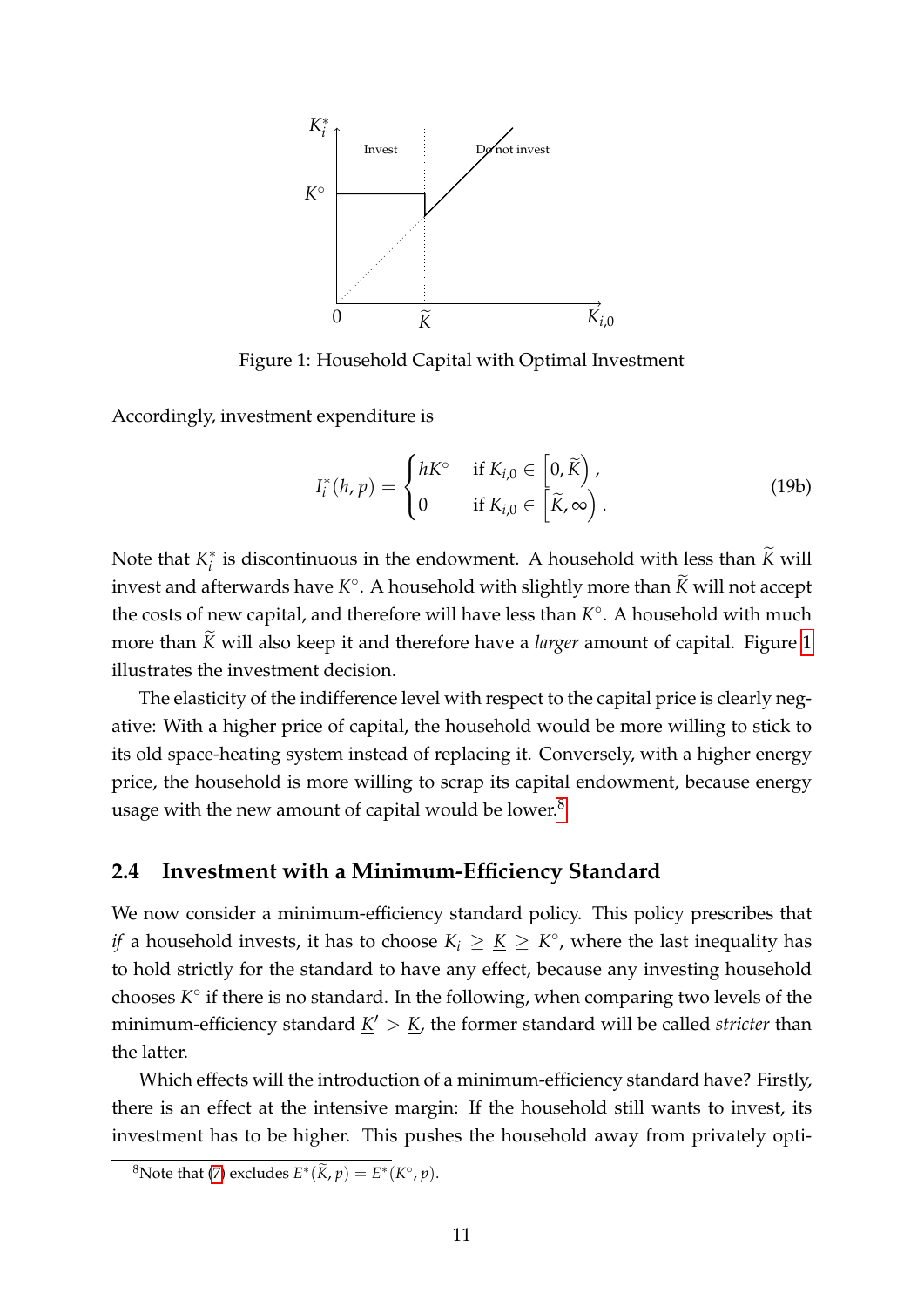mal cost minimization; while its energy demand is still optimal given capital ([\(3\)](#page-9-0) still holds), the optimal-capital condition [\(10\)](#page-10-1) does not hold. Instead,

$$
\frac{\mathrm{d}U_i(\underline{K}, p, h\underline{K})}{\mathrm{d}K_i} = B'(\underline{K}E^*(\underline{K}, p))E^*(\underline{K}, p) - h < 0,\tag{20}
$$

which also implies that instead of the expenditure balance [\(11\)](#page-10-3), we have

<span id="page-13-3"></span><span id="page-13-2"></span><span id="page-13-1"></span>
$$
h\underline{K} - pE^*(\underline{K}, p) > 0. \tag{21}
$$

The minimum standard forces the household to have too much capital to minimize cost, and the investment expenditures exceed its expenditures for energy. Moreover, the stricter the standard, the larger the deviation between the expenditures:

$$
\frac{d\left(h\underline{K} - pE^*(\underline{K},p)\right)}{d\underline{K}} = h - p\frac{E^*(\underline{K},p)}{\underline{K}}\varepsilon_{E,K}(\underline{K},p) > h > 0,\tag{22}
$$

where the sign stems from the fact that  $\varepsilon_{E,K}(K, p) \in (-1, 0)$  by [\(7\)](#page-9-2).

Secondly, because the household is kept from its private optimum, the minimum standard reduces after-investment utility, and this has an effect at the extensive margin – that is, the decision whether to invest is affected. In [\(15\)](#page-11-1), *K* takes the place of *K* ◦ . With the minimum standard, the household will scrap the old capital and buy an amount *K* if

<span id="page-13-4"></span><span id="page-13-0"></span>
$$
U_i(\underline{K}, p, h\underline{K}) \ge U_i(K_{i,0}, p, 0). \tag{23}
$$

Again, the amount of capital for which this is fulfilled with equality is a cut-off level: All households whose initial amount of capital  $K_{i,0}$  is lower will invest, all households with more capital will not.

We call the new cutoff  $\check{K}$ . It depends on prices and  $\underline{K}$ :  $\check{K} = \check{K}(h, p, \underline{K})$ . Thus, for a household who has  $K_{i,0} = \check{K}$ ,

$$
B(\underline{K}E^*(\underline{K},p)) - B(\check{K}E^*(\check{K},p)) + p\left[E^*(\check{K},p) - E^*(\underline{K},p)\right] - h\underline{K} = 0.
$$
 (24)

Thus, the optimal capital stock *K* ∗ *i* and the investment expenditure of household *i* are

$$
K_i^*(h, p, \underline{K}) = \begin{cases} \underline{K} & \text{if } K_{i,0} \in [0, \check{K}), \\ K_{i,0} & \text{if } K_{i,0} \in [\check{K}, \infty), \end{cases}
$$
 (25a)

$$
I_i^*(h, p, \underline{K}) = \begin{cases} h\underline{K} & \text{if } K_{i,0} \in [0, \check{K}), \\ 0 & \text{if } K_{i,0} \in [\check{K}, \infty). \end{cases}
$$
 (25b)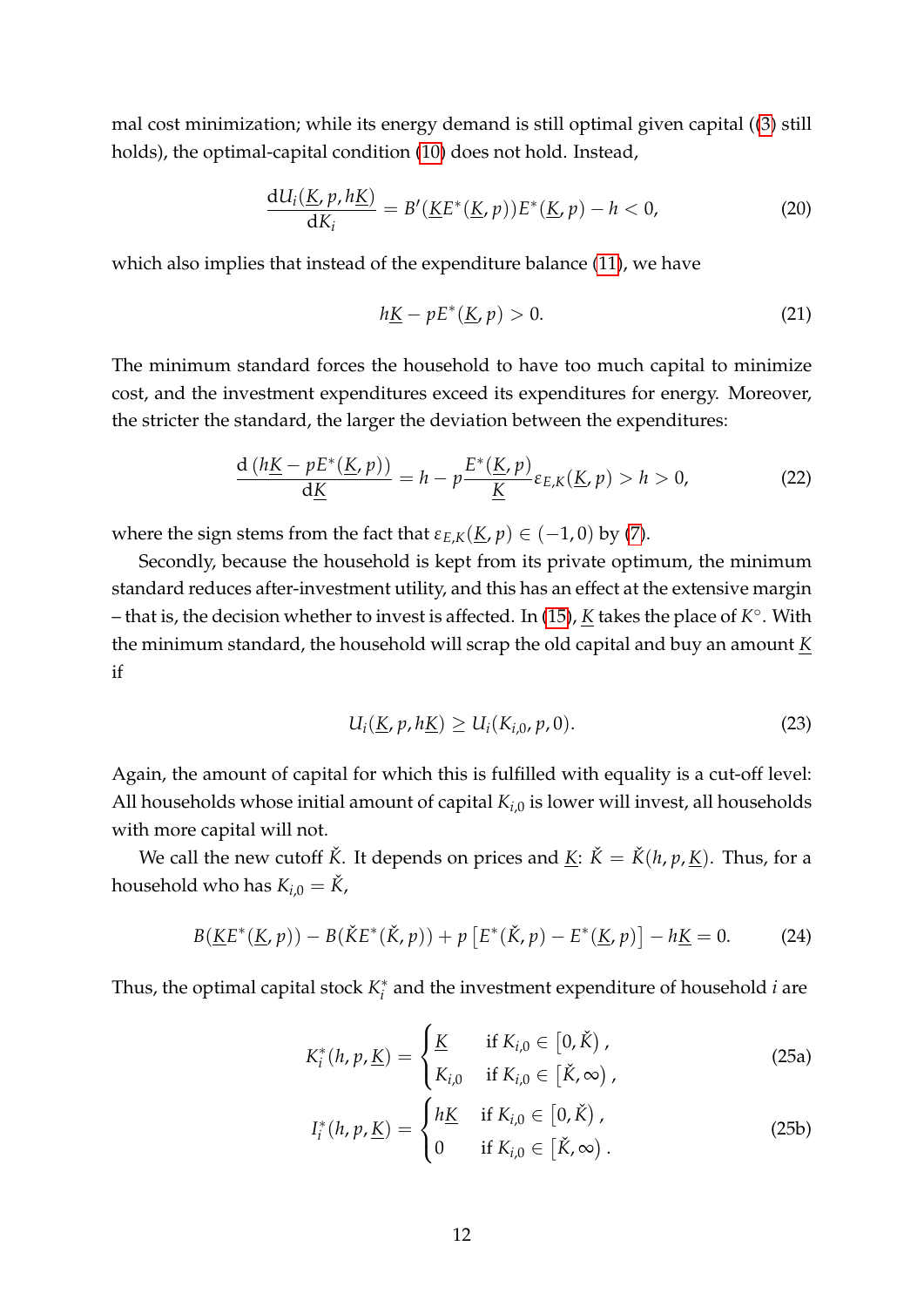<span id="page-14-0"></span>

Figure 2: Household Capital with Optimal Investment, given the Minimum-Efficiency Standard

To see how the cutoff  $\check{K}$  amount depends on the standard and the prices, we differentiate [\(24\)](#page-13-0) and rearrange:

<span id="page-14-3"></span><span id="page-14-1"></span>
$$
\varepsilon_{\breve{K},\underline{K}}(h,p,\underline{K}) = \frac{\partial \breve{K}/\breve{K}}{\partial \underline{K}/\underline{K}} = -\frac{h\underline{K} - pE^*(\underline{K},p)}{pE^*(\breve{K},p)} \le 0,
$$
\n(26a)

$$
\varepsilon_{\check{K},h}(h,p,\underline{K}) = \frac{\partial \check{K}/\check{K}}{\partial h/h} = -\frac{h\underline{K}}{pE^*(\check{K},p)} \in \left(-\frac{h\underline{K}}{pE^*(\underline{K},p)},0\right],
$$
(26b)

$$
\varepsilon_{\check{K},p}(h,p,\underline{K}) = \frac{\partial \check{K}/\check{K}}{\partial p/p} = \frac{\Delta_E(\underline{K},\check{K},p)}{E^*(\check{K},p)} \n= 1 + \frac{pE^*(\underline{K},p)}{h\underline{K}} \varepsilon_{\check{K},h}(h,p,\underline{K}) \in (0,1].
$$
\n(26c)

where  $\Delta_E(\underline{K}, \check{K}, p)$  is defined as in [\(18\)](#page-11-2).

For our analysis, the following wording is useful:

**Definition 1.** A minimum-efficiency standard that sets *K* only marginally above  $K =$ *K* ◦ is called a *marginal minimum-efficiency standard*, or marginal standard for short. Precisely, we refer to the effects of a marginal standard when evaluating the marginal effects of a minimum-efficiency standard for a value of  $\underline{K} = K^{\circ}$ .

For the application of this definition, note that  $\underline{K} = K^{\circ}$  also implies  $\check{K} = \widetilde{K}$  by the definitions of  $\tilde{K}$  in [\(16\)](#page-11-3), and of  $\tilde{K}$  in [\(24\)](#page-13-0).

We now turn to the analysis of the elasticities.Firstly, consider the effect of the standard itself. A standard above  $K^{\circ}$  will imply that the household is more reluctant to invest such that  $\check{K} < \widetilde{K}$ , but it has to choose  $\underline{K} > K^{\circ}$  if it invests. Figure [2](#page-14-0) illustrates these effects. For the further analysis, it is relevant how strongly  $\check{K}$  reacts to an increase in *K*, and which effect an ever-increasing efficiency standard will have. I summarize this analysis in the following proposition.

<span id="page-14-2"></span>**Proposition 1** (The effect of <u>K</u> on  $\check{K}$ ). For a marginal standard,  $\varepsilon_{\check{K},K} = 0$ . For a stricter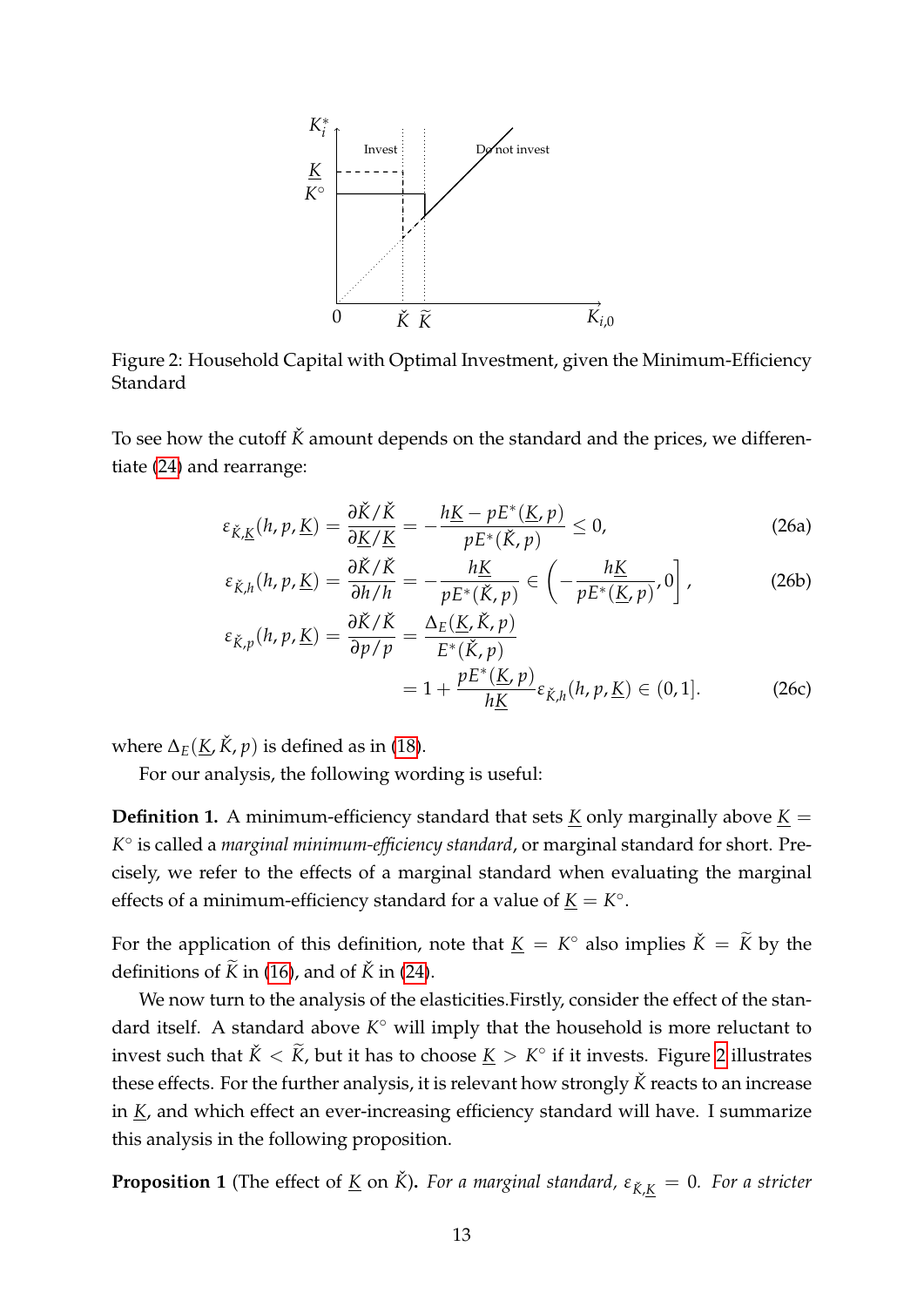*standard (K* > *K* ◦ *), we have <sup>ε</sup>K*ˇ,*<sup>K</sup>* < <sup>0</sup>*. Thus, K is monotonically decreasing in K* <sup>ˇ</sup> *.Finally,*  $\lim_{K\to\infty} \check{K}(h, p, \underline{K}) = 0.$ 

*Proof.* By [\(11\)](#page-10-3) and [\(21\)](#page-13-1), the numerator in [\(26a\)](#page-14-1) is zero for a marginal standard, implying  $\varepsilon_{\breve{K},K} = 0$ , and positive for a stricter standard, implying  $\varepsilon_{\breve{K},K} < 0$ . To prove  $\lim_{K\to\infty} K(h, p, \underline{K}) = 0$ , consider any endowment  $K_{i,0} > 0$  and assume that the household owning it prefers to invest:

<span id="page-15-1"></span>
$$
B(\underline{K}E^*(\underline{K},p)) - pE^*(\underline{K},p) - h\underline{K} > U_i(K_{i,0},p,0).
$$
 (27)

By [\(20\)](#page-13-2), the left-hand side is decreasing in *K*. Moreover, using [\(A.1b\)](#page-31-2) in Appendix [A.1,](#page-31-1) we see that  $d^2U_i(\underline{K}, p, h\underline{K})/ d\underline{K}^2 < 0$ . Thus, for any  $K_{i,0}$  there will be an increase in  $\underline{K}$ such that [\(27\)](#page-15-1) changes its sign, which proves the claim.  $\Box$ 

Thus, a minimum-efficiency standard that is close to marginal has hardly any effect on the cutoff level  $\check{K}$ , but if it is increased, the capital endowment below which the household would opt for investment monotonically decreases in the standard, and if the standard is strict enough, the household will not invest.The logic of the other two elasticities follows the unconstrained case, as discussed after [\(17\)](#page-11-4). However, the lower bound of the capital-price elasticity, −*hK*/*pE*<sup>∗</sup> (*K*, *p*) now is smaller than −1.

## <span id="page-15-0"></span>**2.5 Isoelastic Functions**

In the following, we assume specific, isoelastic functions in order to illustrate the model and also to be able to reach concrete results later on. Thus, suppose

$$
B(S_i) \equiv -\frac{1}{\beta - 1} S_i^{-(\beta - 1)}.
$$
 (28)

Then [\(2\)](#page-8-5) becomes:

$$
u_i = Y_i - pE_i - I_i - \frac{1}{\beta - 1} S_i^{-(\beta - 1)}.
$$
 (29)

<span id="page-15-2"></span>The marginal benefit of energy services is  $B'(S_i) = S_i^{-\beta}$  $i<sup>-p</sup>(>0)$ , and that of energy is *B*<sup> $\prime$ </sup>(*S*<sub>*i*</sub>)*K*<sub>*i*</sub> = *S*<sub>*i*</sub><sup> $-β$ </sup>  $i^{-\beta}K_i = E_i^{-\beta}$  $\int_i^{-\beta} K_i^{1-\beta}$  $i<sup>1-p</sup>$ . From [\(3\)](#page-9-0), [\(4\)](#page-9-3) and [\(8\)](#page-10-2), we obtain the household's demand for energy and energy services and its optimized utility, given the household's capital:

<span id="page-15-3"></span>
$$
E_i = p^{-\frac{1}{\beta}} K_i^{-\frac{\beta - 1}{\beta}}, \tag{30a}
$$

$$
S_i = p^{-\frac{1}{\beta}} K_i^{\frac{1}{\beta}}, \tag{30b}
$$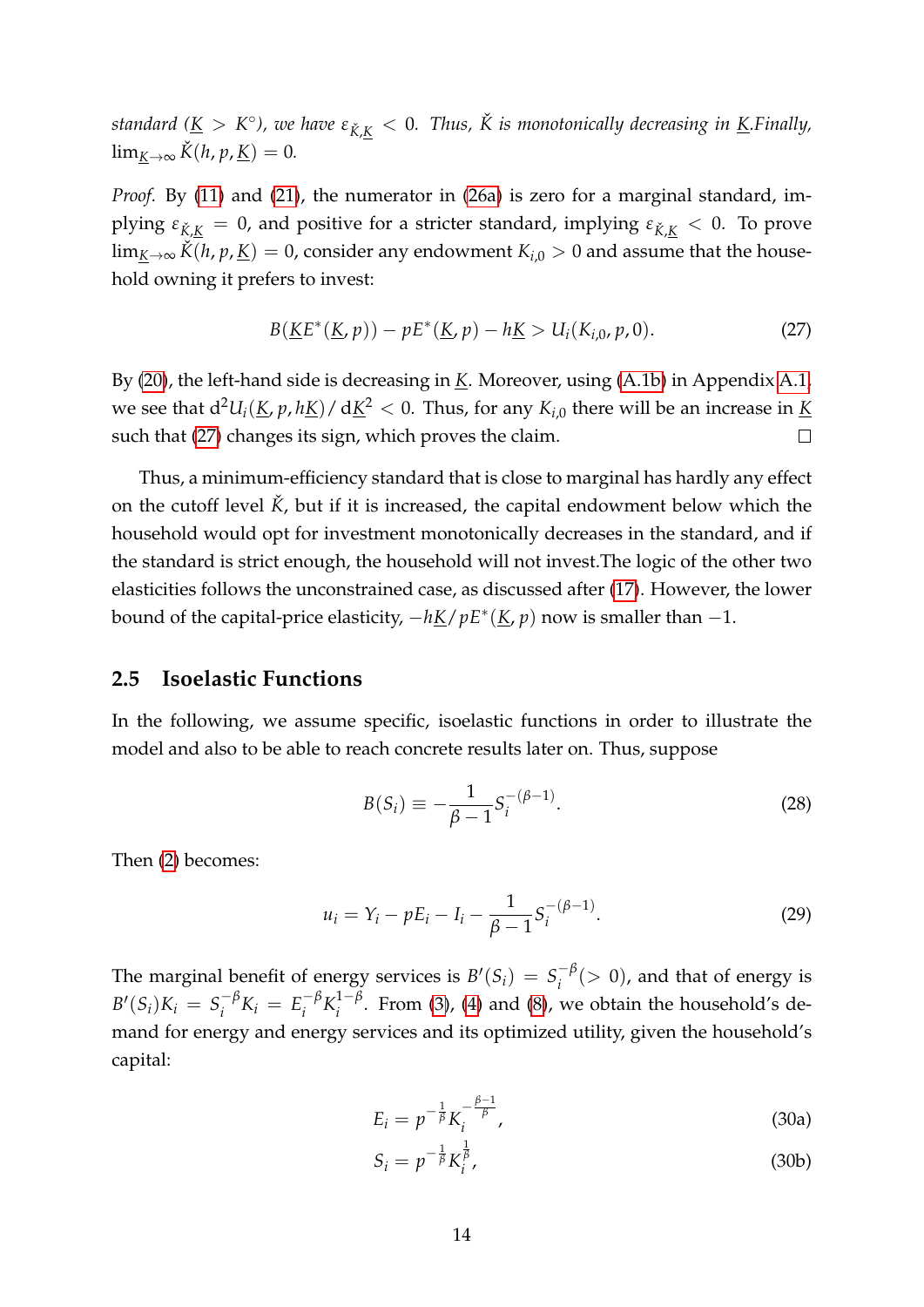$$
U_i(K_i, p, I_i) = Y_i - I_i - \frac{\beta}{\beta - 1} p^{\frac{\beta - 1}{\beta}} K_i^{-\frac{\beta - 1}{\beta}}.
$$
 (30c)

The elasticities of energy demand with respect to price and capital are thus constant: *εE*,*p*(*K<sup>i</sup>* , *p*) = −1/*β* < 0 and *εE*,*K*(*K<sup>i</sup>* , *p*) = −(*β* − 1)/*β*. We can see that Assumption [1,](#page-9-4)  $β$  > 1, indeed implies a negative effect of capital on energy demand. Then with  $I_i = hK_i$ , the utility of an investing household is  $U_i(K_i, p, hK_i)$  and the optimal capital level of such a household, defined in [\(10\)](#page-10-1), becomes

<span id="page-16-1"></span><span id="page-16-0"></span>
$$
K^{\circ} = h^{-\frac{\beta}{2\beta - 1}} p^{\frac{\beta - 1}{2\beta - 1}}, \tag{31a}
$$

such that

$$
E^*(K^{\circ}, p) = h^{\frac{\beta-1}{2\beta-1}} p^{-\frac{\beta}{2\beta-1}}, \tag{31b}
$$

$$
S^*(K^{\circ}, p) = h^{-\frac{1}{2\beta - 1}} p^{-\frac{1}{2\beta - 1}}.
$$
 (31c)

Using these results, we confirm the optimal expenditure balance, [\(11\)](#page-10-3):

$$
pE^*(K^{\circ}, p) = h^{\frac{\beta-1}{2\beta-1}} p^{\frac{\beta-1}{2\beta-1}} = hK^{\circ}.
$$
 (32)

Using [\(30c\)](#page-16-0) and [\(31a\)](#page-16-1) to derive the indirect utility function  $U_i^{\circ}(h, p)$  from [\(12\)](#page-10-4) and utility for the case that the household does not invest, as defined by [\(13\)](#page-11-5), we can derive the threshold from [\(16\)](#page-11-3):

<span id="page-16-2"></span>
$$
\widetilde{K} = \left(\frac{2\beta - 1}{\beta}\right)^{-\frac{\beta}{\beta - 1}} h^{-\frac{\beta}{2\beta - 1}} p^{\frac{\beta - 1}{2\beta - 1}}.
$$
\n(33)

We now turn to household investment given the standard  $\underline{K} \geq K^{\circ}$ . To obtain de-mand given the standard, [\(30\)](#page-15-2) has to be evaluated for  $K_i = K$ . For the general case, [\(24\)](#page-13-0) defines the cutoff amount of capital, given the standard and the prices. Here it becomes

<span id="page-16-4"></span><span id="page-16-3"></span>
$$
\check{K}(h, p, \underline{K}) = \left[\frac{\beta - 1}{\beta} \tilde{m}(h, p, \underline{K}) + 1\right]^{-\frac{\beta}{\beta - 1}} \underline{K}
$$
\n(34)

instead of [\(33\)](#page-16-2), where

$$
\tilde{m}(h, p, \underline{K}) = h\underline{K}^{\frac{2\beta - 1}{\beta}} p^{-\frac{\beta - 1}{\beta}} \begin{cases} = 1 \text{ for } \underline{K} = K^{\circ}, \\ > 1 \text{ for } \underline{K} > K^{\circ}. \end{cases}
$$
(35)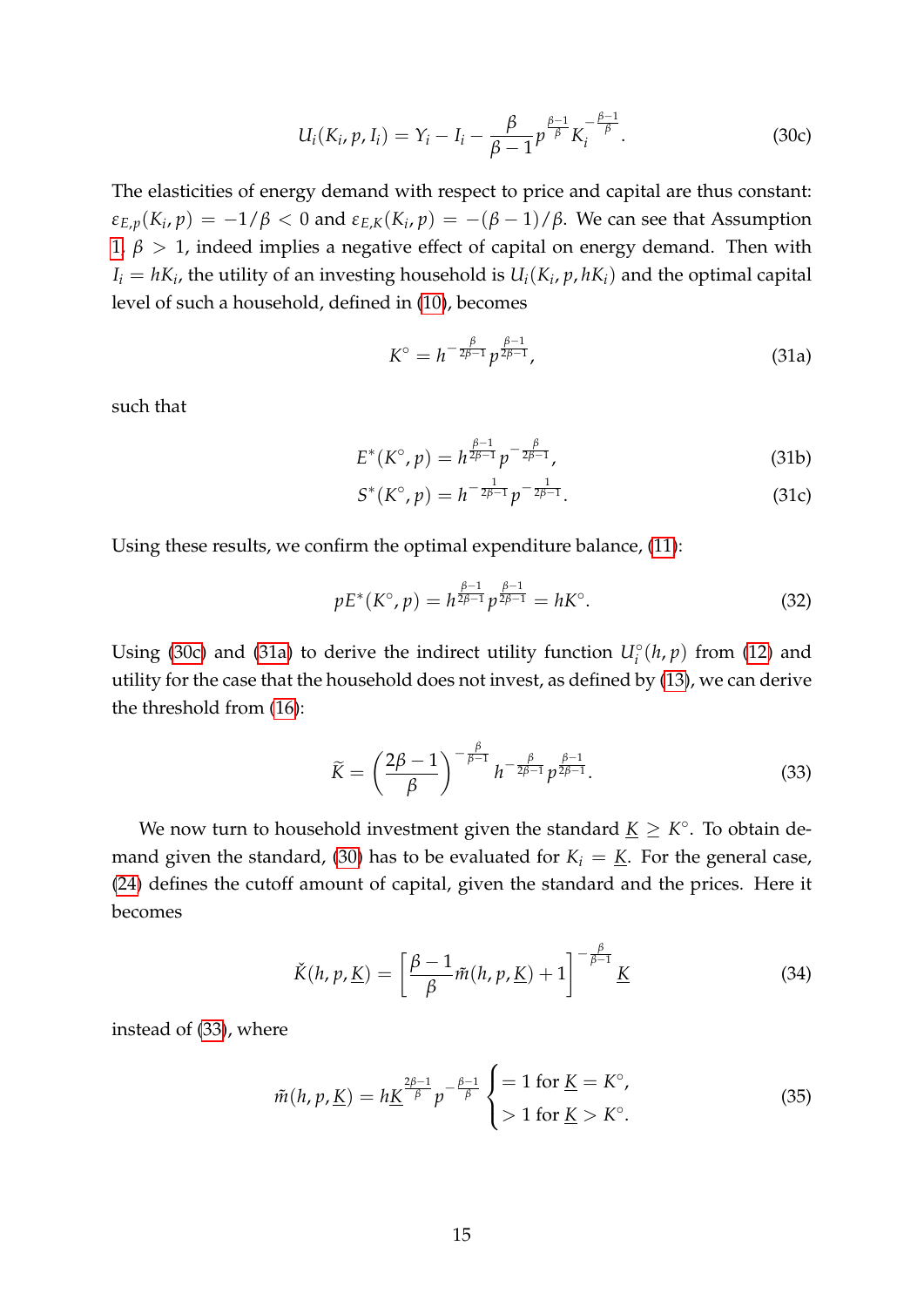<span id="page-17-4"></span>Then,

<span id="page-17-2"></span>
$$
\varepsilon_{\breve{K},\underline{K}}(h,p,\underline{K}) = -\frac{h\underline{K} - pE^*(\underline{K},p)}{pE^*(\breve{K},p)} = -\frac{\tilde{m}(h,p,\underline{K}) - 1}{\frac{\beta - 1}{\beta}\tilde{m}(h,p,\underline{K}) + 1},
$$
(36a)

$$
\varepsilon_{\breve{K},h}(h,p,\underline{K}) = -\frac{h\underline{K}}{pE^*(\breve{K},p)} = -\frac{\tilde{m}(h,p,\underline{K})}{\frac{\beta-1}{\beta}\tilde{m}(h,p,\underline{K})+1},\tag{36b}
$$

$$
\varepsilon_{\breve{K},p}(h,p,\underline{K}) = \frac{\Delta_E(\underline{K},\breve{K},p)}{E^*(\breve{K},p)} = \frac{\beta-1}{\beta} \frac{\tilde{m}(h,p,\underline{K})}{\frac{\beta-1}{\beta}\tilde{m}(h,p,\underline{K})+1}.
$$
 (36c)

It is now easy to confirm the results of Proposition [1.](#page-14-2)  $\varepsilon_{\breve{K},\underbar{K}}(h,p,\underbar{K})$  is indeed zero for a marginal standard, which we can confirm by substituting  $\underline{K} = K^{\circ}$  from [\(31a\)](#page-16-1), and negative for stricter standards; the numerator in [\(36a\)](#page-17-2) is increasing in *K*. Moreover,  $\displaystyle {\rm for} \,\,p\,=\,0,\,\varepsilon_{\breve{\rm K},h}(h,p,\underline{\rm K})\,=\,-\frac{\beta}{\beta-1}$  $\frac{p}{\beta-1}$ , and the elasticity is decreasing in the fuel price and asymptotically goes to zero.  $\varepsilon_{\breve{K},p}(h,p,\underline{K})$  is zero for  $h=0$  and monotonically goes to a value of 1. Moreover, the amount of energy saved if the cutoff household invests, [\(18\)](#page-11-2), becomes

<span id="page-17-5"></span>
$$
\Delta_E(\underline{K}, \check{K}, p) = \frac{\beta - 1}{\beta} \frac{h}{p} \underline{K}
$$
\n(37)

and, using [\(30\)](#page-15-2), we have:

<span id="page-17-3"></span>
$$
\frac{\Delta_E(\underline{K}, \check{K}, p)}{E^*(\underline{K})} = \frac{\beta - 1}{\beta} \tilde{m}(h, p, \underline{K}),
$$
\n(38a)

$$
\varepsilon_{E,K} + \frac{\Delta_E(\underline{K}, \check{K}, p)}{E^*(\underline{K})} = \frac{\beta - 1}{\beta} \left[ \tilde{m}(h, p, \underline{K}) - 1 \right]. \tag{38b}
$$

## <span id="page-17-0"></span>**3 Aggregate Analysis**

## <span id="page-17-1"></span>**3.1 Aggregate Investment and Aggregate Energy Consumption**

We turn to the analysis of aggregate energy consumption and aggregate householdcapital investment, or aggregate investment for short, in equilibrium. There is a unitsize continuum of households. Suppose that the capital endowment follows a cumulative distribution function  $G(K_{i,0})$  with a density  $g(K_{i,0}) \equiv G'(K_{i,0})$ . Without a minimum-efficiency standard, the share of households that invest is  $G(\tilde{K})$ . Thus, after investment, the share  $G(\widetilde{K})$  of households will have capital  $K^{\circ}$ , and the share  $1-G(\widetilde{K})$ has capital distributed between  $\tilde{K}$  and  $\infty$  (or some maximum amount of capital); this span includes *K* ◦ . Aggregate investment demand thus is

$$
I(h, p) = \int_0^{\widetilde{K}(h, p)} g(K_{i,0}) K^{\circ}(h, p) dK_{i,0} = G(\widetilde{K}(h, p)) K^{\circ}(h, p).
$$
 (39)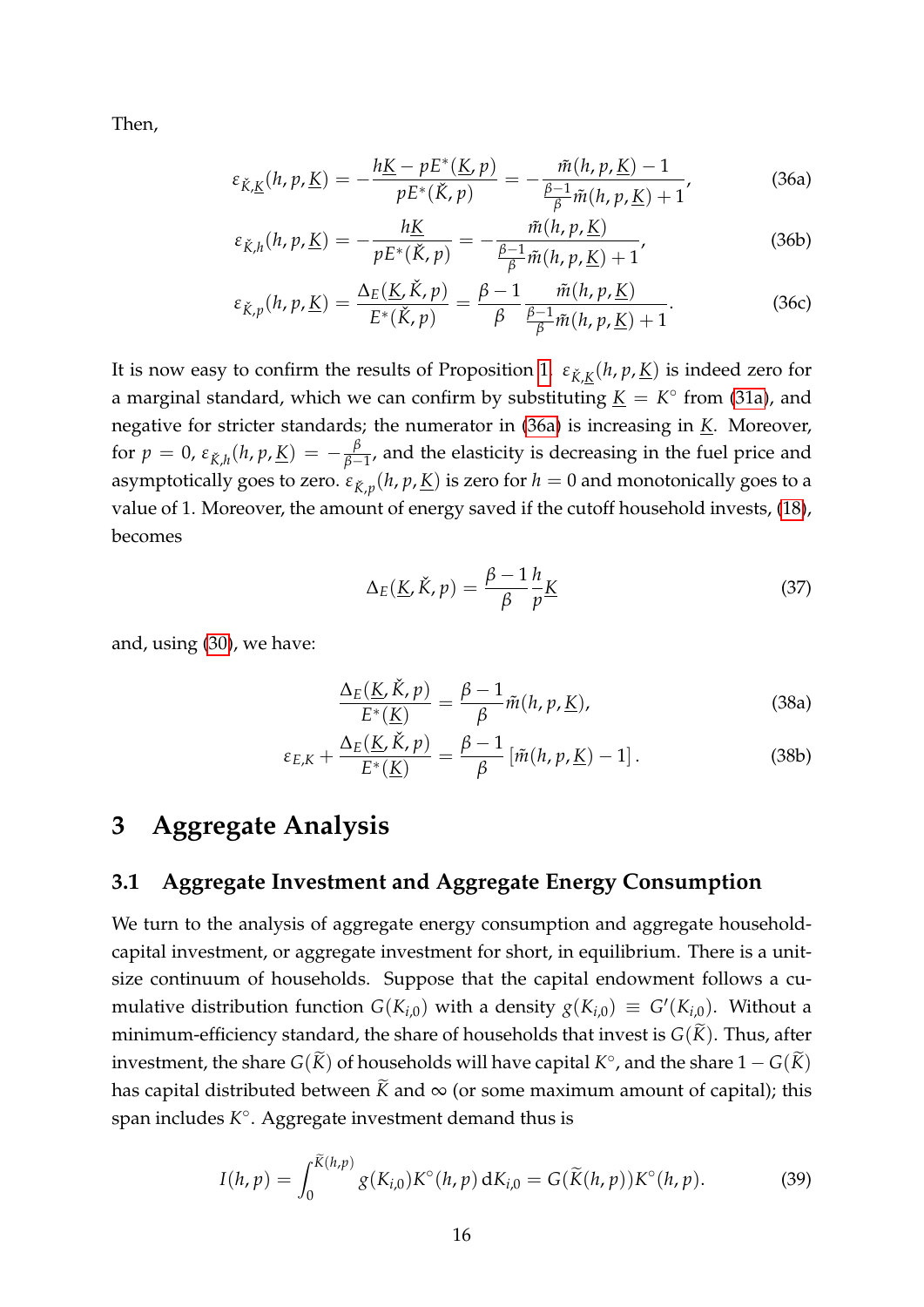Aggregate energy demand is then determined by:

$$
E(h, p) = \int_0^{\widetilde{K}(h, p)} g(K_{i,0}) E^*(K^{\circ}, p) dK_{i,0} + \int_{\widetilde{K}(h, p)}^{\infty} g(K_{i,0}) E^*(K_{i,0}, p) dK_{i,0}
$$
  
=  $G(\widetilde{K}(h, p)) E^*(K^{\circ}, p) + \int_{\widetilde{K}(h, p)}^{\infty} g(K_{i,0}) E^*(K_{i,0}, p) dK_{i,0}.$  (40)

If we instead consider demand as influenced by the minimum-efficiency standard, we have to evaluate for  $\check{K}(h, p, K)$  instead of  $\check{K}(h, p)$ . Suppose that there are a householdcapital supply function  $\kappa(h)$  and an energy supply function  $\Phi(p)$ . In equilibrium,

<span id="page-18-1"></span>
$$
\kappa(h^{\bullet}) = G(\check{K}^{\bullet})\underline{K},\tag{41a}
$$

$$
\Phi(p^{\bullet}) = G(\check{K}^{\bullet})E^*(\underline{K}, p^{\bullet}) + \int_{\check{K}^{\bullet}}^{\infty} g(K_{i,0})E^*(K_{i,0}, p^{\bullet}) dK_{i,0}, \qquad (41b)
$$

where  $\check{K}^{\bullet} \equiv \check{K}(h^{\bullet}, p^{\bullet}, \underline{K})$ . The  $^{\bullet}$  is for equilibrium, but we drop this in the following to keep the exposition clear.

#### <span id="page-18-0"></span>**3.2 Minimum-Efficiency Standards**

We now turn to analyzing how a minimum-efficiency standard affects the equilibrium. We have already seen that a stricter standard implies that a household would need a lower capital endowment to choose investing over keeping the old capital. From the aggregate perspective, we can say that less households invest. However, we also know that any household that invests now has to choose a higher amount. If (and only if) this intensive-margin effect outweighs the extensive-margin effect, total investment is increased by the standard. Moreover, energy demand is reduced if (and only if) the increase of investment at the intensive margin also reduces energy consumption to a larger extent than the reduction of investment at the extensive margin increases it.

Define the elasticities

<span id="page-18-2"></span>
$$
\eta(h) \equiv \frac{\partial \kappa(h)/\kappa(h)}{\partial h/h},\tag{42a}
$$

$$
\rho(p) \equiv \frac{\partial \Phi(p)/\Phi(p)}{\partial p/p},\tag{42b}
$$

$$
\gamma(K) \equiv Kg(K)/G(K) = \frac{\partial G(K)/G(K)}{\partial K/K},
$$
\n(42c)

where *η* is the elasticity of household capital goods with respect to the price, *ρ* is the elasticity of energy supply with respect to the price, and *γ* is the elasticity of the *share* of households with less than *K* with respect to that amount.

Then, to determine the effect of a minimum standard, we differentiate [\(41\)](#page-18-1). After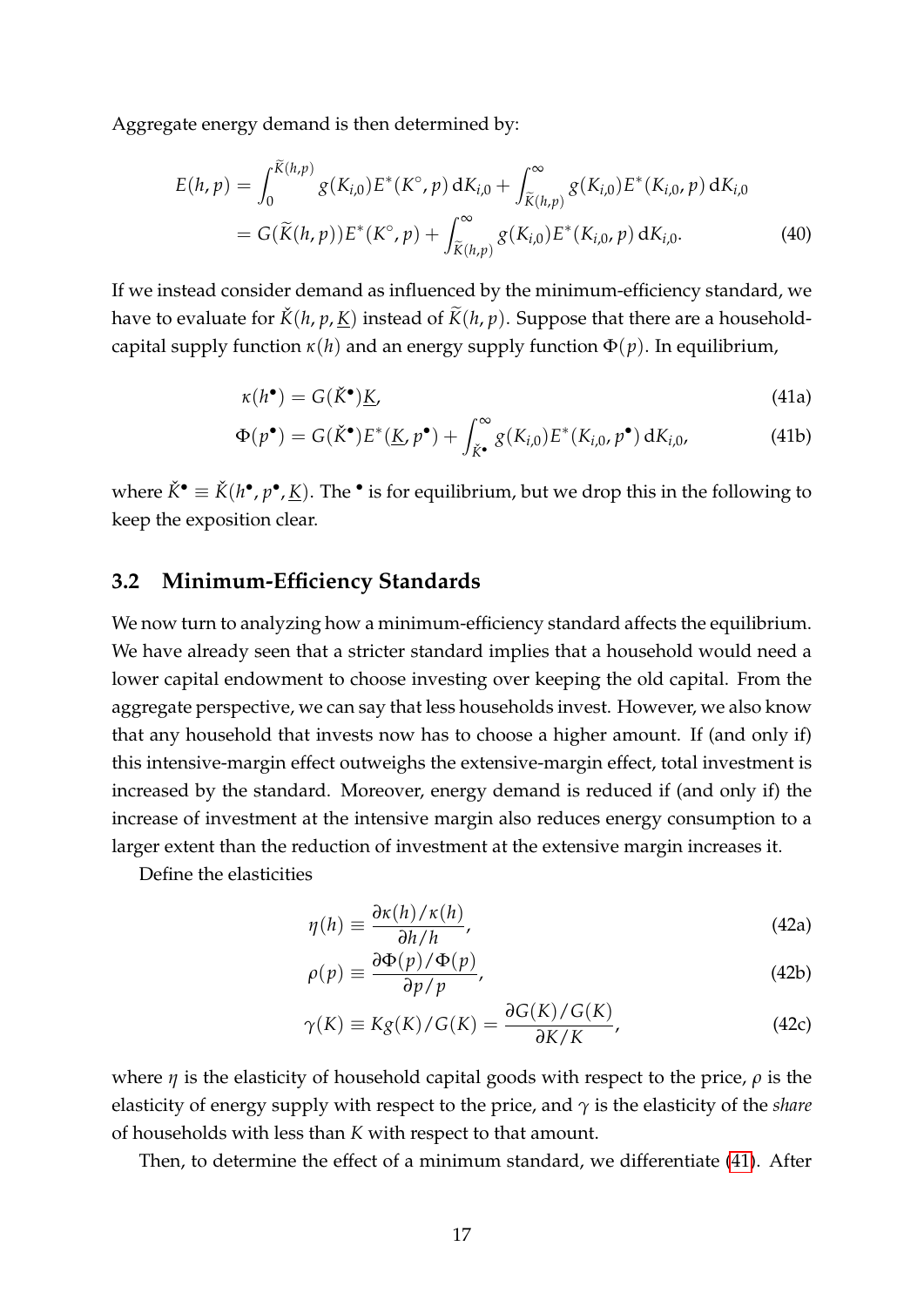some rearrangements (see Appendix [A.2.1\)](#page-32-1), this yields:

<span id="page-19-0"></span>
$$
\widehat{h} = \frac{1 + \varepsilon_{\breve{K},\underline{K}} \gamma(\breve{K})}{\eta - \varepsilon_{\breve{K},h} \gamma(\breve{K})} \widehat{\underline{K}} + \frac{\varepsilon_{\breve{K},p} \gamma(\breve{K})}{\eta - \varepsilon_{\breve{K},h} \gamma(\breve{K})} \widehat{p},
$$
\n(43a)

$$
\widehat{p} = \frac{\varepsilon_{E,K}(\underline{K}) - \varepsilon_{\breve{K},\underline{K}} \gamma(\breve{K}) \frac{\Delta_E(\underline{K},\breve{K},p)}{E^*(\underline{K})}}{\chi(\underline{K}) + \varepsilon_{\breve{K},p} \gamma(\breve{K}) \frac{\Delta_E(\underline{K},\breve{K},p)}{E^*(\underline{K})}} \widehat{K} - \frac{\varepsilon_{\breve{K},h} \gamma(\breve{K}) \frac{\Delta_E(\underline{K},\breve{K},p)}{E^*(\underline{K})}}{\chi(\underline{K}) + \varepsilon_{\breve{K},p} \gamma(\breve{K}) \frac{\Delta_E(\underline{K},\breve{K},p)}{E^*(\underline{K})}} \widehat{h},\tag{43b}
$$

where the hat notation represents relative changes (like  $\hat{h} \equiv dh/h$ ) and where

<span id="page-19-1"></span>
$$
\chi(\underline{K}) \equiv \rho - \varepsilon_{E,p}(\underline{K}) + \int_{\check{K}}^{\infty} \frac{g(K_{i,0})}{G(\check{K})} \left[ \rho - \varepsilon_{E,p}(K_{i,0}) \right] \frac{E^*(K_{i,0})}{E^*(\underline{K})} dK_{i,0}.
$$
 (44)

For clarity of exposition, the explicit dependency of  $\breve{K}$ ,  $\epsilon_{\breve{K},\breve{K}}$ ,  $\epsilon_{\breve{K},h}$ ,  $\epsilon_{\breve{K},p}$  on  $(h,p,\underbar{K})$  has been dropped and, in general, the dependency of the equilbrium quantities and elasticities on the price *p* and *h* has been dropped because these prices are the same for all agents. The denominators are positive.

The first-term fractions on the right-hand sides of [\(43\)](#page-19-0) embody the direct effects of changing the standard, while the second terms are the indirect effects that accrue by the change of the respective other price.

First consider  $\hat{h}$ . In the direct-effects numerator, the 1 represents the intensivemargin effect; the increase in the minimum standard directly increases capital demand of the households that invest. The second term represents the extensive-margin effect; the maximum level of capital at which a household chooses to invest is reduced, such that less households invest. The strength of this second effect depends on how strongly  $\check{K}$  reacts to  $\underline{K}$  and on how many households are affected by this because their amount of capital equals  $\check{K}$ . The indirect effect in the second fraction shows that an increase in the energy price will additionally increase capital demand, and vice versa.

The direct effects have counterparts in the first numerator for  $\hat{p}$ . The first term shows how the intensive-margin effect operates in the energy market; the households who invest would reduce their energy demand due to their higher amount of capital ( $\varepsilon_{E,K}$  < 0). Likewise, the second term represents the extensive-margin effect: the households who do not invest due to a stricter standard use  $\Delta_E(\underline{K}, \check{K}, p)$  more energy than they would if they invested; the relative increase of such a household's energy consumption is  $\Delta_E(\underline{K}, \check{K}, p)/E^*(\underline{K})$ . The indirect effect in the second fraction shows that an increase in the capital price will further decrease capital demand, leading to further energy-demand reduction reduction, and vice versa.

Solving [\(43\)](#page-19-0) yields the elasticities of the equilibrium prices in reaction to a change in the minimum-efficiency standard. Defining the equilibrium elasticities  $\Omega_{p,K}(\underline{K}) \equiv$  $\widehat{p}^{\bullet}(\underline{K})/\widehat{\underline{K}}$ ,  $\Omega_{h,\underline{K}}(\underline{K}) \equiv \widehat{h}^{\bullet}(\underline{K})/\widehat{\underline{K}}$  for the prices, and  $\Omega_{K,\underline{K}}(\underline{K}) \equiv \widehat{\kappa}^{\bullet}(\underline{K})/\widehat{\underline{K}}$  and  $\Omega_{E,\underline{K}}(\underline{K}) \equiv \Omega_{h,\underline{K}}(\underline{K})$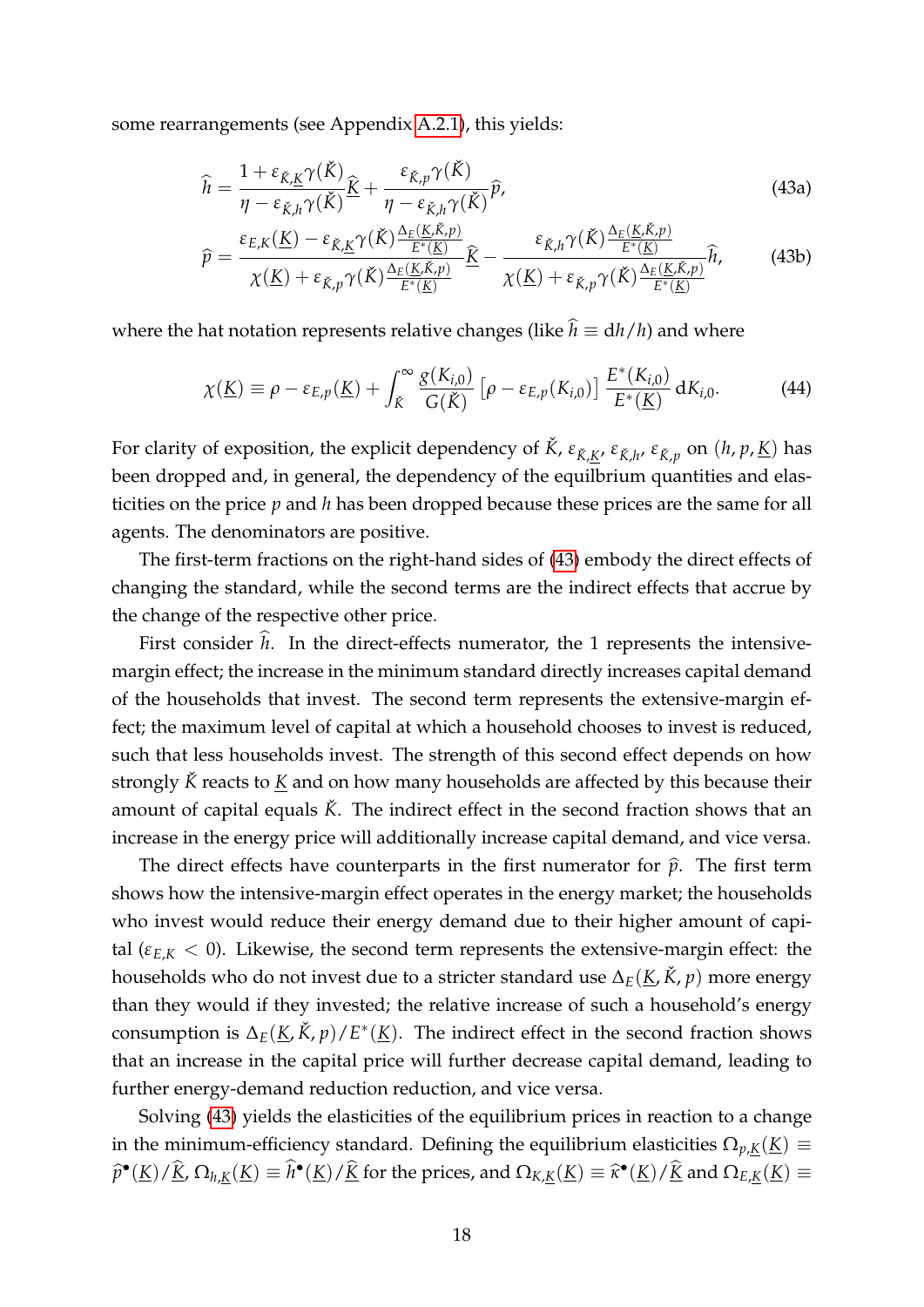$\widehat{\Phi}^{\bullet}/\widehat{K}$  for the quantities, we obtain:

<span id="page-20-2"></span><span id="page-20-1"></span>
$$
\Omega_{h,\underline{K}}(\underline{K}) = \frac{\varepsilon_{\breve{K},p}\gamma(\breve{K})\left[\varepsilon_{E,K}(\underline{K}) + \frac{\Delta_E(\underline{K},\breve{K},p)}{E^*(\underline{K})}\right] + \chi(\underline{K})\left[1 + \varepsilon_{\breve{K},\underline{K}}\gamma(\breve{K})\right]}{\chi(\underline{K})\eta - \chi(\underline{K})\varepsilon_{\breve{K},h}\gamma(\breve{K}) + \eta\varepsilon_{\breve{K},p}\gamma(\breve{K})\frac{\Delta_E(\underline{K},\breve{K},p)}{E^*(\underline{K})}},\tag{45a}
$$

$$
\Omega_{p,\underline{K}}(\underline{K}) = \frac{-\varepsilon_{\breve{K},h}\gamma(\breve{K})\left[\varepsilon_{E,K}(\underline{K}) + \frac{\Delta_E(\underline{K},\breve{K},p)}{E^*(\underline{K})}\right] + \eta\left[\varepsilon_{E,K}(\underline{K}) - \varepsilon_{\breve{K},\underline{K}}\gamma(\breve{K})\frac{\Delta_E(\underline{K},\breve{K},p)}{E^*(\underline{K})}\right]}{\chi(\underline{K})\eta - \chi(\underline{K})\varepsilon_{\breve{K},h}\gamma(\breve{K}) + \eta\varepsilon_{\breve{K},p}\gamma(\breve{K})\frac{\Delta_E(\underline{K},\breve{K},p)}{E^*(\underline{K})}}.
$$
\n(45b)

$$
\Omega_{K,\underline{K}}(\underline{K}) = \eta \Omega_{h,\underline{K}}(\underline{K}),\tag{45c}
$$

$$
\Omega_{E,K}(\underline{K}) = \rho \Omega_{p,K}(\underline{K}) \tag{45d}
$$

where we can note that the denominators are positive.

Consider the simplest case: infinitely elastic supply functions. The prices then are constant, but what can we say about the quantity changes? Keeping in mind that *ρ* is part of  $\chi$ , it is easy to derive the limits

<span id="page-20-3"></span>
$$
\Omega_{K,\underline{K}}(\underline{K})|_{\eta \to \infty,\rho \to \infty} = 1 + \varepsilon_{\breve{K},\underline{K}} \gamma(\breve{K}),\tag{46a}
$$

$$
\Omega_{E,K}(\underline{K})|_{\eta \to \infty, \rho \to \infty} = \frac{\varepsilon_{E,K}(\underline{K}) - \varepsilon_{\check{K},\underline{K}} \gamma(\check{K}) \frac{\Delta_E(\underline{K},\check{K},p)}{E^*(\underline{K})}}{1 + \int_{\check{K}}^{\infty} \frac{g(K_{i,0})}{G(\check{K})} \frac{E^*(K_{i,0})}{E^*(\underline{K})} dK_{i,0}}.
$$
\n(46b)

A marginal standard ( $\varepsilon_{\breve{K}K} = 0$ ) increases investment (with an elasticity of 1) and decreases energy consumption (with an absolute elasticity smaller than  $|\varepsilon_{E,K}(\underline{K})|$ ). For a stricter standard ( $\epsilon_{\tilde{K},K}$  < 0), both effects are reduced. Whether they can change their sign depends on how many households are affected. To further explore this, I again assume functional forms.

### <span id="page-20-0"></span>**3.3 Isoelastic Functions: A Marginal Minimum-Efficiency Standard**

We continue using the isoelastic functions introduced in Section [2.5.](#page-15-0) The price elas-ticities of the demand side are then constant by [\(30a\)](#page-15-3):  $\varepsilon$ <sub>*E*,*p*</sub> = -1/*β*. Additionally, we assume that the price elasticities of the supply side are constant. We now write  $m(\underline{K})$ for the equilibrium version of [\(35\)](#page-16-3):

<span id="page-20-4"></span>
$$
m(\underline{K}) \equiv \tilde{m}(h^{\bullet}, p^{\bullet}, \underline{K}). \tag{47}
$$

 $\chi(\underline{K})$  and the elasticities from [\(45\)](#page-20-1) are explicitly stated in Appendix [A.2.2.](#page-33-0)

For the further analysis, it is useful to note the following property: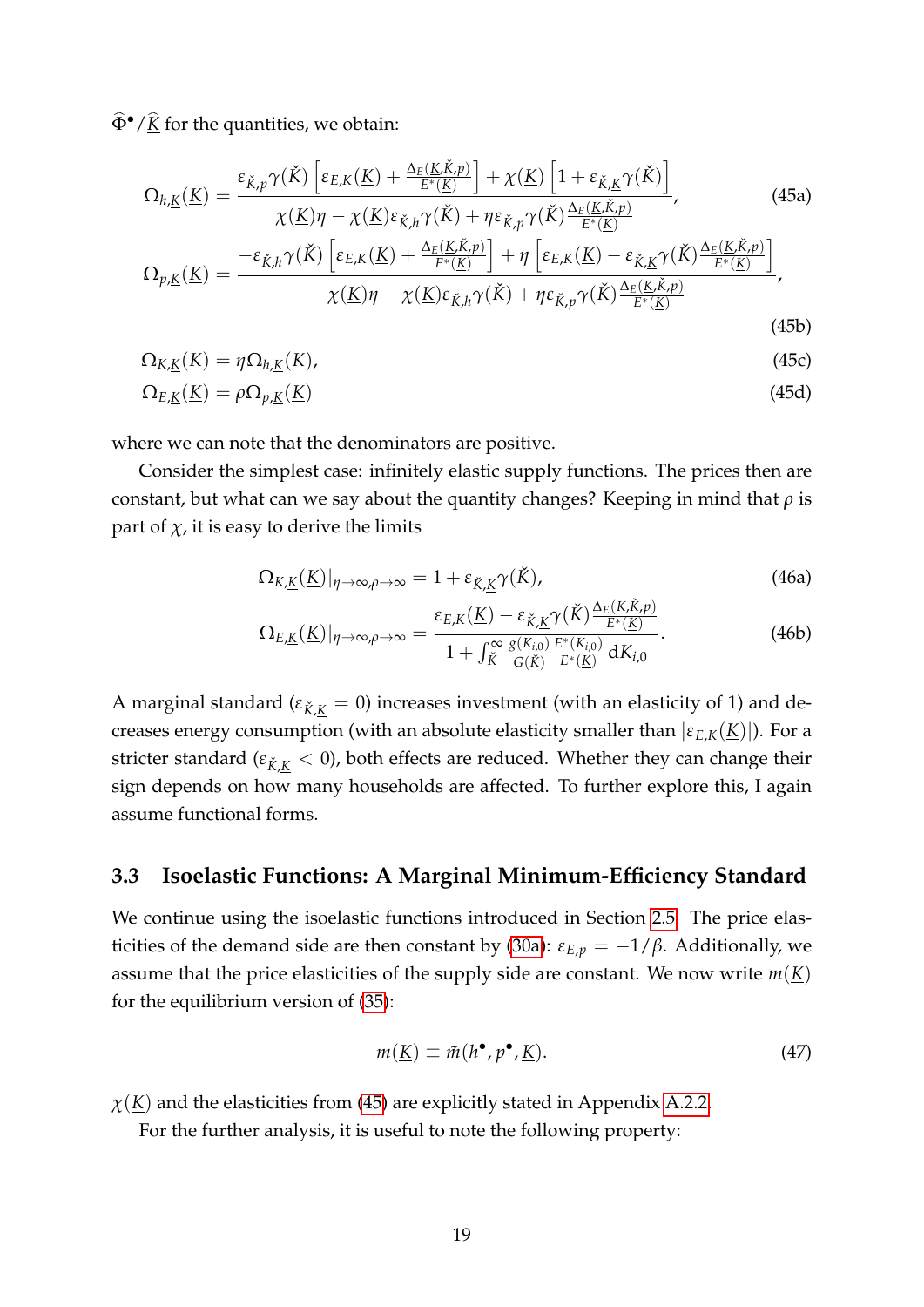<span id="page-21-0"></span>**Lemma 1.** *m is increasing in the minimum-efficiency standard. Specifically,*

$$
m'(\underline{K})\underline{K} > \frac{\beta - 1}{\beta}m(\underline{K}) + 1 > 0,
$$
\n(48a)

*Thus,*

$$
m(\underline{K}) = \begin{cases} = 1 \text{ for } \underline{K} = K^{\circ}, \\ > 1 \text{ for } \underline{K} > K^{\circ}, \end{cases}
$$
(48b)

<span id="page-21-2"></span> $\Box$ 

$$
\lim_{\underline{K}\to\infty} m(\underline{K}) = \infty. \tag{48c}
$$

*Proof.* See Appendix [A.2.3.](#page-34-0)

Together with [\(38\)](#page-17-3), this immediately allows to state a preliminary result:

<span id="page-21-1"></span>**Lemma 2.** *For a marginal standard, it holds that*

$$
\frac{\Delta_E(K^{\circ}, \widetilde{K}, p)}{E^*(K^{\circ})} = \frac{\beta - 1}{\beta} = -\varepsilon_{E,K} \qquad \Leftrightarrow \qquad \varepsilon_{E,K} + \frac{\Delta_E(K^{\circ}, \widetilde{K}, p)}{E^*(K^{\circ})} = 0.
$$

*For a stricter standard* ( $\underline{K} > K^{\circ}$ ),

$$
\frac{\Delta_E(\underline{K}, \check{K}, p)}{E^*(\underline{K})} > \frac{\beta - 1}{\beta} = -\varepsilon_{E,K} \qquad \Leftrightarrow \qquad \varepsilon_{E,K} + \frac{\Delta_E(\underline{K}, \check{K}, p)}{E^*(\underline{K})} > 0.
$$

*As the standard is changed,*

$$
\frac{\mathrm{d}}{\mathrm{d}\underline{K}}\frac{\Delta_E(\underline{K},\check{K},p)}{E^*(\underline{K})}=\frac{\beta-1}{\beta}m'(\underline{K})>0.
$$

The lemma states that the indifferent household's energy savings due to a marginal increase of energy efficiency and its additional energy consumption if it does not invest cancel out if the efficiency standard is marginal. In [\(35\)](#page-16-3) and [\(38\)](#page-17-3), we can see that the direct effect of increasing the standard is positive, and we can see that an *increase* in the capital price and a *decrease* in the energy price would work in the same direction (and vice versa). The lemma states that the gap also increases after taking equilibrium effects into account, independently of the signs of  $\Omega_{h,K}(\underline{K})$  and  $\Omega_{p,K}(\underline{K})$ .

We can now, firstly, characterize the effect of a marginal standard. We talk of an increase in aggregate capital demand when either the equilibrium price or the equilibrium quantity of capital or both are increased by the policy – which of these possibilities applies depends on the supply elasticity. Likewise, an increase in aggregate energy demand means that either the equilibrium energy consumption or its equilibrium price or both increase.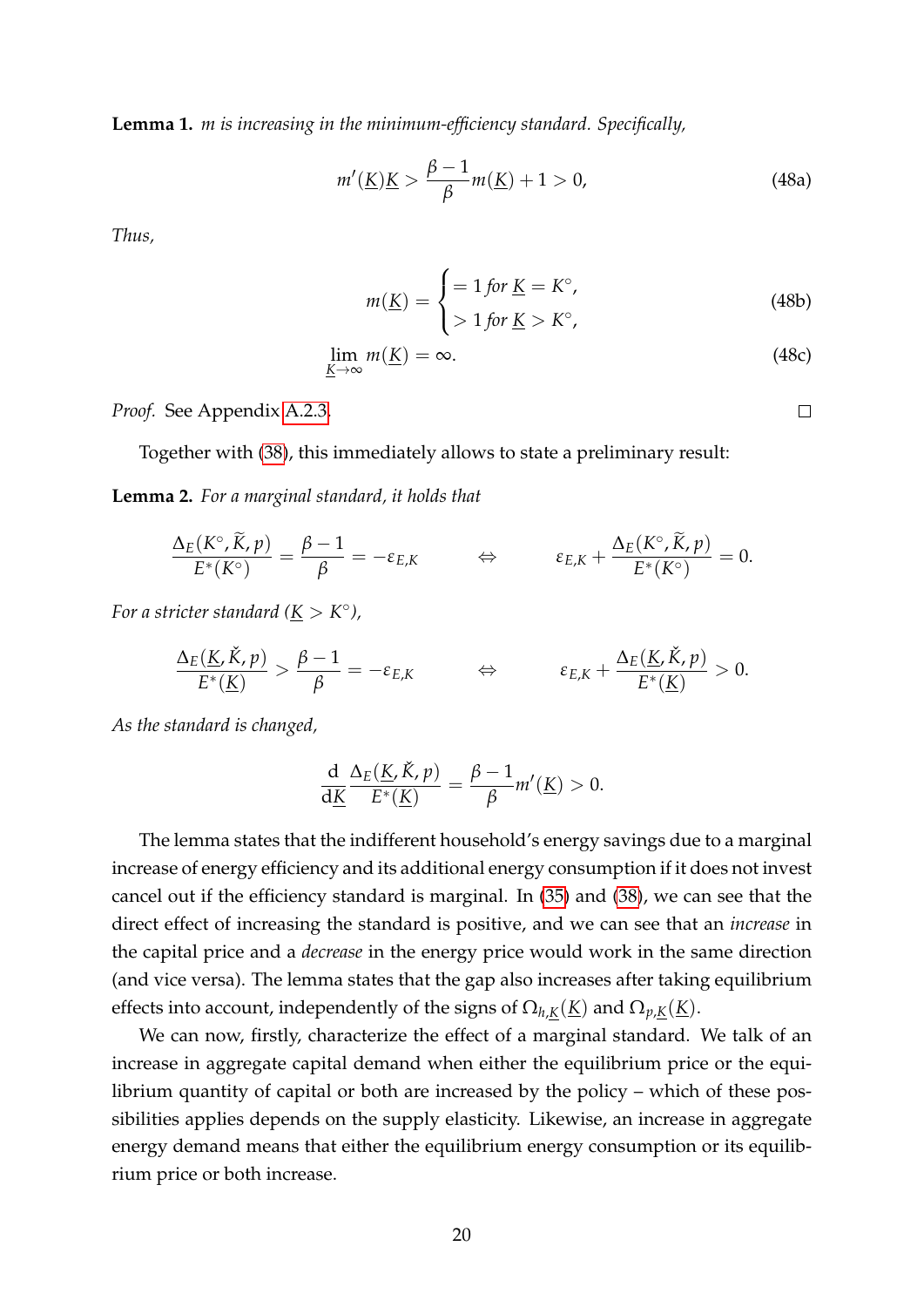<span id="page-22-1"></span>**Proposition 2** (The effects of a marginal minimum-efficiency standard)**.** *Assume the energy-services benefit function and the supply functions are isoelastic as stated in Section [2.5,](#page-15-0) and*  $\eta \in (0,\infty)$  *and*  $\rho \in (0,\infty)$ . Then a marginal standard increases aggregate capital demand *and reduces aggregate energy demand relative to the situation without a standard:*

<span id="page-22-0"></span>
$$
\Omega_{h,\underline{K}}(K^{\circ}) = \frac{\chi(K^{\circ})}{\chi(K^{\circ})\eta - \chi(K^{\circ})\varepsilon_{\breve{K},h}\gamma(\breve{K}) - \eta\varepsilon_{\breve{K},p}\gamma(\breve{K})\varepsilon_{E,K}} > 0,
$$
 (49a)

$$
\Omega_{p,\underline{K}}(K^{\circ}) = \frac{\eta \varepsilon_{E,K}}{\chi(K^{\circ})\eta - \chi(K^{\circ})\varepsilon_{\check{K},h}\gamma(\check{K}) - \eta \varepsilon_{\check{K},p}\gamma(\check{K})\varepsilon_{E,K}} < 0,
$$
\n(49b)

$$
\Omega_{K,\underline{K}}(K^{\circ}) = \eta \Omega_{h,\underline{K}}(K^{\circ}) \in (0,1),\tag{49c}
$$

$$
\Omega_{E,\underline{K}}(K^{\circ}) = \rho \Omega_{p,\underline{K}}(K^{\circ}) < 0. \tag{49d}
$$

*If*  $\eta \to \infty$ , we have  $\Omega_{h,\underline{K}}(K^{\circ}) = 0$  and

$$
\Omega_{p,\underline{K}}(K^{\circ}) = \frac{\varepsilon_{E,K}}{\chi(K^{\circ}) - \varepsilon_{\breve{K},p}\gamma(\breve{K})\varepsilon_{E,K}} < 0,
$$
\n(50a)

$$
\Omega_{K,\underline{K}}(K^{\circ}) = \frac{\chi(K^{\circ})}{\chi(K^{\circ}) - \varepsilon_{\check{K},p}\gamma(\check{K})\varepsilon_{E,K}} \in (0,1),\tag{50b}
$$

$$
\Omega_{E,\underline{K}}(K^{\circ}) = \frac{\rho \varepsilon_{E,K}}{\chi(K^{\circ}) - \varepsilon_{\breve{K},p} \gamma(\breve{K}) \varepsilon_{E,K}} < 0.
$$
\n(50c)

*If additionally to*  $\eta \to \infty$ *, we have*  $\rho \to \infty$ *, then*  $\Omega_{h,\underline{K}}(K^{\circ}) = \Omega_{p,\underline{K}}(K^{\circ}) = 0$ ,  $\Omega_{K,\underline{K}}(K^{\circ}) = 1$ *and*

$$
\Omega_{E,\underline{K}}(K^{\circ}) = \frac{\varepsilon_{E,K}}{1 + (K^{\circ})^{-\varepsilon_{E,K}} \int_{\widetilde{K}}^{\infty} \frac{g(K_{i,0})}{G(\widetilde{K})} K_{i,0}^{\varepsilon_{E,K}} dK_{i,0}} < 0.
$$
\n(51)

*If additionally to*  $\eta \to \infty$ *, we have*  $\rho = 0$ *, then*  $\Omega_{E,\underline{K}}(K^{\circ}) = 0$ *. If*  $\eta = 0$ ,  $\rho \in [0, \infty]$ , we have:

$$
\Omega_{h,\underline{K}}(K^{\circ}) = \frac{1}{-\varepsilon_{\breve{K},h}\gamma(\widetilde{K})} > 0 = \Omega_{p,\underline{K}}(K^{\circ}) = \Omega_{K,\underline{K}}(K^{\circ}) = \Omega_{E,\underline{K}}(K^{\circ}).\tag{52}
$$

*Proof.* Using Lemma [2](#page-21-1) and  $\varepsilon_{\check{K},\underline{K}}(K^{\circ}) = 0$ , [\(45\)](#page-20-1) reduces to [\(49\)](#page-22-0). The cases below follow from evaluating for the respective values.  $\Box$ 

The proposition states that with positive but finite supply elasticities, a marginal standard will do what one would expect it to do, namely to increase household capital demand, thereby driving up its price. The increase in equilibrium investment in turn reduces energy demand, and the magnitude of this effect depends on  $\varepsilon_{E,K}$ ; this also reduces the energy price.

If both capital and energy are supplied at fixed prices, the quantity effects are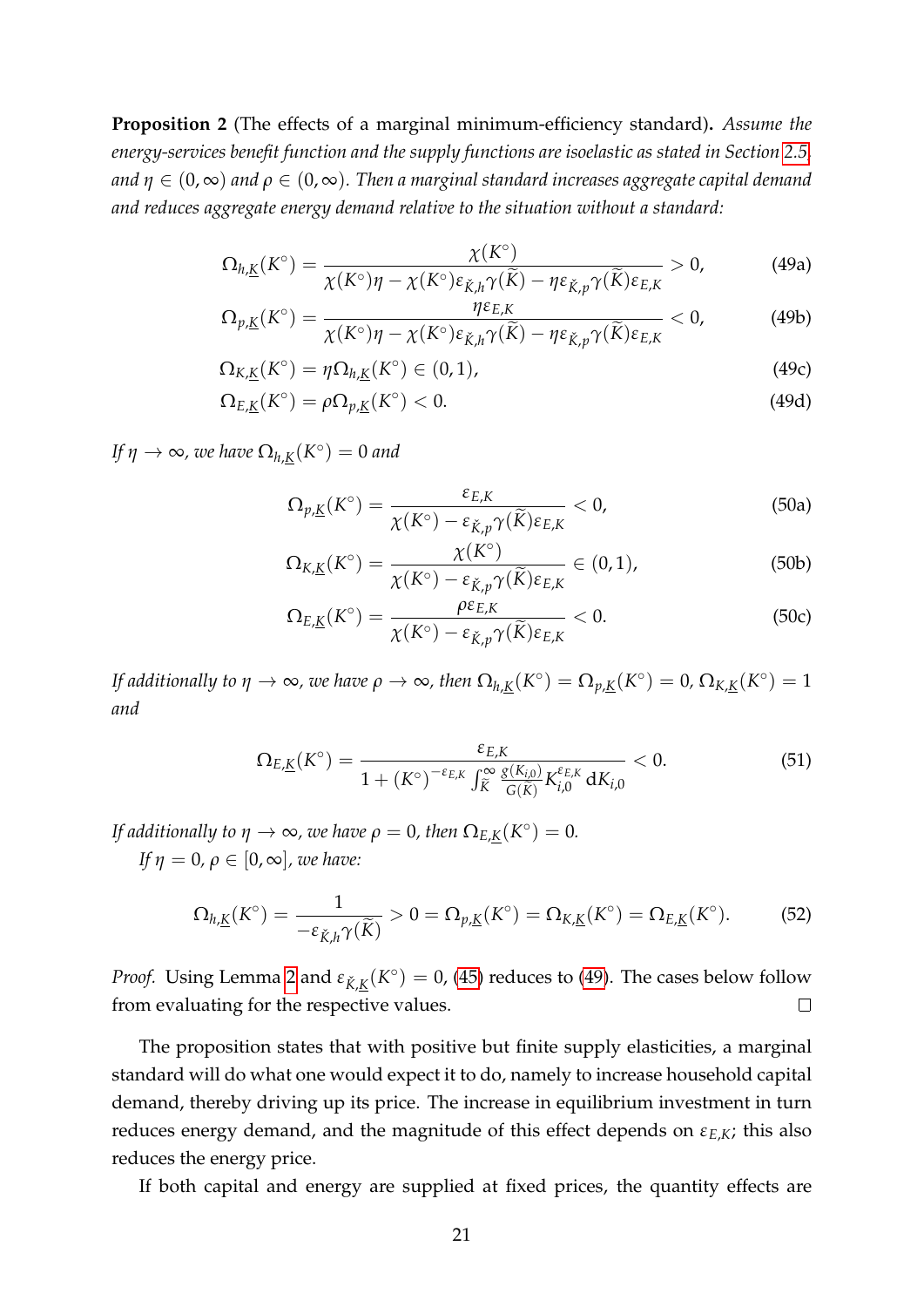strongest – in particular, the increase in  $K$  translates into a proportional increase in investment, and a strong decrease in energy consumption. By contrast, if only capital is supplied at a fixed price and energy is supplied inelastically, the increase in investment does not affect energy consumption.

If, however, capital is supplied inelastically, then the capital price has to increase to keep households from investing. Because a household that invests has to choose a higher amount of capital due to the standard, the effect of the capital price works via the extensive margin:  $\check{K}$  decreases, such that less households invest. There are no effects on the energy market because (by Lemma [2\)](#page-21-1) the efficiency standard's energy demand effect on the households that still invest and the effect on the households that stop investing just cancel out.

## <span id="page-23-0"></span>**3.4 Isoelastic Functions: A Stricter Efficiency Standard**

So far, we have only considered a marginal energy efficiency standard. We now consider a stricter standard. Up to now we did not need to make assumptions about the distribution of the capital endowment among the households. In the following, we will use such an assumption in order to structure the analysis. Precisely, we assume that  $\gamma(K)$  is constant; the distribution function is defined as follows.

<span id="page-23-1"></span>**Definition 2** (Isoelastic Distribution)**.** We call the distribution of initial household capital an *isoelastic distribution* if and only if the distribution function is

$$
G(K) = \begin{cases} 0 & \text{for } K < 0, \\ XX^\gamma & \text{for } K \in \left[0, X^{-1/\gamma}\right], \\ 1 & \text{for } K > X^{-1/\gamma}, \end{cases} \tag{53}
$$

with  $\gamma > 0$ ,  $X > 0$ .

This distribution function is discussed in Appendix [A.3.](#page-34-1) If  $\gamma$  < 1, the distributional mass is concentrated at low values of  $K_{i,0}$ , and vice versa; a uniform distribution implies  $\gamma = 1$ . Figure [3](#page-24-1) illustrates it for  $\gamma = 2$ , Figure [4](#page-24-2) illustrates it for  $\gamma = 1/2$ . Moreover, when assuming an isolelastic distribution function, we will assume that

<span id="page-23-2"></span>
$$
\widetilde{K} < X^{-1/\gamma},\tag{54}
$$

such that there are at least some households who would not invest even if there were no standard.

While the distribution function may not be realistic, it allows a structured discussion of the efficiency standard's effects. Given the isoelastic distribution function, we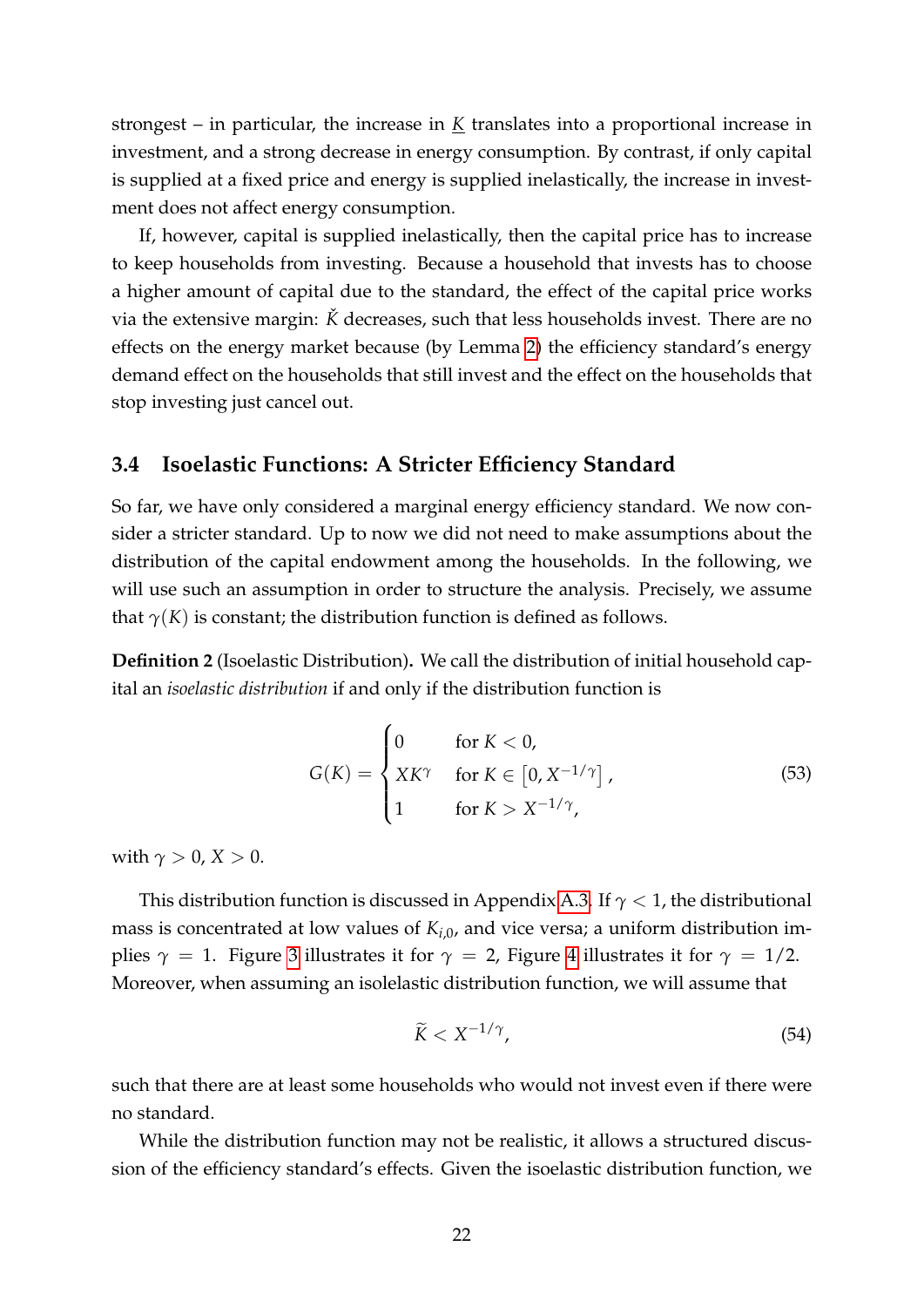<span id="page-24-1"></span>

Figure 3: Isolelastic Distribution Function, example for  $\gamma = 2$ ,  $X = 1/4$ .

<span id="page-24-2"></span>

Figure 4: Isolelastic Distribution Function, example for  $\gamma = 1/2$ ,  $X = 1$ .

first note that an ever-increasing efficiency standard will at some point keep all households from investing:

<span id="page-24-0"></span>**Lemma 3** (The equilibrium behavior of the cutoff level of capital)**.** *For isoelastic utility* and supply functions,  $\check{K}^{\bullet}(\underline{K}) \equiv \check{K}(h^{\bullet}, p^{\bullet}, \underline{K})$  is decreasing in <u>K</u>. If additionally, the capital distribution function is isoelastic, we have  $\lim_{\underline{K}\to\infty} \check{K}^\bullet(\underline{K})=0.$ 

*Proof.* See Appendix [A.4.2.](#page-36-0)

We can now summarize how the elasticities from  $(45)$  change as the minimumefficiency standard is made stricter.

<span id="page-24-4"></span>**Proposition 3** (The effects of a stricter minimum-efficiency standard)**.** *Assume that utility and supply functions and the capital-endowment distribution function are isoelastic. If γ* ≤  $\frac{\beta-1}{\beta}$ *β , then increasing K always increases aggregate capital demand. By contrast, if*  $\gamma > \frac{\beta-1}{\beta}$ *β , then aggregate capital demand initially increases in K but has a maximum at K which satisfies*

$$
\varepsilon_{\breve{K},p}\gamma\left[\varepsilon_{E,K} + \frac{\Delta_E(\underline{K},\breve{K},p)}{E^*(\underline{K})}\right] + \chi(\underline{K})\left[1 + \varepsilon_{\breve{K},\underline{K}}\gamma\right] = 0. \tag{55}
$$

<span id="page-24-3"></span> $\Box$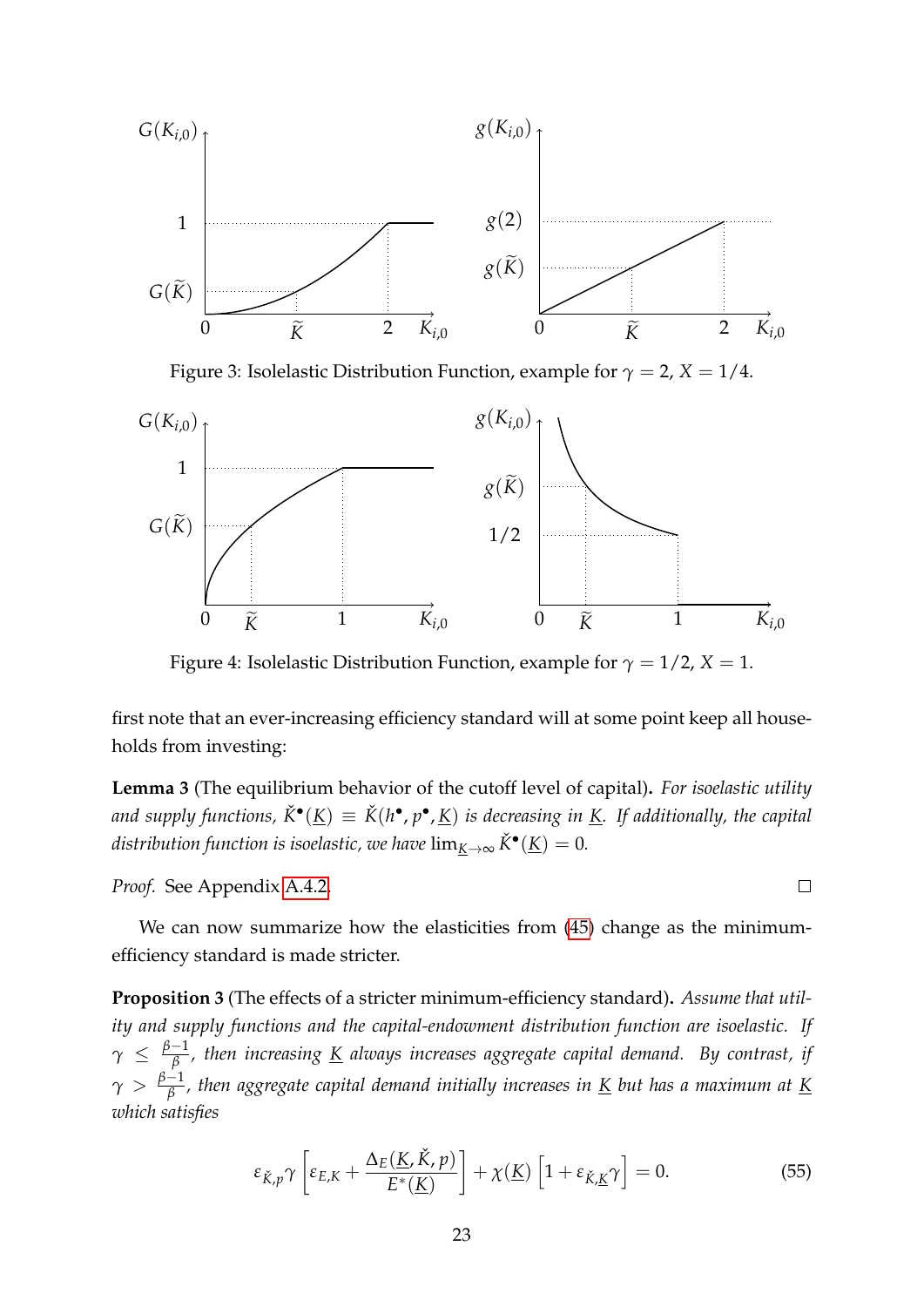*Energydemand initially increases in K buthas a minimum at K which satisfies*

$$
-\varepsilon_{\check{K},h}\gamma\left[\varepsilon_{E,K}+\frac{\Delta_E(\underline{K},\check{K},p)}{E^*(\underline{K})}\right]+\eta\left[\varepsilon_{E,K}-\varepsilon_{\check{K},\underline{K}}\gamma\frac{\Delta_E(\underline{K},\check{K},p)}{E^*(\underline{K})}\right]=0
$$
(56)

*This implies the following critical value:*

$$
\Omega_{p,\underline{K}}(\underline{K}),\Omega_{E,\underline{K}}(\underline{K})\geq 0
$$
  
\n
$$
\Leftrightarrow m(\underline{K})\geq \frac{1}{2}\left(1+\frac{1}{\gamma}\frac{\eta}{1+\eta}\frac{\beta-1}{\beta}\right)+\sqrt{\left[\frac{1}{2}\left(1+\frac{1}{\gamma}\frac{\eta}{1+\eta}\frac{\beta-1}{\beta}\right)\right]^{2}+\frac{1}{\gamma}\frac{\eta}{1+\eta}}
$$
  
\n
$$
\Leftrightarrow \underline{K}\geq \underline{K}^{crit}=\left[\frac{1}{2}\left(1+\frac{1}{\gamma}\frac{\eta}{1+\eta}\frac{\beta-1}{\beta}\right)+\sqrt{\left[\frac{1}{2}\left(1+\frac{1}{\gamma}\frac{\eta}{1+\eta}\frac{\beta-1}{\beta}\right)\right]^{2}+\frac{1}{\gamma}\frac{\eta}{1+\eta}}\right]^{\frac{\beta}{2\beta-1}}h^{-\frac{\beta}{2\beta-1}}p^{\frac{\beta-1}{2\beta-1}}
$$
\n(57)

*At the value of K that minimizes aggregate energy demand, aggregate capital demand is still increasing.*

*Proof.* See Appendix [A.4.3.](#page-39-0)

The proposition firstly states that initially, aggregate investment demand increases with a minimum-efficiency standard, but this effect gets weaker the stricter standard, and it *may* get reversed at high levels. The left-hand side of [\(55\)](#page-24-3) is the numerator of  $\Omega_{h,K}(\underline{K})$ . The first summand reflects how the change in the energy price, which is induced by the intensive and extensive margin effects, shifts  $\check{K}$ : A higher energy price means that more households want to invest (and vice versa), as derived in Section [2.4.](#page-12-0) The bracketed term in the second summand summarizes the direct effect on the capital market, namely, that <u>K</u> increases investment of the households that still invest, while this share is itself reduced by *K*. The number of deterred households is initially zero but grows with *K*. At some point, it dominates, such that further increases in *K* reduce capital demand.

This will be the case if  $\gamma > \frac{\beta-1}{\beta}$ *β* , that is, if the elasticity of the capital-endowment distribution function exceeds the absolute value of the elasticity of individual energy demand with respect to capital. Intuitively, if  $\gamma$  is high, then many households are affected if  $\check{K}$  shrinks due to an increase of <u>K</u>. By contrast, if  $\gamma$  is small, then even the strongest possible reaction of  $\check{K}$  to  $\underline{K}$  will not affect many households.

Clearly, the first case holds in particular if there are many households with high energy efficiency (cf. Figure [4\)](#page-24-2). But it is also possible in the opposite case if the distribution is not *too* right-skewed. In a sensitivity analysis for rebound effects, [Borenstein](#page-41-7) [\(2015,](#page-41-7) Table 1) considers energy-demand elasticities of -0.2, -0.4, and -0.6. In the third and fourth column of Table [1,](#page-26-0) I demonstrate the implied values of  $\varepsilon_{E,K} = (\beta - 1)/\beta$ ,

<span id="page-25-1"></span><span id="page-25-0"></span> $\Box$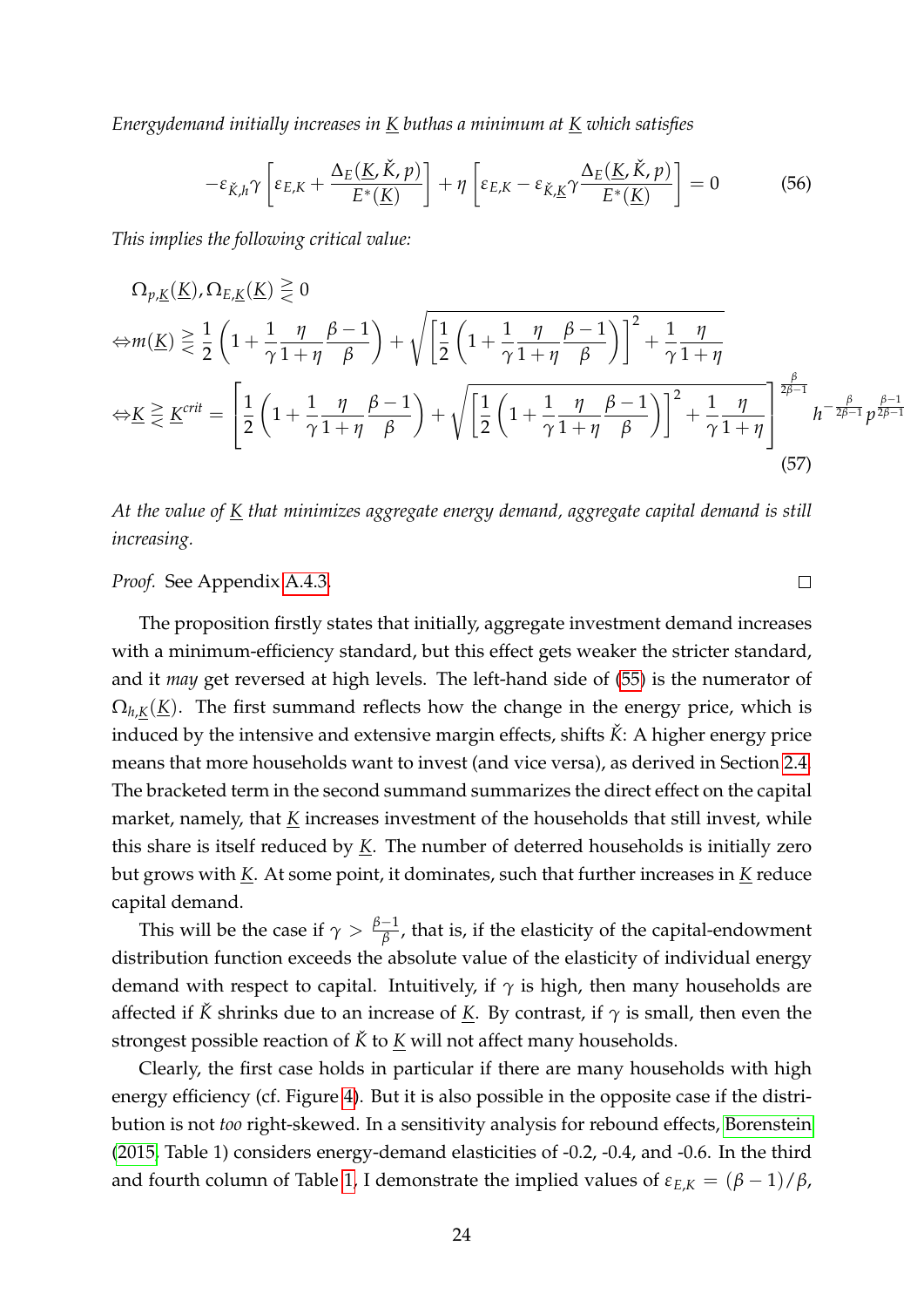<span id="page-26-0"></span>

|     |     |                     |                                                    | $K^{\text{crit}}(\gamma,\beta)/K^{\circ}$             |       |                   |         |
|-----|-----|---------------------|----------------------------------------------------|-------------------------------------------------------|-------|-------------------|---------|
|     |     | $\varepsilon_{E,p}$ | $\varepsilon_{E,K}$                                | for $\eta = \infty$ , $\rho = \infty$                 |       |                   |         |
|     |     |                     | $\beta/(\beta-1)$ = $-1/\beta$ = $(\beta-1)/\beta$ | $\gamma = 0.5$ $\gamma = 1$ $\gamma = 2$ $\gamma = 5$ |       |                   |         |
| 5   | 5/4 | $-0.2$              | $-0.8$                                             | 1.915                                                 |       | 1.567 1.341 1.163 |         |
| 5/2 | 5/3 | $-0.4$              | $-0.6$                                             | 1.942                                                 | 1.581 | 1.347             | 1.165   |
| 5/3 | 5/2 | $-0.6$              | $-0.4$                                             | 1.965                                                 | 1.593 | 1.353             | - 1.167 |

Table 1: Sample Values

which then constitute the critical *γ* values. We can see that, for instance, the case of an energy-demand elasticity of  $-0.2$  implies that if  $\gamma$  is smaller than 4/5, investment will always increase as the standard is made stricter.

Secondly, the left-hand side of [\(56\)](#page-25-0) is the numerator of  $\Omega_{p,K}(\underline{K})$ . The first effect here is that a decrease in the capital price increases the amount of households investing (and vice versa) and thereby has the above-mentioned effects on the energy market at the intensive and extensive margins. The second effect again summarizes the (more) direct effects of *K*. Energy consumption of the marginal (and still investing) household is reduced, and households are kept from investing such that their energy consumption is not reduced. We can see that aggregate energy demand is initially reduced by introducing a minimum-efficiency standard, but there will be a level of *K* minimizing it, and further increases in the standard increase energy consumption. At some point, more and more households are deterred, and the effect on these households is increasing, such that there is a value of *K* at which energy consumption is minimized.

The value of  $m(\underline{K})$  that minimizes energy consumption equals 1 for  $\eta = 0$ , which corresponds to  $\underline{K} = K^{\circ}$  by Lemma [1.](#page-21-0) Thus, if capital is supplied inelastically, such that the standard cannot increase its overall quantity, then it will always *increase* energy demand. By contrast, a more elastic capital supply means that it takes a stricter efficiency standard to minimize energy consumption.

From the perspective of advising second-best climate policy, we can note that the capital supply elasticity is decisive for the question whether at least moderate minimum-efficiency standards can have the effects that seem like official aims of policy. If capital supply elastically adjusts to additional demand created by a minimumefficiency standard, then the standard reduces aggregate energy demand. By contrast, if capital is supplied inelastically, a standard cannot create additional investment. As the standard forces investing households to increase their investment, equilibrium then requires that other households are kept from investing. The net effect is increased energy demand.

Thirdly, at the standard that minimizes energy consumption, aggregate investment will still be increasing. Thus, observing additional aggregate investment is not a sufficient statistic for the influence of the policy on the energy market.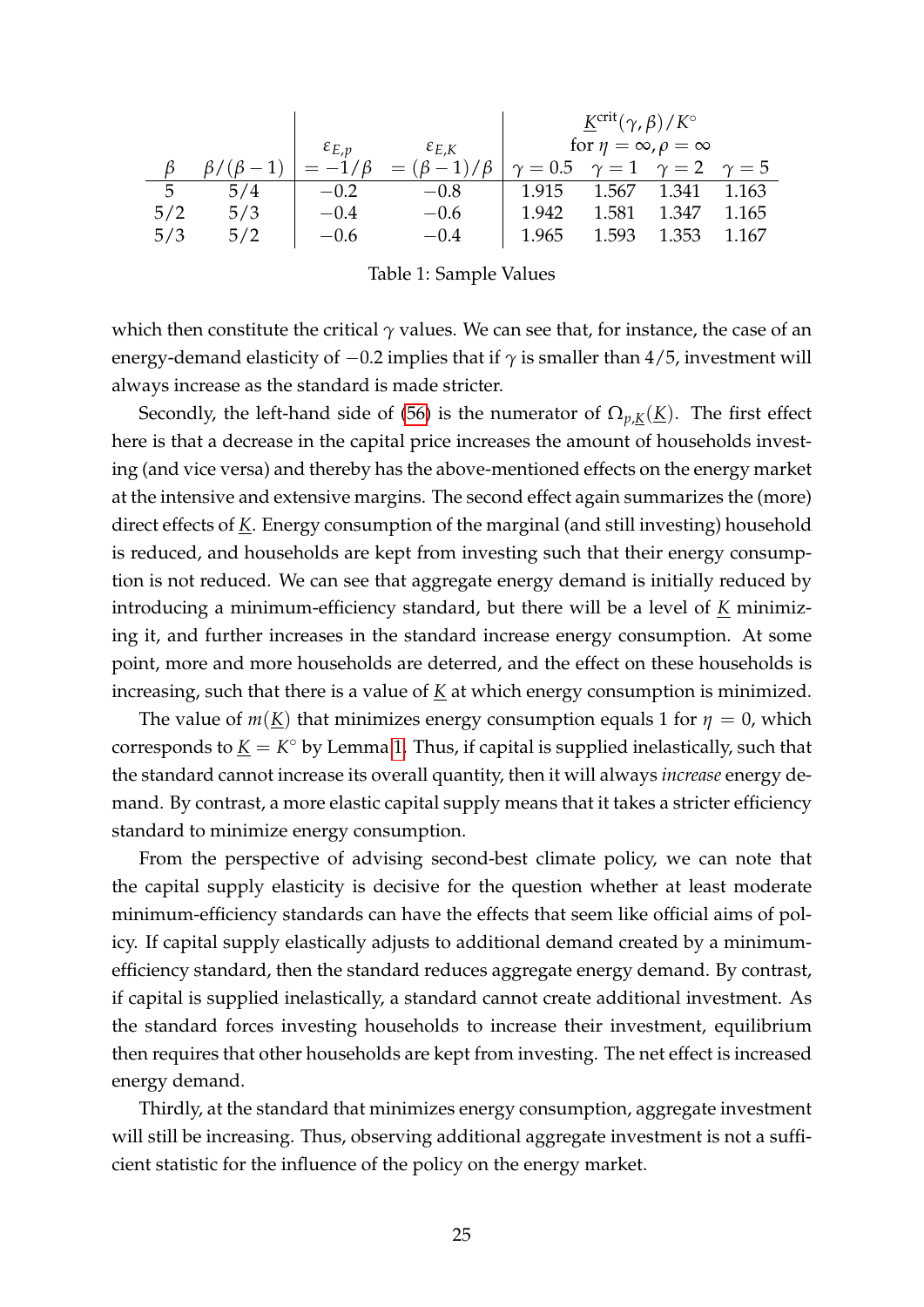For the case in which prices are fixed due to perfectly elastic supply of both capital and energy, we can quantitatively characterize the energy-demand even without complex numerical simulations. Relative to the private optimum  $K^{\circ}$ , the critical value of *K* from [\(57\)](#page-25-1) then is

$$
\frac{\underline{\mathrm{K}}^{\mathrm{crit}}(\gamma,\beta)}{\mathrm{K}^{\circ}} = \left[\frac{1}{2}\left(1 + \frac{1}{\gamma}\frac{\beta - 1}{\beta}\right) + \sqrt{\left[\frac{1}{2}\left(1 + \frac{1}{\gamma}\frac{\beta - 1}{\beta}\right)\right]^{2} + \frac{1}{\gamma}}\right]^{\frac{\beta}{2\beta - 1}}.\tag{58}
$$

This is illustrated in Table [1](#page-26-0) for the above-mentioned values of *β*. With increasing values of  $\gamma$ , <u>*K*<sup>crit</sup> comes close to *K*°</u>.

## <span id="page-27-0"></span>**4 Welfare, Distribution and Politics**

We ultimately aim at analyzing the effect of  $K$  on utility and welfare. Up to now, we have not assumed that there are externalities or other market failures in the model. Therefore, a minimum-efficiency standard must reduce welfare in a utilitarian sense – or, as we use a partial-equilibrium model, reduce market surplus. However, its effect differs between households. We will now analyze these effects without adding market imperfections. The welfare changes can be considered costs (or benefits) to the households *before* adding potential benefits due to the correction of market failures.

For high-capital households that do not invest, utility is given by [\(13\)](#page-11-5). The effect of the minimum-efficiency standard thus is given only by the effect of the standard on the energy price. Using [\(14\)](#page-11-6) and the equilibrium energy-price elasticity, we have

$$
\frac{\mathrm{d}U_i(K_{i,0}, p, 0)}{\mathrm{d}\underline{K}/\underline{K}} = -\Omega_{p,\underline{K}}(\underline{K})pE^*(K_{i,0}),\tag{59}
$$

such that the a minimum-efficiency standard is good for such a household, up to the point where it minimizes the energy price. We can directly conclude that the household then *increases* energy consumption.<sup>[9](#page-27-1)</sup> The effect of the price reduction on utility is stronger the higher the household's energy consumption; thus, in general households with  $K_{i,0} > K$  favor a minimum standard that reduces aggregate energy demand, but the intensity of the preference (that is, the money saved due to the standard) is decreasing in the amount of capital.

To determine the effect of the standard on the low-capital households that do invest, differentiate  $U_i(K, p, hK)$  and take the equilibrium-price effects into account:

$$
\frac{dU_i(\underline{K}, p, h\underline{K})}{d\underline{K}/\underline{K}} = -\left[\Omega_{p,\underline{K}}(\underline{K})pE^*(\underline{K}) + \Omega_{h,\underline{K}}(\underline{K})h\underline{K} + h\underline{K} - pE^*(\underline{K})\right].
$$
 (60)

<span id="page-27-1"></span> $9$ Dampening the effect of energy-consumption reduction, this is comparable to carbon leakage.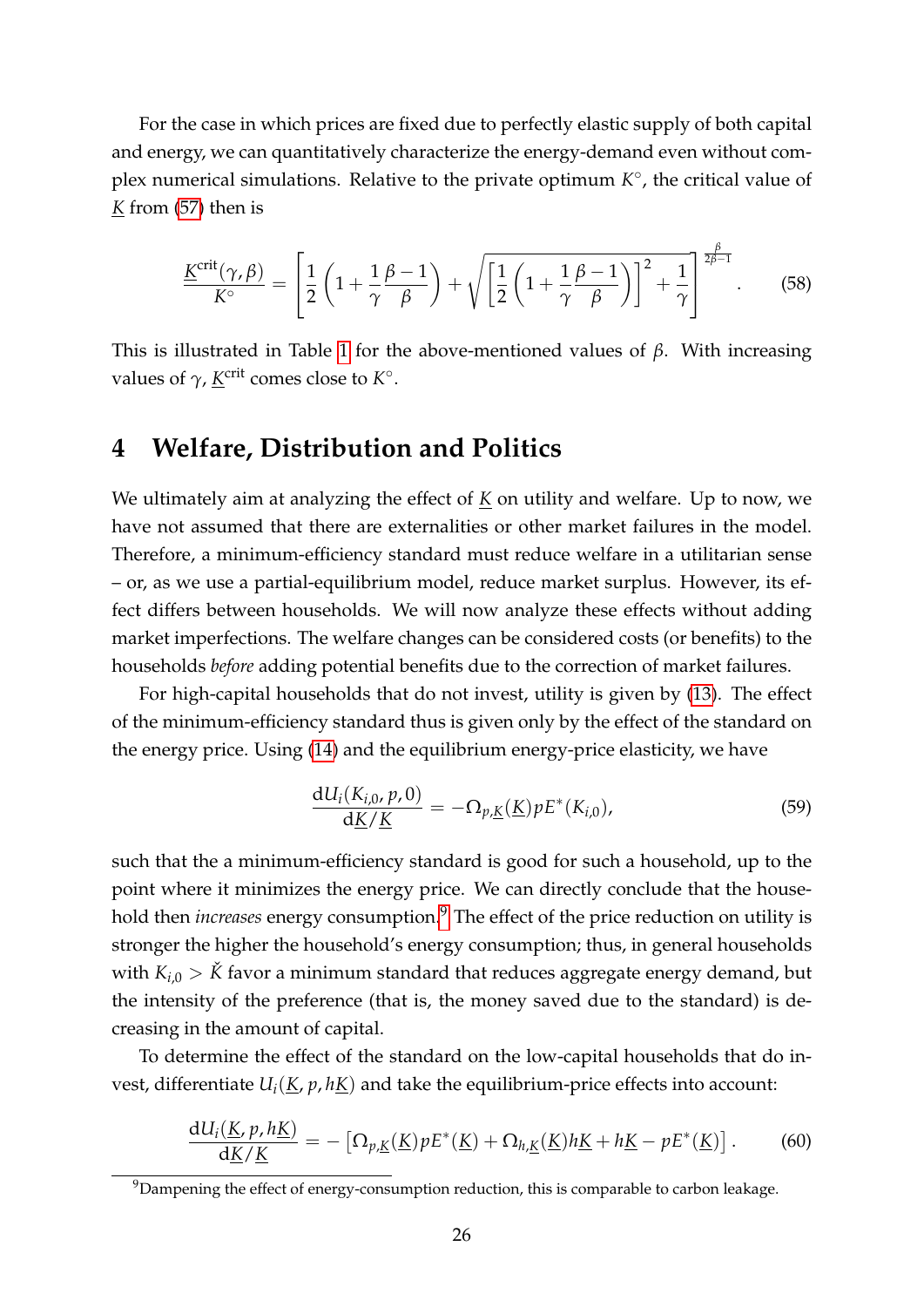We see three effects. Firstly, like the high-capital households, the low-capital households benefit from a reduction in the energy price. The investing households benefit less from this than those non-investing households with a capital endowment between *K* and *K*; however, non-investors with  $K_{i,0} > K$  benefit even less. The households suffer from an increase in the capital price (which the households that do not invest do not care about). Finally, the difference  $h\underline{K} - pE^*(\underline{K})$  represents that the households dislike that they are pushed towards a too high amount of capital, see [\(22\)](#page-13-3). For a marginal standard, this effect is zero, but it gets worse the stricter the standard (if the household then still invests).

Next, the standard affects profits. Define the profit function of a representative household-capital supply firm by  $\pi_K(\underline{K}) = h\kappa - C_K(\kappa)$  and that of an energy supplier by  $\pi_E(\underline{K}) = p\Phi - C_E(\Phi)$ , where the equilibrium quantities of *κ* and Φ depend on <u>K</u> as previously discussed, and  $C_K$  and  $C_E$  are cost functions. Differentiating  $\pi_K$  and  $\pi_E$ , we obtain

$$
\frac{\partial \pi_K(\underline{K})}{\partial \underline{K}/\underline{K}} = \Omega_{h,\underline{K}}(\underline{K})h\kappa + \Omega_{K,\underline{K}}(\underline{K})\left[h - C'_{K}(\kappa)\right]\kappa = \Omega_{h,\underline{K}}(\underline{K})h\kappa,
$$
\n(61a)

$$
\frac{\partial \pi_E(\underline{K})}{\partial \underline{K}/\underline{K}} = \Omega_{p,\underline{K}}(\underline{K}) p\Phi + \Omega_{E,\underline{K}}(\underline{K}) [p - C'_E(\Phi)] \Phi = \Omega_{p,\underline{K}}(\underline{K}) p\Phi,
$$
(61b)

where the second step results from having assumed supply functions, and thus the price to equal marginal cost. We see that, naturally, the firms in each sector benefit from a policy that increases their respective product price, and vice versa.

To consider the total effect of the standard on welfare, we can write

$$
W(\underline{K}) = \int_0^{\check{K}} g(K_{i,0}) \lambda(K_{i,0}) U_i(\underline{K}, p, h\underline{K}) + \int_{\check{K}}^{\infty} g(K_{i,0}) \lambda(K_{i,0}) U_i(K_{i,0}, p, 0) dK_{i,0} + \lambda_K \pi_K(\underline{K}) + \lambda_E \pi_E(\underline{K})
$$
(62)

where  $\lambda(K)$  is the welfare weight on a household's utility, which may depend on the capital endowment, and  $\lambda_K$ ,  $\lambda_E$  are sector-specific weights on profit. These weights can be used to evaluate energy-efficiency policy for different distributional aims. Differentiating and using the previous results yields:

$$
\frac{\partial W(\underline{K})}{\partial \underline{K}/\underline{K}} = -\int_0^{\check{K}} g(K_{i,0}) \lambda(K_{i,0}) \left[ h\underline{K} - pE^*(\underline{K}) \right] dK_{i,0} \n+ \Omega_{h,\underline{K}}(\underline{K}) h \left[ \lambda_K \kappa - \int_0^{\check{K}} g(K_{i,0}) \lambda(K_{i,0}) \underline{K} dK_{i,0} \right] \n+ \Omega_{p,\underline{K}}(\underline{K}) p \left[ \lambda_E \Phi - \int_0^\infty g(K_{i,0}) \lambda(K_{i,0}) E^*(K_{i,0}) dK_{i,0} \right].
$$
\n(63)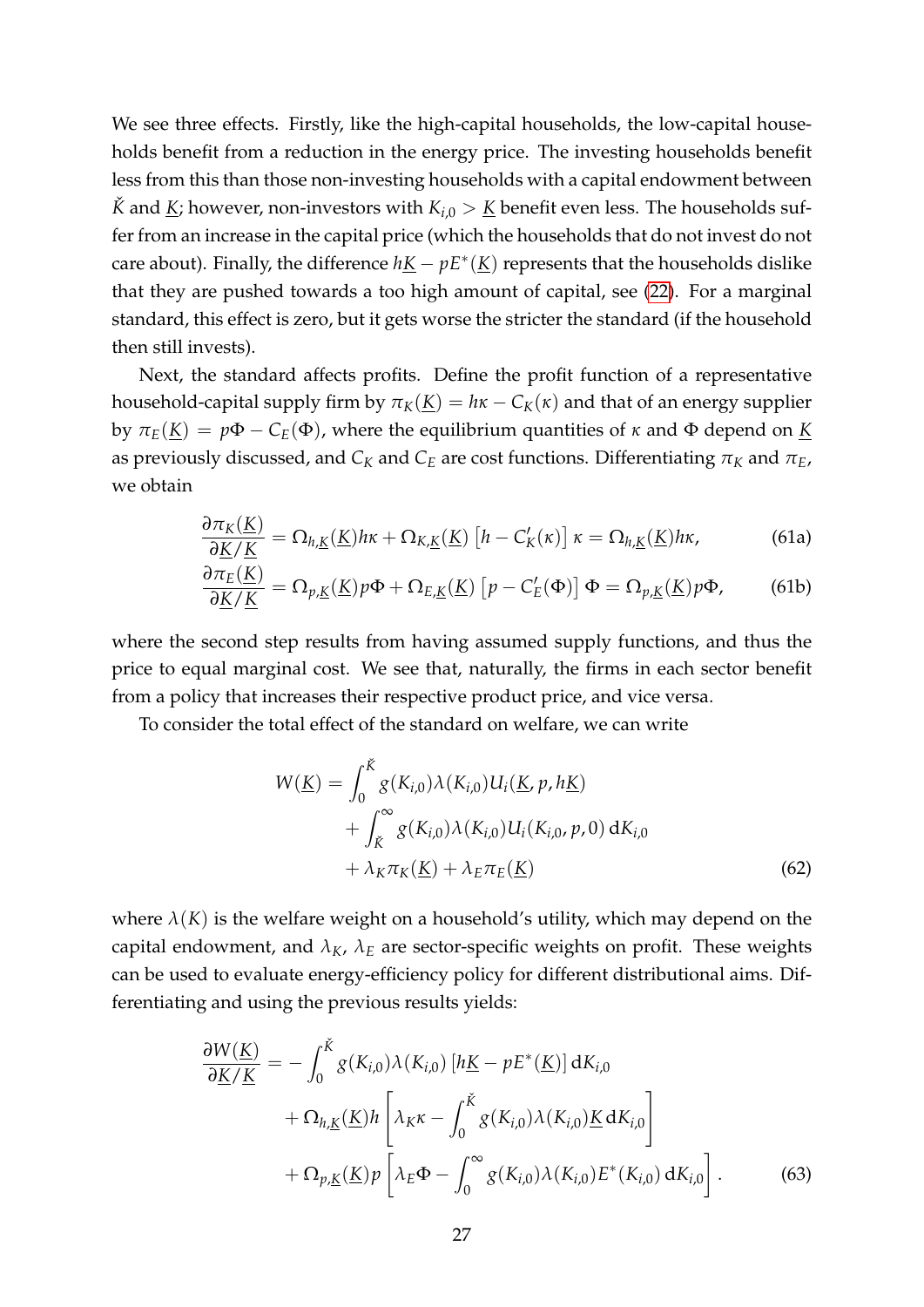Firstly, suppose that all weights are identical and standardized to 1. Then the derivative reduces to

$$
\frac{\partial W(\underline{K})}{\partial \underline{K}/\underline{K}} = -G(\check{K}) \left[ h\underline{K} - pE^*(\underline{K}) \right]. \tag{64}
$$

This is the investing households' excess of capital costs over energy costs, and it can be understood as the dead-weight loss of efficiency policy.

Secondly, suppose that energy is supplied from a foreign country, and that policymakers do not care about foreign welfare. Then  $\lambda_E = 0$  while all other weights are 1. The derivative becomes

$$
\frac{\partial W(\underline{K})}{\partial \underline{K}/\underline{K}} = -G(\check{K}) \left[ h\underline{K} - pE^*(\underline{K}) \right] - \Omega_{p,\underline{K}}(\underline{K}) p \Phi. \tag{65}
$$

Thus, a marginal standard, which reduces the energy price, has a positive effect on national welfare. As the standard is made stricter, the cost increases and is paid for by the low-capital households who invest. However, note that energy supplied by the world market will usually imply that the energy-price elasticity *ρ* is high, such that the effect of the policy on the energy price will be low.

Thirdly, policy could possibly be pushed so far that it increases the energy price, but this would only be in the interest of energy suppliers. By contrast, a policy that increases the capital price by inducing additional capital demand and reducing energy demand is in the interest of non-investing households *and* capital suppliers, potentially creating political support. It is worthwhile to note the difference to a carbon tax. A carbon tax imposes costs on all households, including those who have chosen appliances that are optimal for lower energy prices. The cost of a minimum-efficiency standard, by contrast, is concentrated on low-capital households. This may be the outcome of a political preference for policies that do not impose a retroactive penalty on people who have recently invested.

Summarizing, we can note that, with positive but finite supply elasticites, a minimum-efficiency standard as described in Proposition [2](#page-22-1) benefits households with efficient appliances – in particular those with appliances that are just efficient enough for them not to invest – and capital suppliers, while it disadvantages households with inefficient capital goods that want to invest, and energy suppliers. By Proposition [3,](#page-24-4) we know that at some point, a standard would minimize energy demand and only the capital suppliers would benefit from increasing the standard above this level.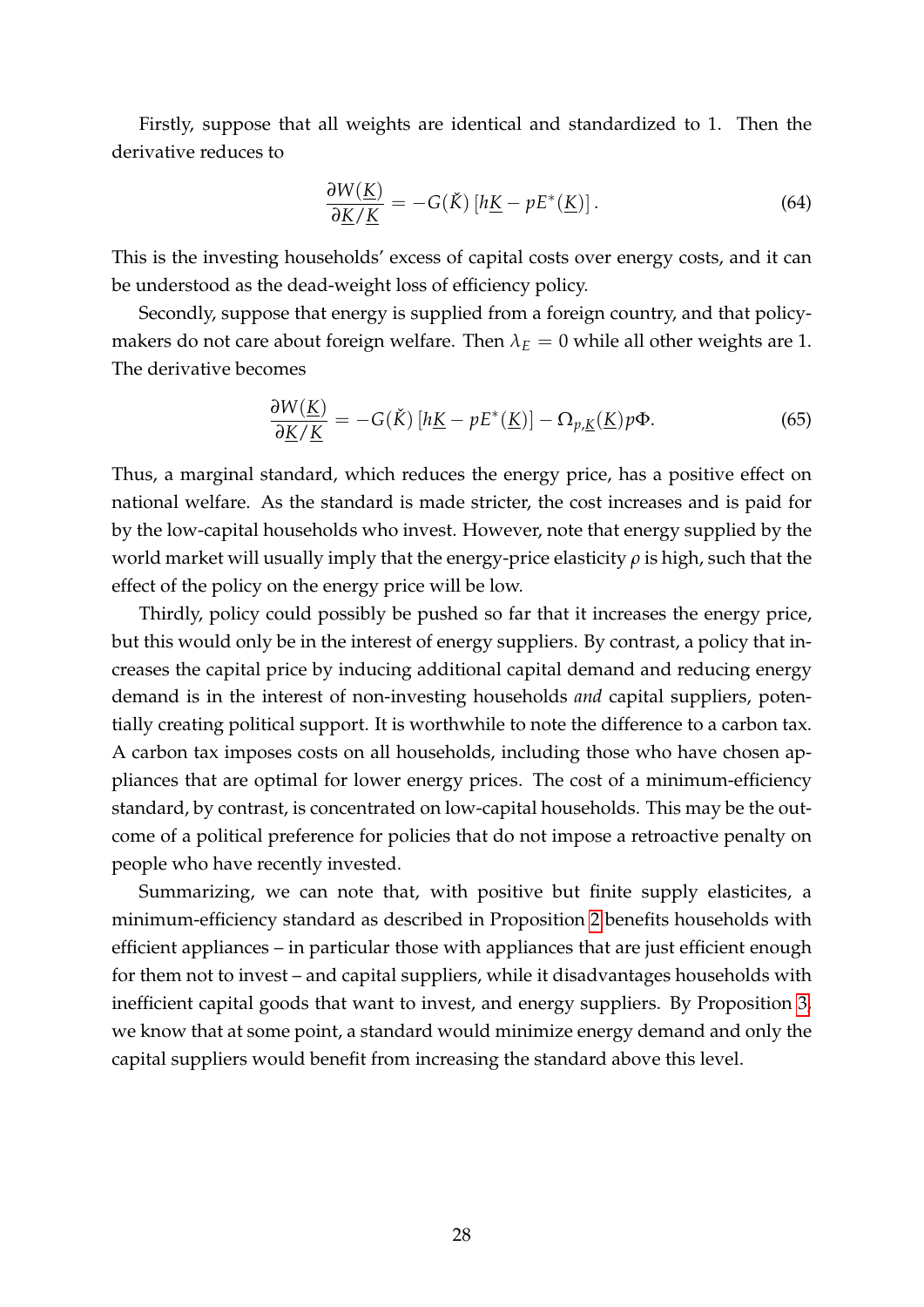## <span id="page-30-0"></span>**5 Discussion**

The present article analyzes the effects of a typical energy-efficiency policy – the introduction of a minimum-efficiency standard. This policy forces investing households to choose higher energy efficiency, and keeps others from investing. Therefore, a minimum-efficiency standard may have unintended consequences. Introducing a marginal minimum-efficiency standard – that is, a standard that enforces energy efficiency barely above what households would choose on their own – has the consequences one would expect:Increased demand for efficient capital and reduced energy demand. However, there is a critical value of the standard that minimizes energy demand, and increasing it further will increase energy demand again, while capital demand is still increased.

Heterogeneity with respect to household endowments implies that the described policy has different distributional effects on different households. If voters understand these effects, then the heterogeneity will influence their political preferences with respect to energy-efficiency policy. This implies that further analyzing the political economy of energy-efficiency policy, and the choice of this environmental-policy instrument over others, is a valuable direction for future research.<sup>[10](#page-30-1)</sup> The empirical prediction of the present theoretical model is that households who have high-efficiency devices – like fuel-efficient cars, a refrigerator with a high efficiency class, an efficient space-heating system – or who at least have recently invested into such devices, favor minimum-efficiency standards, but they care less the more efficient their device is. Households with old, inefficient devices should oppose such policies.

However, such policy preferences require that voters understand equilibrium effects of energy efficiency. This may not be the case, given that they do not even understand their own private energy savings [\(Allcott, 2011;](#page-40-1) [Allcott and Greenstone, 2012;](#page-41-11) [Allcott et al., 2014\)](#page-41-12). While the model presented in this article assumes that households correctly anticipate their costs and benefits of investing in energy efficiency, a large literature has recently analyzed the implications of households underestimating the benefits of such investments, which implies an "energy-efficiency gap".<sup>[11](#page-30-2)</sup> A simple way to represent this in our framework is to modify the household's condition for investment, [\(23\)](#page-13-4), to:

$$
U_i(\underline{K}, p, h\underline{K}) - \mu \ge U_i(K_{i,0}, p, 0), \qquad (66)
$$

where  $U_i$  is the function stating the true utility that the household will receive ex-post,

<span id="page-30-1"></span> $10A$  different kind of a political-economy analysis of energy-efficiency investment is analyzed in [Voss](#page-42-10) [\(2015\)](#page-42-10), where a government tries to influence its successor's energy consumption by choosing the investment into energy efficiency strategically.

<span id="page-30-2"></span> $11$ For an extensive overview of different meanings of the term, see [Gerarden et al.](#page-41-10) [\(2017\)](#page-41-10).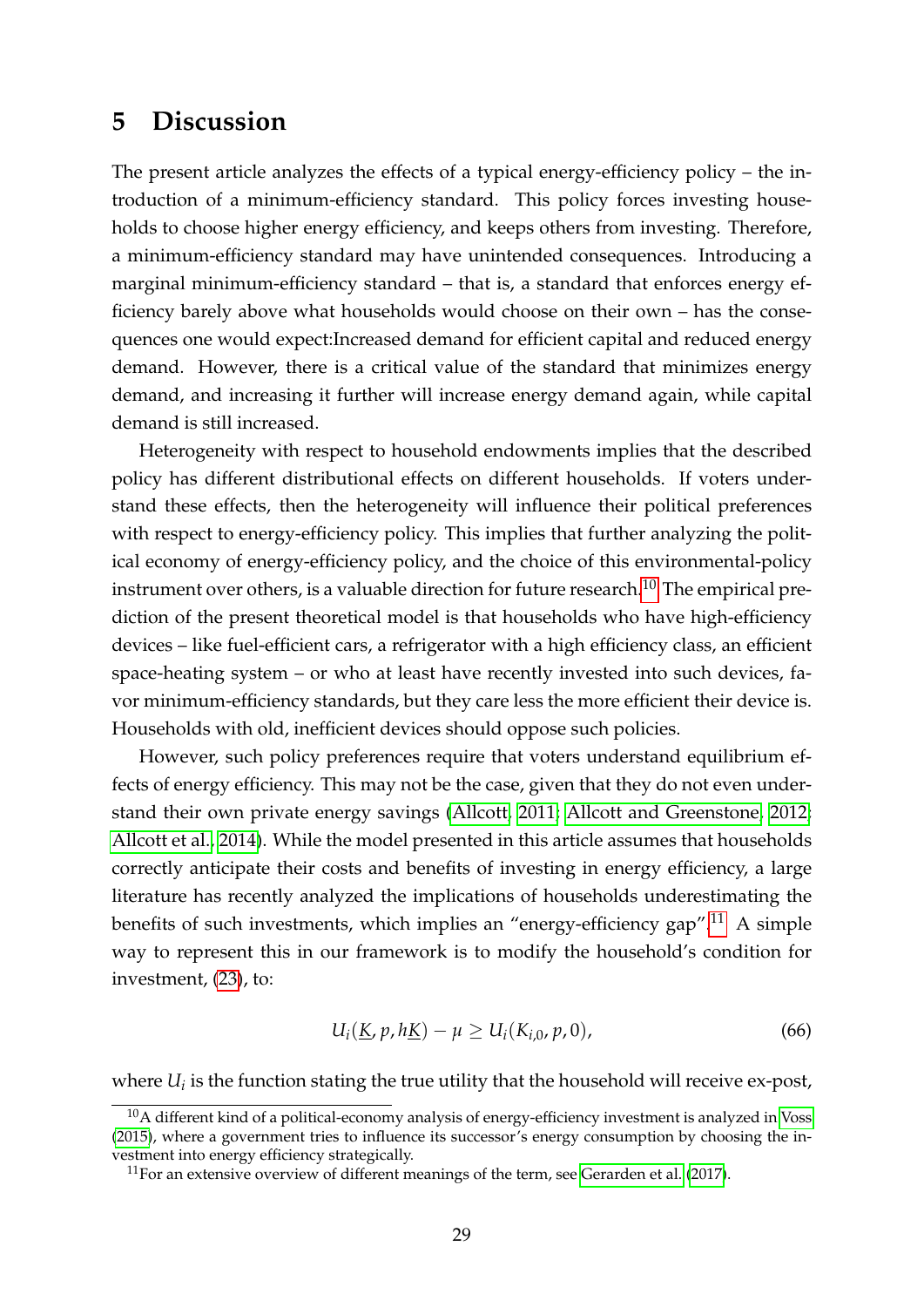but due to misperceptions or undervaluation of the future, the household underestimates this alternative by  $\mu$ . The implication is that the household's capital endowment that would induce him to choose investment,  $\check{K}$ , will be lower. The effects of minimum-efficiency standards will be qualitatively the same as previously discussed: As they force investing households out of their *perceived* private optimum, they make investment less attractive.

Up to now, the distribution of the endowments before the investment decision – and before the introduction of the efficiency policy – is exogenous, and households only invest for the current period. A valuable direction for future research is extending the model to a fully dynamic setting.

Finally, environmental effects have not yet been incorporated into the model. In the current model, the efficiency standard is therefore not welfare-improving even if it reduces aggregate energy consumption. Integrating this aspect into the analysis suggests a comparison with Pigou taxes.

## <span id="page-31-0"></span>**A Appendix**

## <span id="page-31-1"></span>**A.1 Unconstrained Optimization: Calculations**

Differentiating [\(9\)](#page-10-5), taking [\(3\)](#page-9-0) into account and making use of [\(5\)](#page-9-5) yields:

$$
\frac{\mathrm{d}U_i(K_i, p, hK_i)}{\mathrm{d}K_i} = \underbrace{\left[B'(S_i^*)K_i - p\right]}_{=0} \frac{\partial E^*(K_i, p)}{\partial K_i} - h + B'(S_i^*)E^*(K_i, p),\tag{A.1a}
$$

$$
\frac{d^2 U_i(K_i, p, hK_i)}{dK_i^2} = B'(S_i^*) \frac{E^*(K_i, p)}{K_i} \left[ \frac{1}{\beta(S_i^*)} - 2 \right] < 0,
$$
\n(A.1b)

where the sign stems from Assumption [1.](#page-9-4) By  $\lim_{S\to 0} B'(S) = \infty$ ,  $\varepsilon_{E,K}(K_i, p) < 0$ , and  $E^*(0, p) = 0$ , it is always worthwhile to buy at least some capital:  $K_i^{\circ} > 0$ . The optimal amount depends on the capital price *h* and the energy price *p*, *K* ◦ (*h*, *p*). Differentiating [\(10\)](#page-10-1), we derive:

<span id="page-31-2"></span>
$$
\varepsilon_{K^{\circ},h}(h,p) \equiv \frac{\partial K^{\circ}(h,p)/K^{\circ}(h,p)}{\partial h/h} = -\frac{1}{2 + \varepsilon_{E,p}(K_i,p)},
$$
 (A.2a)

$$
\varepsilon_{K^{\circ},p}(h,p) \equiv \frac{\partial K^{\circ}(h,p)/K^{\circ}(h,p)}{\partial p/p} = \frac{1 + \varepsilon_{E,p}(K_i,p)}{2 + \varepsilon_{E,p}(K_i,p)}.
$$
 (A.2b)

By Assumption [1,](#page-9-4) the denominators exceed unity, and the numerator of the second elasticity is positive. Thus, the household invests less if capital is more expensive, but more if energy is more expensive.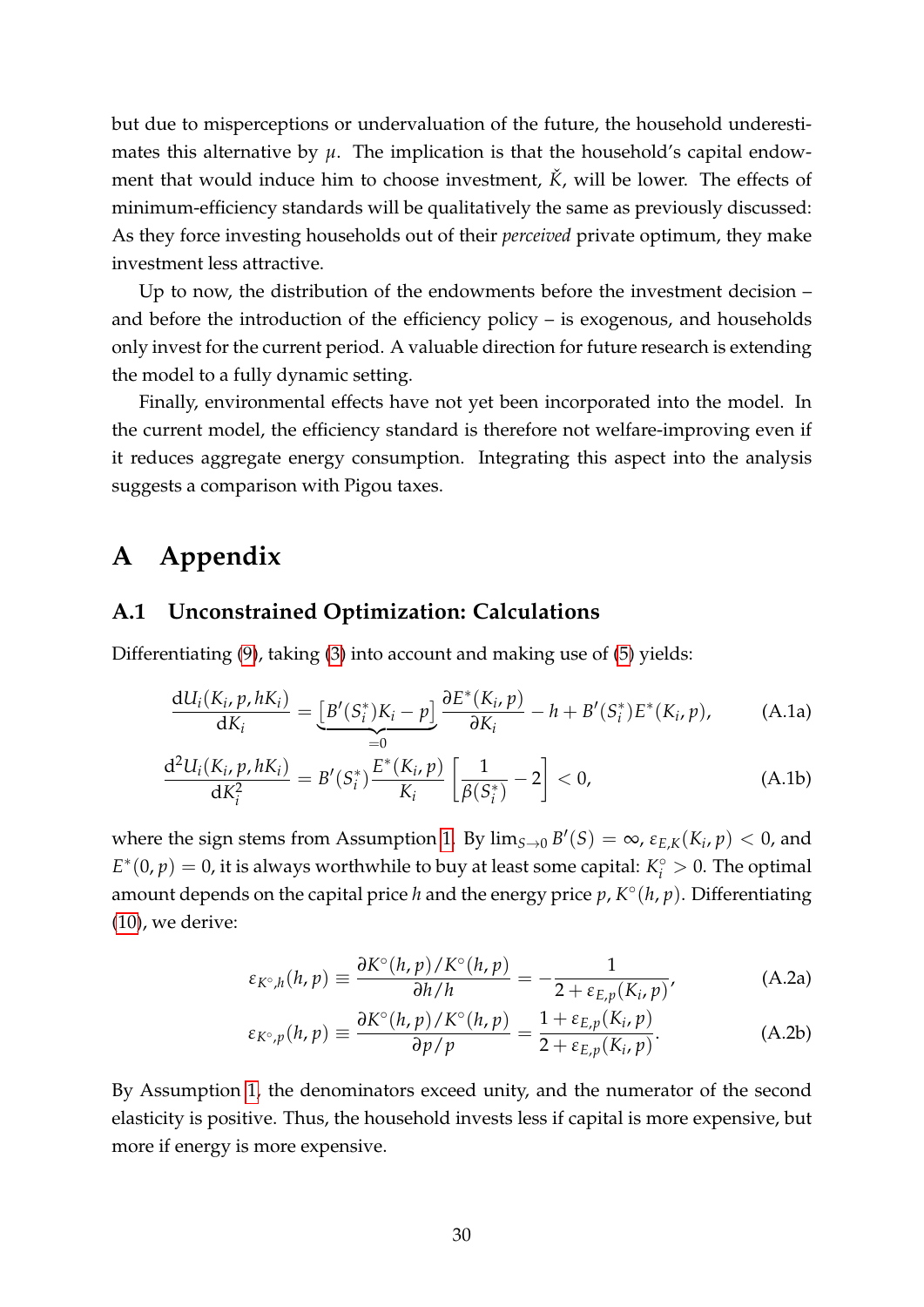## <span id="page-32-0"></span>**A.2 Minimum-Efficiency Standards: Calculations Without Assumptions About The Distribution Function**

## <span id="page-32-1"></span>**A.2.1 Price Changes on the Markets with Exogenous Price Changes on the Other Market**

Differentiating [\(41\)](#page-18-1) yields:

$$
\Phi'(p) dp = -g(\check{K})\Delta_E(\underline{K}, \check{K}, p)\frac{\partial \check{K}(h, p, \underline{K})}{\partial h} dh \n+ \left[G(\check{K})\frac{\partial E^*(\underline{K}, p)}{\partial \underline{K}} - g(\check{K})\Delta_E(\underline{K}, \check{K}, p)\frac{\partial \check{K}(h, p, \underline{K})}{\partial \underline{K}}\right] d\underline{K} \n+ \left[G(\check{K})\frac{\partial E^*(\underline{K}, p)}{\partial p} + \int_{\check{K}}^{\infty} g(K_{i,0}) \frac{\partial E^*(K_{i,0}, p)}{\partial p} dK_{i,0} \n- g(\check{K})\Delta_E(\underline{K}, \check{K}, p)\frac{\partial \check{K}(h, p, \underline{K})}{\partial p}\right] dp, \qquad (A.3a)
$$
\n
$$
\kappa'(h) dh = G(\check{K}(h, p, \underline{K})) d\underline{K} + g(\check{K}(h, p, \underline{K})) \underline{K} \frac{\partial \check{K}(h, p, \underline{K})}{\partial h} dh \n+ g(\check{K}(h, p, \underline{K})) \underline{K} \frac{\partial \check{K}(h, p, \underline{K})}{\partial p} dp + g(\check{K}(h, p, \underline{K})) \underline{K} \frac{\partial \check{K}(h, p, \underline{K})}{\partial Y} d\underline{K}.
$$
 (A.3b)

Substitute the demand-side elasticities from (5) and (26), and the supply-side elasticities and the definition of 
$$
\tilde{\gamma}
$$
 from (42), and collect terms:

$$
\frac{\rho(p)}{G(\check{K})} \frac{\Phi(p)}{E^*(K,p)} \hat{p} = \left[ \varepsilon_{E,K}(K,p) - \varepsilon_{\check{K},K}(h,p,\underline{K}) \gamma(\check{K}) \frac{\Delta_E(K,\check{K},p)}{E^*(K,p)} \right] \hat{K}
$$
\n
$$
+ (-\varepsilon_{\check{K},h}(h,p,\underline{K})) \gamma(\check{K}) \frac{\Delta_E(K,\check{K},p)}{E^*(K,p)} \hat{h}
$$
\n
$$
- \left[ -\varepsilon_{E,p}(K,p) + \int_{\check{K}(h,p,\underline{K})}^{\infty} \frac{g(K_{i,0})}{G(\check{K})} (-\varepsilon_{E,p}(K_{i,0},p)) \frac{E^*(K_{i,0},p)}{E^*(K,p)} dK_{i,0} \right] \hat{p}
$$
\n
$$
- \varepsilon_{\check{K},p}(h,p,\underline{K}) \gamma(\check{K}) \frac{\Delta_E(K,\check{K},p)}{E^*(K,p)} \hat{p}, \qquad (A.4a)
$$
\n
$$
\frac{\eta(h)}{G(\check{K})} \frac{\kappa(h)}{\underline{K}} \hat{h} = \left[ 1 + \varepsilon_{\check{K},K}(h,p,\underline{K}) \gamma(\check{K}) \right] \hat{K} + \varepsilon_{\check{K},p}(h,p,\underline{K}) \gamma(\check{K}) \hat{p}
$$
\n
$$
- (-\varepsilon_{\check{K},h}(h,p,\underline{K})) \gamma(\check{K}) \hat{h} \qquad (A.4b)
$$

where, again, the hat notation represents relative changes. Now substituting  $\Phi(p^{\bullet})$ and  $\kappa(h^{\bullet})$  from [\(41\)](#page-18-1) and isolating  $\widehat{p}$  and  $\widehat{h}$ , respectively, yields [\(43\)](#page-19-0).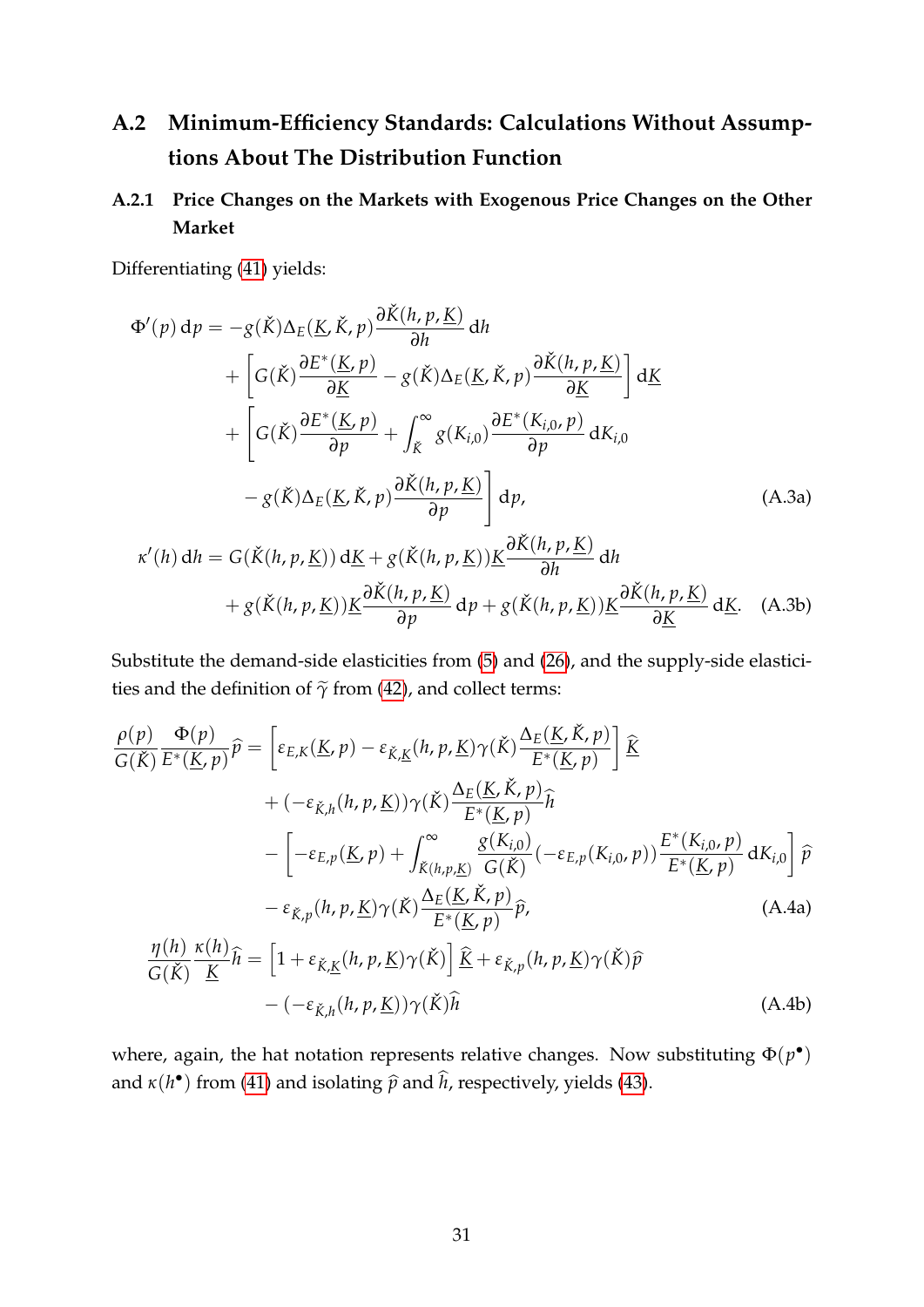## <span id="page-33-0"></span>**A.2.2 The Equilibrium Elasticities with Isolelastic Functions**

In the current section, I write down  $\chi(\underline{K})$ , as defined in [\(44\)](#page-19-1), and the equilibrium elasticities for the case of isoelastic functions as laid out in Section [3.3.](#page-20-0) To do so, note that the isoelastic functions imply

<span id="page-33-6"></span><span id="page-33-5"></span><span id="page-33-3"></span><span id="page-33-1"></span>
$$
\frac{E^*(K_{i,0}, p)}{E^*(\underline{K}, p)} = (\underline{K}/K_{i,0})^{\frac{\beta - 1}{\beta}}
$$
(A.5)

which in turn implies that [\(44\)](#page-19-1) becomes

$$
\chi(\underline{K}) = \left(\rho + \frac{1}{\beta}\right) \left[1 + \underline{K}^{\frac{\beta - 1}{\beta}} \int_{\check{K}}^{\infty} \frac{g(K_{i,0})}{G(\check{K})} K_{i,0}^{-\frac{\beta - 1}{\beta}} dK_{i,0}\right].
$$
 (A.6)

Now denote the numerator of [\(45a\)](#page-20-2) by *N<sup>h</sup>* , the numerator of [\(45b\)](#page-20-3) by *Np*, and their denominator by Θ, and use [\(36\)](#page-17-4), [\(38\)](#page-17-3), and [\(47\)](#page-20-4). This yields:

$$
N_h(\underline{K}) = \varepsilon_{\check{K},p} \gamma(\check{K}) \left[ \varepsilon_{E,K} + \frac{\Delta_E(\underline{K},\check{K},p)}{E^*(\underline{K})} \right] + \chi(\underline{K}) \left[ 1 + \varepsilon_{\check{K},\underline{K}} \gamma(\check{K}) \right]
$$
  
\n
$$
= \left( \frac{\beta - 1}{\beta} \right)^2 \frac{m(\underline{K}) [m(\underline{K}) - 1]}{\frac{\beta - 1}{\beta} m(\underline{K}) + 1} \gamma(\check{K}) + \chi(\underline{K}) \left[ 1 - \frac{m(\underline{K}) - 1}{\frac{\beta - 1}{\beta} m(\underline{K}) + 1} \gamma(\check{K}) \right], \quad \text{(A.7a)}
$$
  
\n
$$
N_p(\underline{K}) = -\varepsilon_{\check{K},h} \gamma(\check{K}) \left[ \varepsilon_{E,K} + \frac{\Delta_E(\underline{K},\check{K},p)}{E^*(\underline{K})} \right] + \eta \left[ \varepsilon_{E,K} - \varepsilon_{\check{K},\underline{K}} \gamma(\check{K}) \frac{\Delta_E(\underline{K},\check{K},p)}{E^*(\underline{K})} \right]
$$
  
\n
$$
= \frac{\beta - 1}{\beta} \left[ \frac{m(\underline{K}) [m(\underline{K}) - 1]}{\frac{\beta - 1}{\beta} m(\underline{K}) + 1} \gamma(\check{K}) - \eta \left[ 1 - \frac{m(\underline{K}) [m(\underline{K}) - 1]}{\frac{\beta - 1}{\beta} m(\underline{K}) + 1} \gamma(\check{K}) \right] \right], \quad \text{(A.7b)}
$$
  
\n
$$
\Theta(\underline{K}) = \chi(\underline{K}) \eta - \chi(\underline{K}) \varepsilon_{\check{K},h} \gamma(\check{K}) + \eta \varepsilon_{\check{K},p} \gamma(\check{K}) \frac{\Delta_E(\underline{K},\check{K},p)}{E^*(\underline{K})}
$$
  
\n
$$
= \chi(\underline{K}) \eta + \frac{m(\underline{K})}{\frac{\beta - 1}{\beta} m(\underline{K}) + 1} \gamma(\check{K}) \left[ \chi(\underline{K}) + \eta \left( \frac{\beta - 1}{\beta} \right)^2 m(\underline{K}) \right], \quad \text{(A.
$$

where  $\chi(\underline{K})$  is stated in [\(A.6\)](#page-33-1). Then,

<span id="page-33-4"></span><span id="page-33-2"></span>
$$
\Omega_{h,\underline{K}}(\underline{K}) = \frac{\left(\frac{\beta-1}{\beta}\right)^2 \frac{m(\underline{K})[m(\underline{K})-1]}{\frac{\beta-1}{\beta}m(\underline{K})+1} \gamma(\check{K}) + \chi(\underline{K}) \left[1 - \frac{m(\underline{K})-1}{\frac{\beta-1}{\beta}m(\underline{K})+1} \gamma(\check{K})\right]}{\chi(\underline{K})\eta + \frac{m(\underline{K})}{\frac{\beta-1}{\beta}m(\underline{K})+1} \gamma(\check{K}) \left[\chi(\underline{K}) + \eta\left(\frac{\beta-1}{\beta}\right)^2 m(\underline{K})\right]},
$$
\n(A.8a)

<span id="page-33-7"></span>
$$
\Omega_{p,\underline{K}}(\underline{K}) = \frac{\frac{\beta-1}{\beta} \left[ \frac{m(\underline{K})[m(\underline{K})-1]}{\frac{\beta-1}{\beta}m(\underline{K})+1} \gamma(\check{K}) - \eta \left[ 1 - \frac{m(\underline{K})[m(\underline{K})-1]}{\frac{\beta-1}{\beta}m(\underline{K})+1} \gamma(\check{K}) \right] \right]}{\chi(\underline{K})\eta + \frac{m(\underline{K})}{\frac{\beta-1}{\beta}m(\underline{K})+1} \gamma(\check{K}) \left[ \chi(\underline{K}) + \eta \left( \frac{\beta-1}{\beta} \right)^2 m(\underline{K}) \right]},
$$
\n(A.8b)

$$
\Omega_{K,\underline{K}}(\underline{K}) = \eta \Omega_{h,\underline{K}}(\underline{K}),\tag{A.8c}
$$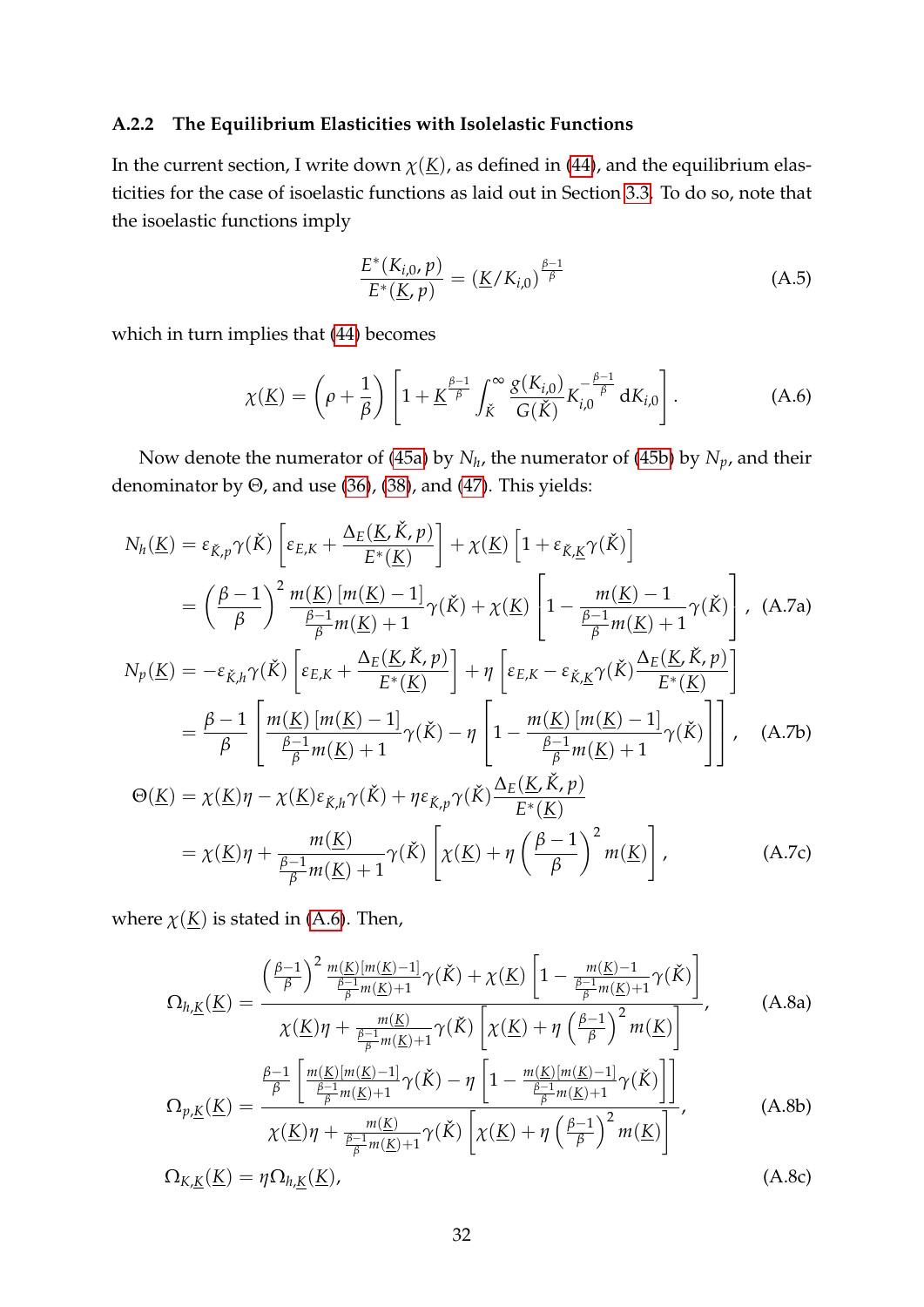$$
\Omega_{E,\underline{K}}(\underline{K}) = \rho \Omega_{p,\underline{K}}(\underline{K}).\tag{A.8d}
$$

#### <span id="page-34-0"></span>**A.2.3 Proof of Lemma [1](#page-21-0)**

For  $m(K)$  from [\(47\)](#page-20-4), such that we employ the elasticities from [\(45\)](#page-20-1), we have

<span id="page-34-3"></span>
$$
m'(\underline{K})\underline{K} = \left[\frac{2\beta - 1}{\beta} + \Omega_{h,\underline{K}}(\underline{K}) - \frac{\beta - 1}{\beta}\Omega_{p,\underline{K}}(\underline{K})\right]m(\underline{K}).
$$
 (A.9)

Note that

$$
1 + \Omega_{h,\underline{K}}(\underline{K}) - \frac{\beta - 1}{\beta} \Omega_{p,\underline{K}}(\underline{K})
$$
  
= 
$$
\frac{\chi(\underline{K})\eta + \chi(\underline{K}) \left[1 + \frac{\gamma(\check{K})}{\frac{\beta - 1}{\beta} m(\underline{K}) + 1}\right] + \eta \left(\frac{\beta - 1}{\beta}\right)^2 \left[1 + \frac{\gamma(\check{K})m(\underline{K})}{\frac{\beta - 1}{\beta} m(\underline{K}) + 1}\right]}{\chi(\underline{K})\eta + \frac{m(\underline{K})}{\frac{\beta - 1}{\beta} m(\underline{K}) + 1} \gamma(\check{K}) \left[\chi(\underline{K}) + \eta \left(\frac{\beta - 1}{\beta}\right)^2 m(\underline{K})\right]} > 0.
$$
 (A.10)

Thus,

$$
m'(\underline{K})\underline{K} - \left[\frac{\beta - 1}{\beta}m(\underline{K}) + 1\right] = \left[1 + \Omega_{h,\underline{K}}(\underline{K}) - \frac{\beta - 1}{\beta}\Omega_{p,\underline{K}}(\underline{K})\right]m(\underline{K}) - 1
$$

$$
= \frac{\left(m(\underline{K}) - 1\right)\chi(\underline{K})\eta + m(\underline{K})\left[\chi(\underline{K}) + \eta\left(\frac{\beta - 1}{\beta}\right)^{2}\right]}{\chi(\underline{K})\eta + \frac{m(\underline{K})}{\beta}m(\underline{K}) + \gamma\left(\tilde{K}\right)\left[\chi(\underline{K}) + \eta\left(\frac{\beta - 1}{\beta}\right)^{2}m(\underline{K})\right]} > 0.
$$
(A.11)

The inequality follows from  $m(K^{\circ}) = 1$  by [\(35\)](#page-16-3) and from continuity for  $\underline{K} > K^{\circ}$ . This proves Lemma [1.](#page-21-0)

### <span id="page-34-1"></span>**A.3 Isoelastic Distribution Function**

We assume that household capital follows a isoelastic distribution (see Definition [2\)](#page-23-1).<sup>[12](#page-34-2)</sup> This assumption is apparently unrealistic if it is meant to represent a long-run distribution of capital because. The problem is not so much the upper bound of  $K = X^{-1/\gamma}$ (we can standardize prices and the other functions to make that fit). However, we have seen that everybody owning less than a certain amount of capital would invest, and everybody would choose the same amount, such that after investment, we would always have a left-truncated distribution (no matter what its further properties look like) and a discontinuous spike. Even if immediately after investment there is some shock damaging all capital in a random manner, such that the distribution becomes

<span id="page-34-2"></span> $12$ The distribution is also called a Generalized Uniform Distribution [\(Lee, 2000\)](#page-42-12), but other authors use the term differently [\(Balakrishnan and Nevzorov, 2003;](#page-41-13) [Jayakumar and Sankaran, 2016\)](#page-42-13), such that I use the term "isoelastic distribution" for clarity.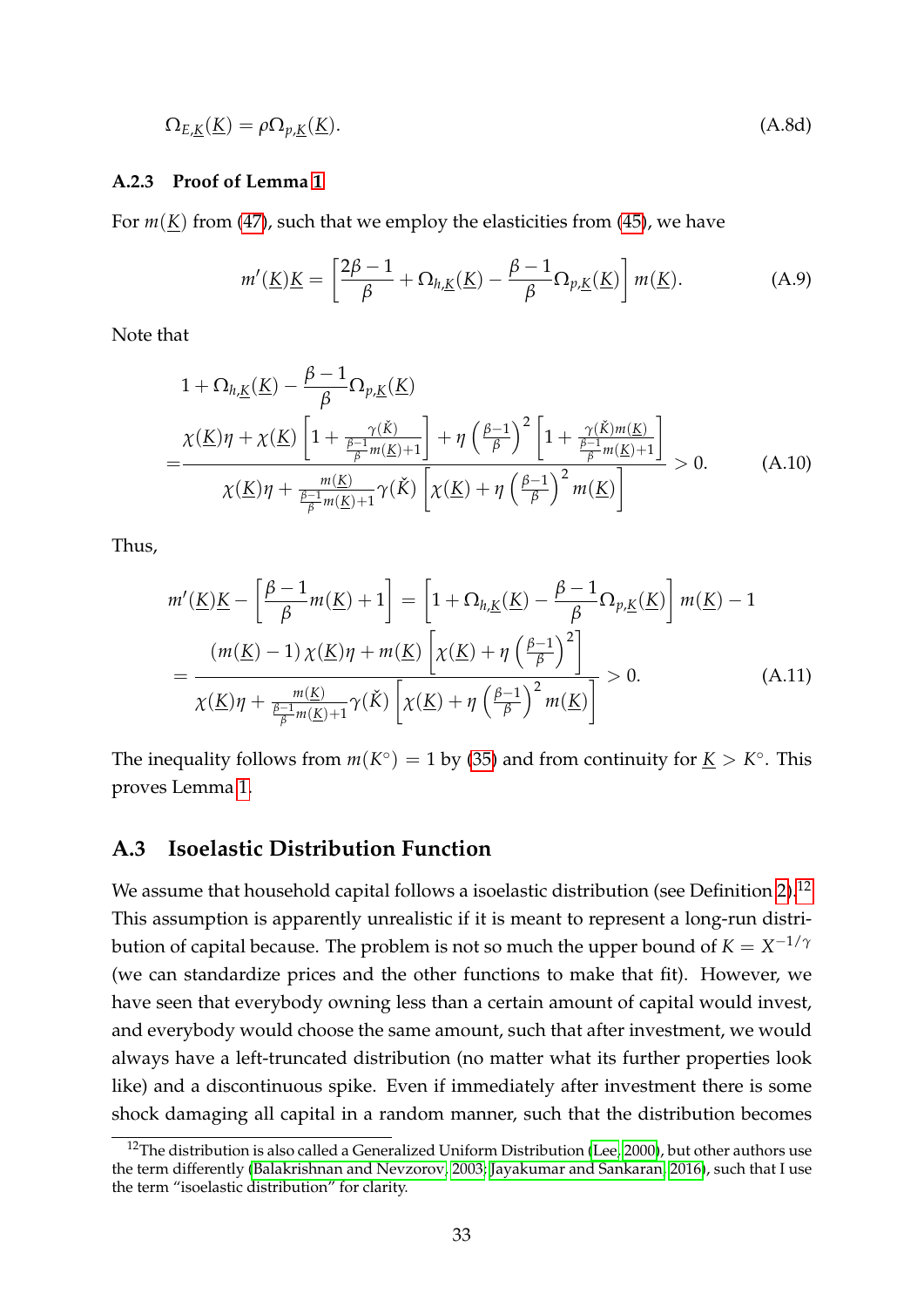continuous, there will still be a bump. Nonetheless, for the moment I assume the isoelastic distribution for tractability. Its properties are as follows:

**Lemma A.1** (Isoelastic Distribution: Properties)**.** *With an isoelastic distribution, the density function is*

$$
g(K) = \frac{\partial G(K)}{\partial K} = \begin{cases} \gamma X K^{\gamma - 1} & \text{for } K \in [0, X^{-1/\gamma}], \\ 0 & \text{else,} \end{cases}
$$
(A.12a)

*and the elasticity of the share of households with capital below K with respect to K is*

$$
\gamma(K) = \begin{cases} \gamma & \text{for } K \in [0, X^{-1/\gamma}], \\ 0 & \text{else.} \end{cases}
$$
 (A.12b)

*The mean and the variance are*

$$
\mathcal{E}(K) = \int_0^1 g(K_{i,0}) K_{i,0} dK_{i,0} = \frac{\gamma}{1 + \gamma} X,
$$
\n(A.12c)

$$
\mathcal{V}(K) = \int_0^1 g(K_{i,0}) \left[ K_{i,0} - \mathcal{E}(K) \right]^2 dK_{i,0} = X\gamma \left( \frac{1}{2+\gamma} + X\gamma \frac{X-2}{(1+\gamma)^2} \right). \tag{A.12d}
$$

Note that no other distribution function can be isoelastic:

**Lemma A.2.** *If*  $\gamma(K)$  *is constant for*  $K \in [K_{\min}, K_{\max}]$ *, then the form of the distribution function of K must be the one from Definition [2.](#page-23-1)*

*Proof.* Solving *<sup>∂</sup>G*(*K*) *∂K*  $\frac{K}{G(K)} = \gamma$  (with a constant right-hand side) yields  $G(K) = K^\gamma X$  for an arbitrary *X*. For a distribution function with bounds  $K_{\text{min}}$ ,  $K_{\text{max}}$ , it must hold that  $G(K_{\text{max}}) = K_{\text{max}}^{\gamma} X = 1$ , which implies  $K_{\text{max}} = X^{-1/\gamma}$ . Additionally, it must hold that  $G(K_{\min}) = K_{\min}^{\gamma} X = 0$ , which implies  $K_{\min} = 0$ .  $\Box$ 

## <span id="page-35-0"></span>**A.4 Minimum-Efficiency Standards: Calculations For The Isoelastic Distribution Function**

#### <span id="page-35-1"></span>**A.4.1 Substituting the Isoelastic Distribution Function**

If additional to assuming isoelastic utility and supply functions we assume that distribution function is isoelastic as defined in Definition [2,](#page-23-1) [\(A.6\)](#page-33-1) becomes

<span id="page-35-2"></span>
$$
\chi(\underline{K}) = \left(\rho + \frac{1}{\beta}\right) \times \left\{ \left[1 + \gamma \left(\frac{\underline{K}}{\overline{K}}\right)^{\gamma} \ln\left(X^{-\frac{1}{\gamma}} / \breve{K}\right)\right] \text{ for } \gamma = \frac{\beta - 1}{\beta},
$$
  

$$
\chi(\underline{K}) = \left(\rho + \frac{1}{\beta}\right) \times \left\{\left[1 + \frac{\gamma}{\gamma - \frac{\beta - 1}{\beta}} \left(\frac{\underline{K}}{\overline{K}}\right)^{\frac{\beta - 1}{\beta}} \left[\left(X^{-\frac{1}{\gamma}} / \breve{K}\right)^{\gamma - \frac{\beta - 1}{\beta}} - 1\right]\right] \text{ for } \gamma \neq \frac{\beta - 1}{\beta}.
$$
  
(A.13)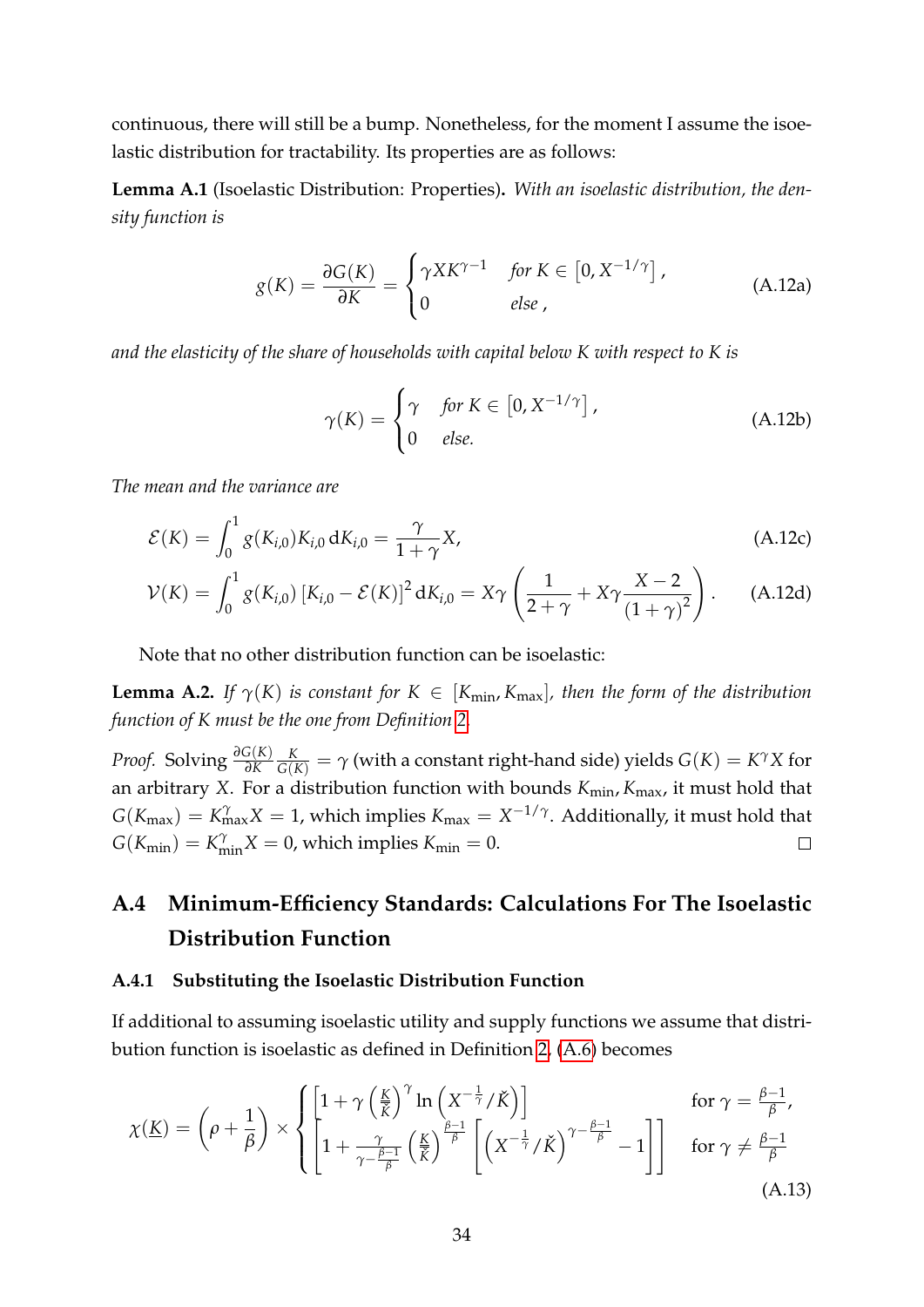<span id="page-36-3"></span>with

$$
\left(\frac{\underline{K}}{\vec{K}}\right)^{\frac{\beta-1}{\beta}} = \frac{\beta-1}{\beta}m(\underline{K}) + 1,
$$
\n(A.14a)

<span id="page-36-2"></span>
$$
\frac{X^{-\frac{1}{\gamma}}}{\check{K}} = \frac{X^{-\frac{1}{\gamma}}}{\underline{K}} \left[ \frac{\beta - 1}{\beta} m(\underline{K}) + 1 \right]^{\frac{\beta}{\beta - 1}}
$$
(A.14b)

by [\(34\)](#page-16-4). Note that  $\breve{K} < X^{-\frac{1}{\gamma}}$  by [\(54\)](#page-23-2), because  $X^{-\frac{1}{\gamma}}$  is the highest value of the distribution. Thus, it is immediately visible that  $\chi(\underline{K}) > 0$  for  $\gamma = \frac{\beta - 1}{\beta}$  $\frac{-1}{\beta}$ . For  $\gamma \neq \frac{\beta-1}{\beta}$  $\frac{1}{\beta}$ , either  $\gamma > \frac{\beta-1}{\beta}$ *β* , such that first term in the square-bracketed difference is greater than 1 and the fraction with which it is multiplied is positive, or  $\gamma < \frac{\beta-1}{\beta}$  $\frac{-1}{\beta}$ , such that the opposite holds in both cases and the whole term is again positive.

The elasticities stated in [\(A.8\)](#page-33-2) remain identical except that  $\gamma(\check{K}) = \gamma$ .

### <span id="page-36-0"></span>**A.4.2 Proof of Lemma [3](#page-24-0)**

Taking [\(36\)](#page-17-4) and [\(47\)](#page-20-4) into account, the equilibrium effect of a change of  $K$  on  $\check{K}$  is:

<span id="page-36-1"></span>
$$
\frac{d\check{K}^{\bullet}(\underline{K})/\check{K}}{\hat{\underline{K}}} = \varepsilon_{\check{K},\underline{K}} + \varepsilon_{\check{K},h}\Omega_{h,\underline{K}}(\underline{K}) + \varepsilon_{\check{K},p}\Omega_{p,\underline{K}}(\underline{K})
$$

$$
= -\frac{\left[1 + \Omega_{h,\underline{K}}(\underline{K}) - \frac{\beta - 1}{\beta}\Omega_{p,\underline{K}}(\underline{K})\right]m(\underline{K}) - 1}{\frac{\beta - 1}{\beta}m(\underline{K}) + 1}
$$

$$
\left(= 1 - \frac{m'(\underline{K})\underline{K}}{\frac{\beta - 1}{\beta}m(\underline{K}) + 1}\right) < 0
$$
(A.15)

by [\(A.10\)](#page-34-3). Explicitly, inserting [\(A.10\)](#page-34-3) into [\(A.15\)](#page-36-1),

$$
\frac{\mathrm{d}\check{K}^{\bullet}(\underline{K})/\check{K}}{\hat{\underline{K}}} = -\frac{\frac{[m(\underline{K})-1]}{\beta} \chi(\underline{K})\eta + \frac{m(\underline{K})}{\beta} \left[\chi(\underline{K}) + \eta \left(\frac{\beta-1}{\beta}\right)^2\right]}{\chi(\underline{K})\eta + \frac{m(\underline{K})}{\beta} \eta(\underline{K}) + \gamma(\check{K}) \left[\chi(\underline{K}) + \eta \left(\frac{\beta-1}{\beta}\right)^2 m(\underline{K})\right]}.
$$
(A.16)

 $\frac{d\breve{K}(h,p,K)/\breve{K}}{\widehat{K}}$  $\frac{K}{2}$ can only go to zero if the denominator goes to infinity. Note that

<span id="page-36-4"></span>
$$
\frac{d}{d\underline{K}} \frac{m(\underline{K})}{\frac{\beta - 1}{\beta} m(\underline{K}) + 1} = \frac{m'(\underline{K})}{\left(\frac{\beta - 1}{\beta} m(\underline{K}) + 1\right)^2} > 0,
$$
\n(A.17a)

$$
\frac{d}{d\underline{K}} \frac{m(\underline{K}) - 1}{\frac{\beta - 1}{\beta} m(\underline{K}) + 1} = \frac{\left(1 + \frac{\beta - 1}{\beta}\right) m'(\underline{K})}{\left(\frac{\beta - 1}{\beta} m(\underline{K}) + 1\right)^2} > 0,
$$
\n(A.17b)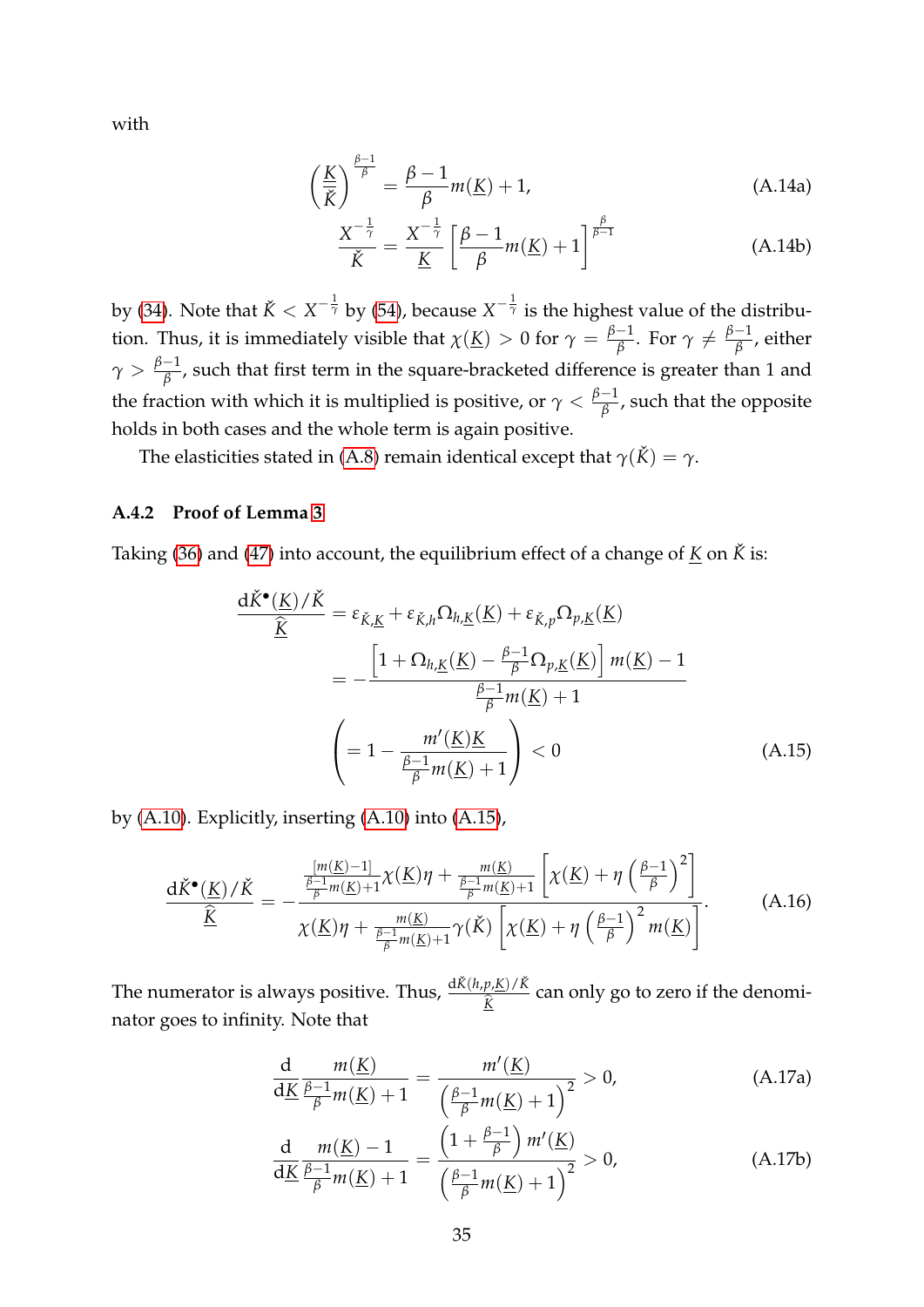$$
\lim_{\underline{K}\to\infty}\frac{m(\underline{K})}{\frac{\beta-1}{\beta}m(\underline{K})+1}=\lim_{\underline{K}\to\infty}\frac{m(\underline{K})-1}{\frac{\beta-1}{\beta}m(\underline{K})+1}=\frac{\beta}{\beta-1}.
$$
\n(A.17c)

Employing an isoelastic distribution function ( $\gamma(\check{K}) = \gamma$ ) and using Lemma [1,](#page-21-0)

$$
\lim_{K \to \infty} \frac{d\check{K}^{\bullet}(\underline{K})/\check{K}}{\hat{K}} = -\lim_{K \to \infty} \frac{\frac{\beta}{\beta - 1}\chi(\underline{K})\eta + \frac{\beta}{\beta - 1}\left[\chi(\underline{K}) + \eta\left(\frac{\beta - 1}{\beta}\right)^{2}\right]}{\chi(\underline{K})\eta + \frac{\beta}{\beta - 1}\gamma\left[\chi(\underline{K}) + \eta\left(\frac{\beta - 1}{\beta}\right)^{2}m(\underline{K})\right]}
$$

$$
= -\lim_{K \to \infty} \frac{(1 + \eta)\frac{\chi(\underline{K})}{m(\underline{K})}}{\frac{\chi(\underline{K})}{m(\underline{K})}\frac{\beta - 1}{\beta}\eta + \gamma\left[\frac{\chi(\underline{K})}{m(\underline{K})} + \eta\left(\frac{\beta - 1}{\beta}\right)^{2}\right]}.
$$
(A.18)

In order to continue, we characterize the limit behavior of  $\chi(\underline{K})/m(\underline{K})$ . Firstly, we analyze the effect of a change of  $\underline{K}$  on  $\chi$ . Differentiating [\(A.13\)](#page-35-2), using

<span id="page-37-1"></span>
$$
d\left(\left(\frac{\underline{K}}{\check{K}}\right)^{\frac{\beta-1}{\beta}}\right) = \frac{\beta-1}{\beta}\left(\frac{\underline{K}}{\check{K}}\right)^{\frac{\beta-1}{\beta}}\underbrace{\left(1-\frac{d\check{K}/\check{K}}{\hat{K}}\right)}_{>0}\widehat{\underline{K}}.\tag{A.19}
$$

and simplifying, we obtain

$$
\chi'(\underline{K})\underline{K} = \left(\rho + \frac{1}{\beta}\right) \times \gamma \times \left(\frac{\underline{K}}{\tilde{K}}\right)^{\frac{\beta-1}{\beta}} \times \begin{cases}\n\left[\gamma \left(1 - \frac{d\check{K}/\check{K}}{\tilde{K}}\right) \ln \left(X^{-\frac{1}{\gamma}}/\check{K}\right) - \frac{d\check{K}/\check{K}}{\tilde{K}}\right] & \text{for } \gamma = \frac{\beta-1}{\beta}, \\
\left[\frac{\frac{\beta-1}{\beta}}{\gamma - \frac{\beta-1}{\beta}} \left(1 - \frac{d\check{K}/\check{K}}{\tilde{K}}\right) \left[\left(X^{-\frac{1}{\gamma}}/\check{K}\right)^{\gamma - \frac{\beta-1}{\beta}} - 1\right] & \text{for } \gamma \neq \frac{\beta-1}{\beta}.\n\end{cases}
$$
\n(A.20)

The sign for the first case is immediately clear by [\(A.15\)](#page-36-1). For the second case, note that  $\gamma > \frac{\beta - 1}{\beta}$  $\frac{\overline{P}-1}{\beta}$  implies*,* again, that the square-bracketed term is positive, and vice versa. Thus, the reasoning explaining the sign of  $(A.13)$  applies a forteriori. Using  $(A.14a)$ , we can write

<span id="page-37-0"></span>
$$
\chi'(\underline{K})\underline{K} = \left(\rho + \frac{1}{\beta}\right) \times \gamma \times m'(\underline{K})\underline{K}
$$
\n
$$
\times \left\{ \left[ \gamma \ln \left( X^{-\frac{1}{\gamma}} / \check{K} \right) + 1 - \frac{\gamma m(\underline{K}) + 1}{m'(\underline{K})\underline{K}} \right] \text{ for } \gamma = \frac{\beta - 1}{\beta},
$$
\n
$$
\times \left\{ \left\{ \frac{\frac{\beta - 1}{\beta}}{\gamma - \frac{\beta - 1}{\beta}} \left[ \left( X^{-\frac{1}{\gamma}} / \check{K} \right)^{\gamma - \frac{\beta - 1}{\beta}} - 1 \right] + \left( X^{-\frac{1}{\gamma}} / \check{K} \right)^{\gamma - \frac{\beta - 1}{\beta}} \left[ 1 - \frac{\frac{\beta - 1}{\beta} m(\underline{K}) + 1}{m'(\underline{K})\underline{K}} \right] \right\} \text{ for } \gamma \neq \frac{\beta - 1}{\beta}.
$$
\n(A.21)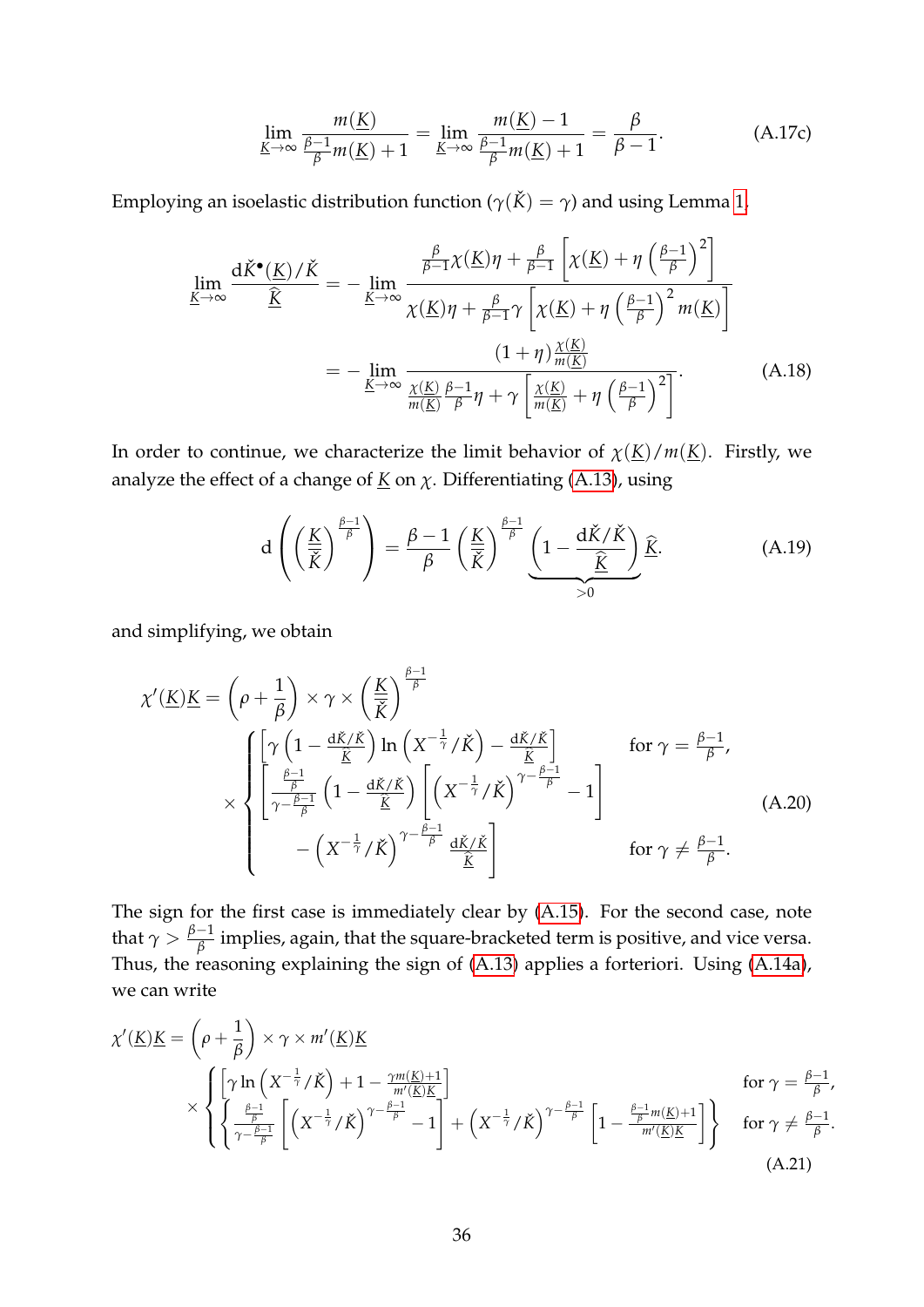We derive a lower bound for this by substituting the limiting case from [\(48a\)](#page-21-2),  $m'(\underline{K})\underline{K} = \frac{\beta-1}{\beta}m(\underline{K}) + 1.$  Substituting [\(A.14a\)](#page-36-2) then yields:

$$
\chi'(\underline{K})\underline{K} > \left(\rho + \frac{1}{\beta}\right) \frac{\beta - 1}{\beta} \times \begin{cases} \gamma \left(\frac{\underline{K}}{\tilde{K}}\right)^{\gamma} \ln\left(X^{-\frac{1}{\gamma}} / \check{K}\right) & \text{for } \gamma = \frac{\beta - 1}{\beta}, \\ \frac{\gamma}{\gamma - \frac{\beta - 1}{\beta}} \left(\frac{\underline{K}}{\tilde{K}}\right)^{\frac{\beta - 1}{\beta}} \left[\left(X^{-\frac{1}{\gamma}} / \check{K}\right)^{\gamma - \frac{\beta - 1}{\beta}} - 1\right] & \text{for } \gamma \neq \frac{\beta - 1}{\beta} \end{cases}
$$
\n(A.22)

which is positive and increasing by [\(48a\)](#page-21-2) and [\(A.15\)](#page-36-1). Note that if  $\chi'(\underline{K})\underline{K}$  were a positive constant,  $\chi(\underline{K})$  would go to infinity as  $\underline{K} \to \infty$ . Thus, this holds for [\(A.21\)](#page-37-0) a forteriori:

<span id="page-38-0"></span>
$$
\lim_{\underline{K}\to\infty} \chi(\underline{K}) = \infty. \tag{A.23}
$$

Using [\(A.14\)](#page-36-3) and Lemma [1,](#page-21-0) we obtain

$$
\lim_{\underline{K}\to\infty} \frac{\chi(\underline{K})}{m(\underline{K})} = \left(\rho + \frac{1}{\beta}\right) \times \frac{\beta - 1}{\beta} \times \begin{cases} \gamma \lim_{\underline{K}\to\infty} \ln\left(X^{-\frac{1}{\gamma}}/\check{K}\right) & \text{for } \gamma = \frac{\beta - 1}{\beta}, \\ \frac{\gamma}{\gamma - \frac{\beta - 1}{\beta}} \lim_{\underline{K}\to\infty} \left(X^{-\frac{1}{\gamma}}/\check{K}\right)^{\gamma - \frac{\beta - 1}{\beta}} & \text{for } \gamma \neq \frac{\beta - 1}{\beta}. \end{cases}
$$
\n(A.24)

Given the negative sign of [\(A.15\)](#page-36-1), there are two seemingly possible cases. The first is that  $\breve{K}$  goes to some positive constant. Then  $\lim_{\underline{K}\to\infty}\frac{\chi(\underline{K})}{m(\underline{K})}\equiv a$  is also some positive constant. But then,

$$
\lim_{\underline{K}\to\infty} \frac{d\check{K}^{\bullet}(\underline{K})/\check{K}}{\hat{K}} = -\frac{(1+\eta)a}{a\frac{\beta-1}{\beta}\eta + \gamma\left[a + \eta\left(\frac{\beta-1}{\beta}\right)^2\right]}
$$
(A.25)

implies that  $\lim_{K\to\infty} \check{K} = 0$ , which is a contradiction. Thus, consider  $\lim_{K\to\infty} \check{K} = 0$ , which by [\(A.24\)](#page-38-0) implies

<span id="page-38-1"></span>
$$
\lim_{\underline{K}\to\infty} \frac{\chi(\underline{K})}{m(\underline{K})} = \infty.
$$
\n(A.26)

Using this in [\(A.18\)](#page-37-1) yields

$$
\lim_{\underline{K}\to\infty} \frac{\mathrm{d}\check{K}^{\bullet}(\underline{K})/\check{K}}{\hat{\underline{K}}} = -\frac{1+\eta}{\frac{\beta-1}{\beta}\eta+\gamma}.
$$
\n(A.27)

Note that this is identical to the limit of the partial elasticity for  $\eta \to \infty$ ; cf. [\(36c\)](#page-17-5). This proves Lemma [3.](#page-24-0)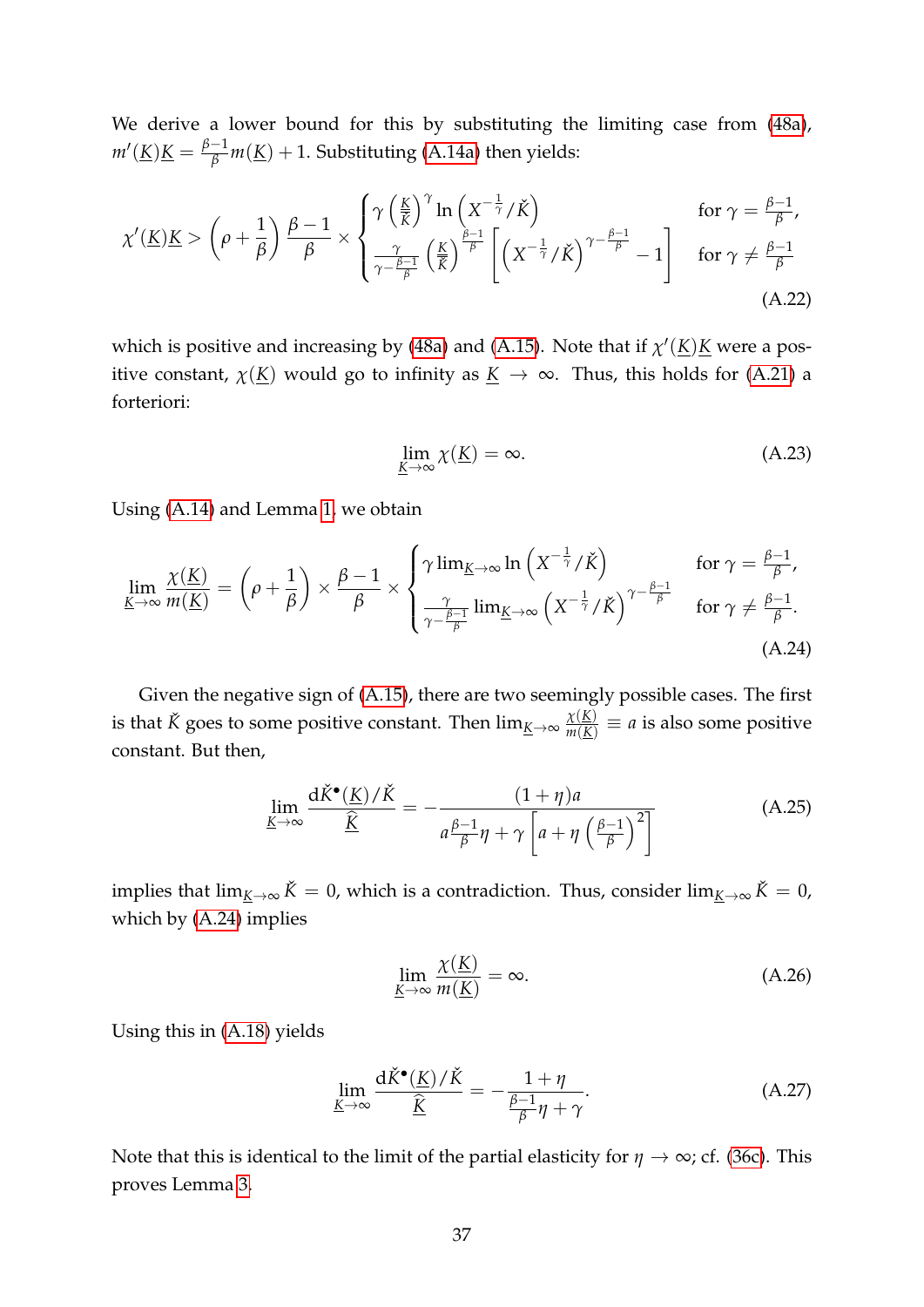#### <span id="page-39-0"></span>**A.4.3 The Equilibrium Elasticities with Isolelastic Functions: Analysis**

For a marginal standard, [\(A.8\)](#page-33-2) reduces to

$$
\Omega_{h,\underline{K}}(K^{\circ}) = \frac{\chi(K^{\circ})}{\chi(K^{\circ})\eta + \frac{\beta}{2\beta - 1}\gamma(\check{K})\left[\chi(K^{\circ}) + \eta\left(\frac{\beta - 1}{\beta}\right)^2\right]} \ge 0,
$$
\n(A.28a)

<span id="page-39-1"></span>
$$
\Omega_{p,\underline{K}}(K^{\circ}) = \frac{-\frac{\beta-1}{\beta}\eta}{\chi(K^{\circ})\eta + \frac{\beta}{2\beta-1}\gamma(\check{K})\left[\chi(K^{\circ}) + \eta\left(\frac{\beta-1}{\beta}\right)^2\right]} \leq 0,
$$
\n(A.28b)

$$
\Omega_{K,\underline{K}}(K^{\circ}) = \eta \Omega_{h,\underline{K}}(K^{\circ}) \ge 0, \tag{A.28c}
$$

$$
\Omega_{E,\underline{K}}(K^{\circ}) = \rho \Omega_{p,\underline{K}}(K^{\circ}) \le 0 \tag{A.28d}
$$

where the inequalities are strict if supply elasticities are positive and finite. But this merely confirms Proposition [2.](#page-22-1) Turning to the analysis of stricter standards, I again assume an isoelastic distribution of capital endowments.

I first consider  $Ω<sub>h,K</sub>(K)$ . As the derivatives of [\(A.7\)](#page-33-3), even for  $γ(K) = γ$ , are quite involved, I focus on the limiting behavior. From [\(A.8a\)](#page-33-4), we have

$$
\lim_{\underline{K}\to\infty} \Omega_{h,\underline{K}}(\underline{K}) = \lim_{\underline{K}\to\infty} \frac{m(\underline{K})\frac{\beta-1}{\beta}\gamma + \chi(\underline{K})\left[1 - \frac{\beta}{\beta-1}\gamma\right]}{\chi(\underline{K})\eta + \frac{\beta}{\beta-1}\gamma\left[\chi(\underline{K}) + \eta\left(\frac{\beta-1}{\beta}\right)^2 m(\underline{K})\right]}
$$

$$
= \lim_{\underline{K}\to\infty} \frac{\frac{\beta-1}{\beta}\gamma + \chi(\underline{K})}{\chi(\underline{K})\eta + \frac{\beta}{\beta-1}\gamma\left[\frac{\chi(\underline{K})}{m(\underline{K})} + \eta\left(\frac{\beta-1}{\beta}\right)^2\right]}
$$

$$
= \frac{1 - \frac{\beta}{\beta-1}\gamma}{\eta + \frac{\beta}{\beta-1}\gamma} = \frac{\frac{\beta-1}{\beta} - \gamma}{\frac{\beta-1}{\beta}\eta + \gamma}
$$
(A.29)

where the last line follows from [\(A.26\)](#page-38-1). Thus, the elasticity remains positive if *<sup>β</sup>*−<sup>1</sup> *<sup>β</sup>* > *<sup>γ</sup>*, goes to zero if  $\frac{\beta-1}{\beta}=\gamma$ , and goes to a negative value if  $\frac{\beta-1}{\beta}<\gamma$ . In the last case, it crosses zero at which [\(A.7a\)](#page-33-5) is zero, which can be written as

$$
\left(\frac{\beta-1}{\beta}\right)^2 m(\underline{K}) \left[m(\underline{K})-1\right] \gamma + \left[\left(\frac{\beta-1}{\beta}-\gamma\right) m(\underline{K})+1+\gamma\right] \chi(\underline{K}) = 0. \tag{A.30}
$$

The characterization of  $\Omega_{K,K}(\underline{K})$  then follows from its definition in [\(45\)](#page-20-1).

I now consider  $\Omega_{p,K}(\underline{K})$ . By [\(A.28b\)](#page-39-1), it is negative for  $\underline{K} = K^{\circ}$ . Note that by [\(A.7\)](#page-33-3) and [\(A.17\)](#page-36-4), we have  $N'_p(\underline{K}) > 0$ , which is necessary for the elasticity to become positive. I calculate the critical value of *K* at which this is indeed the case. From [\(A.7b\)](#page-33-6),  $N_p(\underline{K}) = 0$  for the value given in [\(57\)](#page-25-1). Thus, for  $\eta > 0$ ,  $\Omega_{p,\underline{K}}(\underline{K})$  is negative for a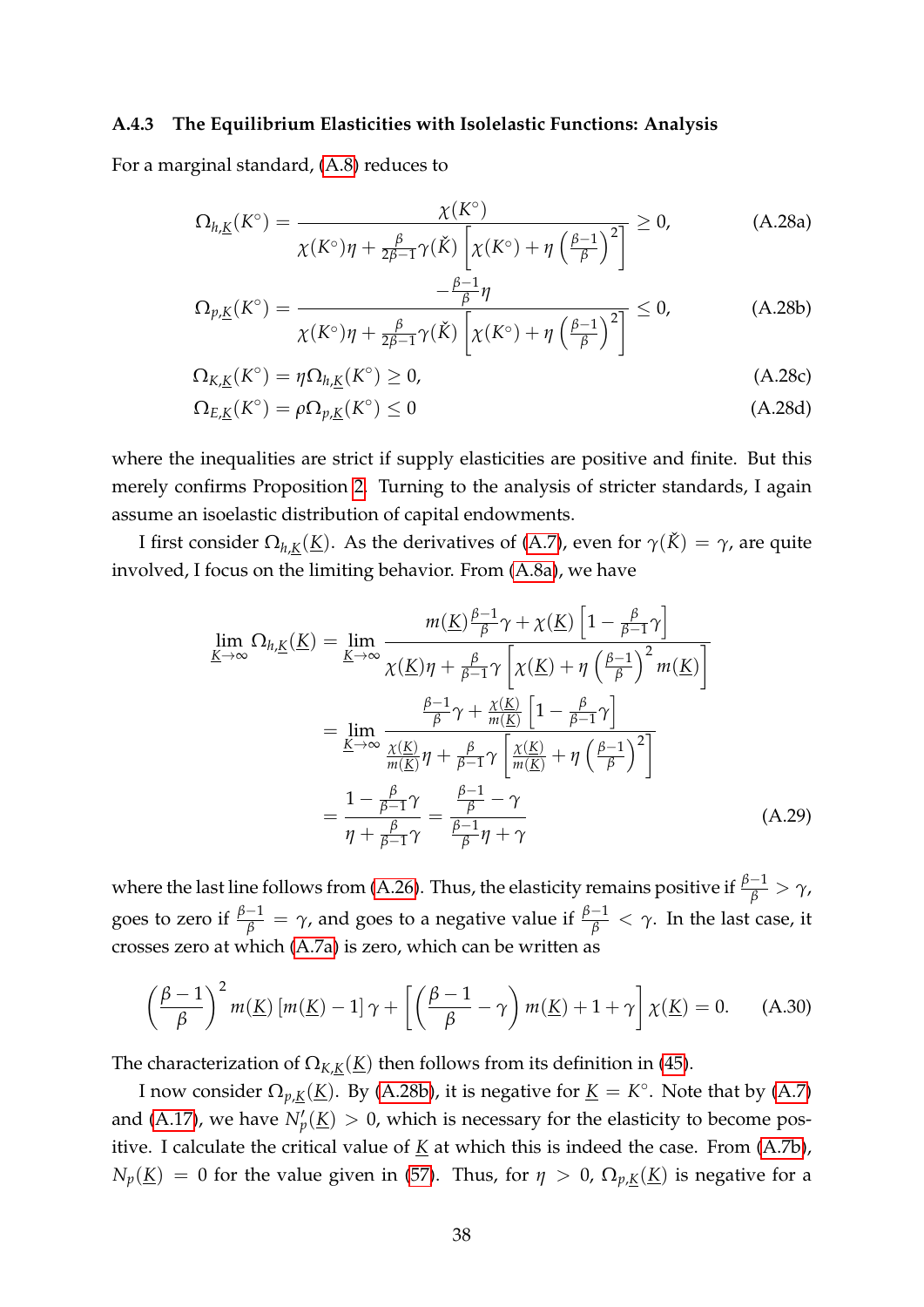marginal standard, decreases in absolute terms as the standard is made stricter, and becomes zero for some value of *K* (that accordingly minimizes the energy price and/or the energy consumption). Finally, it asymptotically goes to zero for  $K \to \infty$ : From [\(A.8b\)](#page-33-7), we have, by [\(A.24\)](#page-38-0),

$$
\lim_{\underline{K}\to\infty} \Omega_{p,\underline{K}}(\underline{K}) = \lim_{\underline{K}\to\infty} \frac{\frac{\beta-1}{\beta} (1+\eta) \frac{m(\underline{K})-1}{\frac{\beta-1}{\beta} m(\underline{K})+1} \gamma}{\frac{m(\underline{K})}{m(\underline{K})} \eta + \frac{m(\underline{K})}{\frac{\beta-1}{\beta} m(\underline{K})+1} \gamma \left[ \frac{\chi(\underline{K})}{m(\underline{K})} + \eta \left( \frac{\beta-1}{\beta} \right)^2 \right]}
$$
\n
$$
= \lim_{\underline{K}\to\infty} \frac{(1+\eta) \gamma}{\frac{\chi(\underline{K})}{m(\underline{K})} \left[ \eta + \frac{\beta}{\beta-1} \gamma \right]} = 0.
$$
\n(A.31)

The characterization of  $\Omega_{E,K}(\underline{K})$  then follows from its definition in [\(45\)](#page-20-1).

For the last sentence of the proposition, note that rearranging [\(56\)](#page-25-0) yields:

$$
\frac{\Delta_E(\underline{K}, \check{K}, p)}{E^*(\underline{K})} = -\frac{\varepsilon_{\check{K},h}\gamma - \eta}{\gamma \left(\varepsilon_{\check{K},h} + \eta \varepsilon_{\check{K},\underline{K}}\right)} \varepsilon_{E,K}
$$
(A.32)

Substituting into the left-hand side of [\(55\)](#page-24-3) yields:

$$
\varepsilon_{\check{K},p}\gamma\left[\varepsilon_{E,K} - \frac{\varepsilon_{\check{K},h}\gamma - \eta}{\gamma\left(\varepsilon_{\check{K},h} + \eta\varepsilon_{\check{K},K}\right)}\varepsilon_{E,K}\right] + \chi(\underline{K})\left[1 + \varepsilon_{\check{K},K}\gamma\right]
$$
\n
$$
= \left(\frac{\eta\varepsilon_{\check{K},p}\varepsilon_{E,K}}{\varepsilon_{\check{K},h} + \eta\varepsilon_{\check{K},K}} + \chi(\underline{K})\right)\left[1 + \varepsilon_{\check{K},K}\gamma\right]
$$
\n(A.33)

In the fraction, both elasticities in the denominator and  $\varepsilon_{E,K}$  are negative. Thus, the round-bracketed term is positive. By  $\chi(\underline{K}) > 0$ , the sign of the whole elasticity at this point depends on the square-bracketed term. Using [\(56\)](#page-25-0), we write:

$$
\operatorname{sgn}\left[1+\varepsilon_{\breve{K},\underbar{K}}\gamma\right]\Big|_{\Omega_{p,\underbar{K}}(\underbar{K})=\Omega_{E,\underbar{K}}(\underbar{K})=0}=\operatorname{sgn}\left[\frac{-\varepsilon_{\breve{K},h}\gamma+\eta}{\eta\frac{\Delta_{E}(\underbar{K},\breve{K},p)}{E^*(\underbar{K})}}\left[\varepsilon_{E,K}+\frac{\Delta_{E}(\underbar{K},\breve{K},p)}{E^*(\underbar{K})}\right]\right]>0,
$$
\n(A.34)

where the sign follows from Lemma [2.](#page-21-1)

## <span id="page-40-0"></span>**References**

<span id="page-40-1"></span>**Allcott, Hunt**, "Consumers' Perceptions and Misperceptions of Energy Costs," *American Economic Review*, May 2011, *101* (3), 98–104.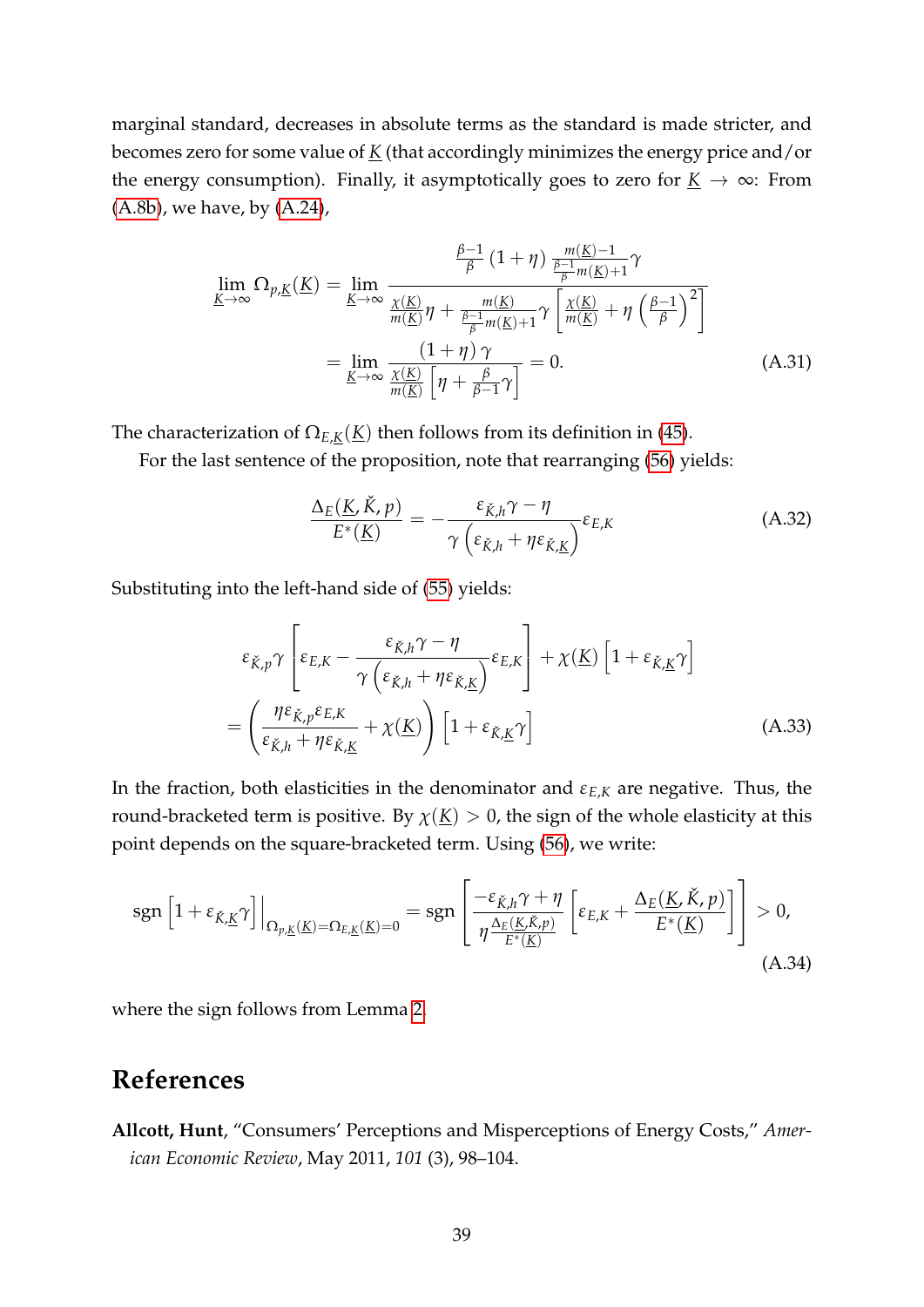- <span id="page-41-11"></span>**and Michael Greenstone**, "Is There an Energy Efficiency Gap?," *Journal of Economic Perspectives*, February 2012, *26* (1), 3–28.
- <span id="page-41-12"></span>**, Sendhil Mullainathan, and Dmitry Taubinsky**, "Energy Policy with Externalities and Internalities," *Journal of Public Economics*, April 2014, *112*, 72–88.
- <span id="page-41-13"></span>**Balakrishnan, N. and V. B. Nevzorov**, *A Primer on Statistical Distributions*, Hoboken: Wiley, 2003.
- <span id="page-41-7"></span>**Borenstein, Severin**, "A Microeconomic Framework for Evaluating Energy Efficiency Rebound and Some Implications," *The Energy Journal*, 2015, *36* (1), 1–21.
- <span id="page-41-5"></span>**Brookes, Len**, "The greenhouse effect: the fallacies in the energy efficiency solution," *Energy Policy*, 1990, *18* (2), 199–201.
- <span id="page-41-3"></span>**Castro-Alvarez, Fernando, Shruti Vaidyanathan, Hannah Bastian, and Jen King**, "The 2018 International Energy Efficiency Scorecard," Report I1801, American Council for an Energy-Efficient Economy, Washington, DC 2018.
- <span id="page-41-8"></span>**Chan, Nathan W. and Kenneth Gillingham**, "The Microeconomic Theory of the Rebound Effect and Its Welfare Implications," *Journal of the Association of Environmental and Resource Economists*, 2015, *2* (1), 133–159.
- <span id="page-41-0"></span>**Dehmer, Dagmar**, "Union und SPD setzen bei Energieeffizienz auf Verbote," Der Tagesspiegel November 11 2013.
- <span id="page-41-2"></span>**Frondel, Manuel and Steffen Lohmann**, "The European Commission's light bulb decree: Another costly regulation?," *Energy Policy*, June 2011, *39* (6), 3177–3181.
- <span id="page-41-10"></span>**Gerarden, Todd D., Richard G. Newell, and Robert N. Stavins**, "Assessing the Energy-Efficiency Gap," *Journal of Economic Literature*, December 2017, *55* (4), 1486– 1525.
- <span id="page-41-9"></span>**Gillingham, Kenneth, David Rapson, and Gernot Wagner**, "The Rebound Effect and Energy Efficiency Policy," *Review of Environmental Economics and Policy*, Winter 2016, *10* (1), 68–88.
- <span id="page-41-6"></span>**, Richard G. Newell, and Karen Palmer**, "Energy Efficiency Economics and Policy," *Annual Review of Resource Economics*, 2009, *1* (1), 597–620.
- <span id="page-41-4"></span>**Gruenspecht, Howard K.**, "Differentiated Regulation: The Case of Auto Emissions Standards," *American Economic Review*, 1982, *72* (2), 328–31.
- <span id="page-41-1"></span>**Harrabin, Roger**, "Sales of inefficient vacuum cleaners banned," BBC News website, https://www.bbc.co.uk/news/business-41119355 September 2017.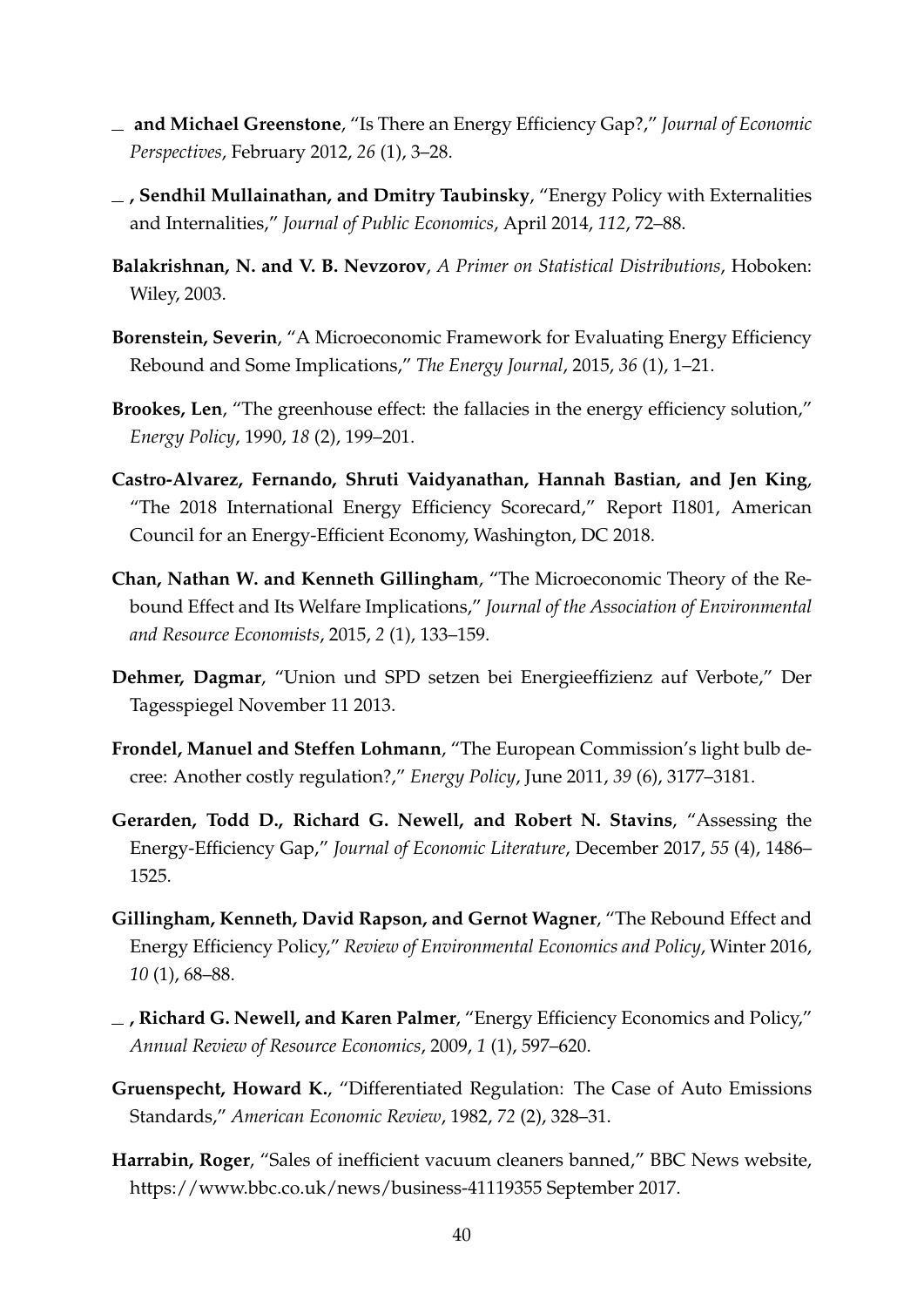- <span id="page-42-0"></span>**IEA**, *World Energy Balances 2018*, International Energy Agency, 2018.
- <span id="page-42-9"></span>**Inada, Ken-Ichi**, "On a Two-Sector Model of Economic Growth: Comments and a Generalization," *The Review of Economic Studies*, June 1963, *30* (2), 119–127.
- <span id="page-42-3"></span>**Jacobsen, Mark R. and Arthur A. van Benthem**, "Vehicle Scrappage and Gasoline Policy," *American Economic Review*, 2015, *105* (3), 1312–1338.
- <span id="page-42-13"></span>**Jayakumar, K. and Kothamangalth Krishnan Sankaran**, "On a Generalisation of Uniform Distribution and Its Properties," *Statistica*, 2016, *LXXVI* (1).
- <span id="page-42-5"></span>**Khazzoom, Daniel J.**, "Implications of Mandated Efficiency in Standards for Household Appliances," *The Energy Journal*, 1980, *1* (4), 21–40.
- <span id="page-42-12"></span>**Lee, Changsoo**, "Estimations in a Generalized Uniform Distribution," *Journal of the Korean Data & Information Science Society*, 2000, *11* (2), 319–325.
- <span id="page-42-4"></span>**Levinson, Arik**, "Energy Efficiency Standards Are More Regressive Than Energy Taxes: Theory and Evidence," *Journal of the Association of Environmental and Resource Economists*, March 2019, *6* (S1), S7–S36.
- <span id="page-42-1"></span>**Perino, Grischa and Thomas Pioch**, "Banning incandescent light bulbs in the shadow of the EU Emission Trading System," *Climate Policy*, 2017, *17* (5), 678–686.
- <span id="page-42-2"></span>**Portney, Paul R., Ian W. H. Parry, Howard K. Gruenspecht, and Winston Harrington**, "The Economics of Fuel Economy Standards," *Journal of Economic Perspectives*, Fall 2003, *17* (4), 203–217.
- <span id="page-42-6"></span>**Saunders, Harry D.**, "The Khazzoom-Brookes Postulate and Neoclassical Growth," *Energy Journal*, 1992, *13* (4), 131–148.
- <span id="page-42-7"></span>, "A view from the macro side: rebound, backfire, and Khazzoom-Brookes," *Energy Policy*, June 2000, *28* (6–7), 439–449.
- <span id="page-42-11"></span>, "Fuel conserving (and using) production functions," *Energy Economics*, September 2008, *30* (5), 2184–2235.
- <span id="page-42-10"></span>**Voss, Achim**, "How Disagreement About Social Costs Leads to Inefficient Energy-Productivity Investment," *Environmental and Resource Economics*, April 2015, *60* (4), 521–548.
- <span id="page-42-8"></span>**Wirl, Franz**, *The Economics of Conservation Programs*, Boston, Dordrecht, London: Kluwer Academic Publishers, 1997.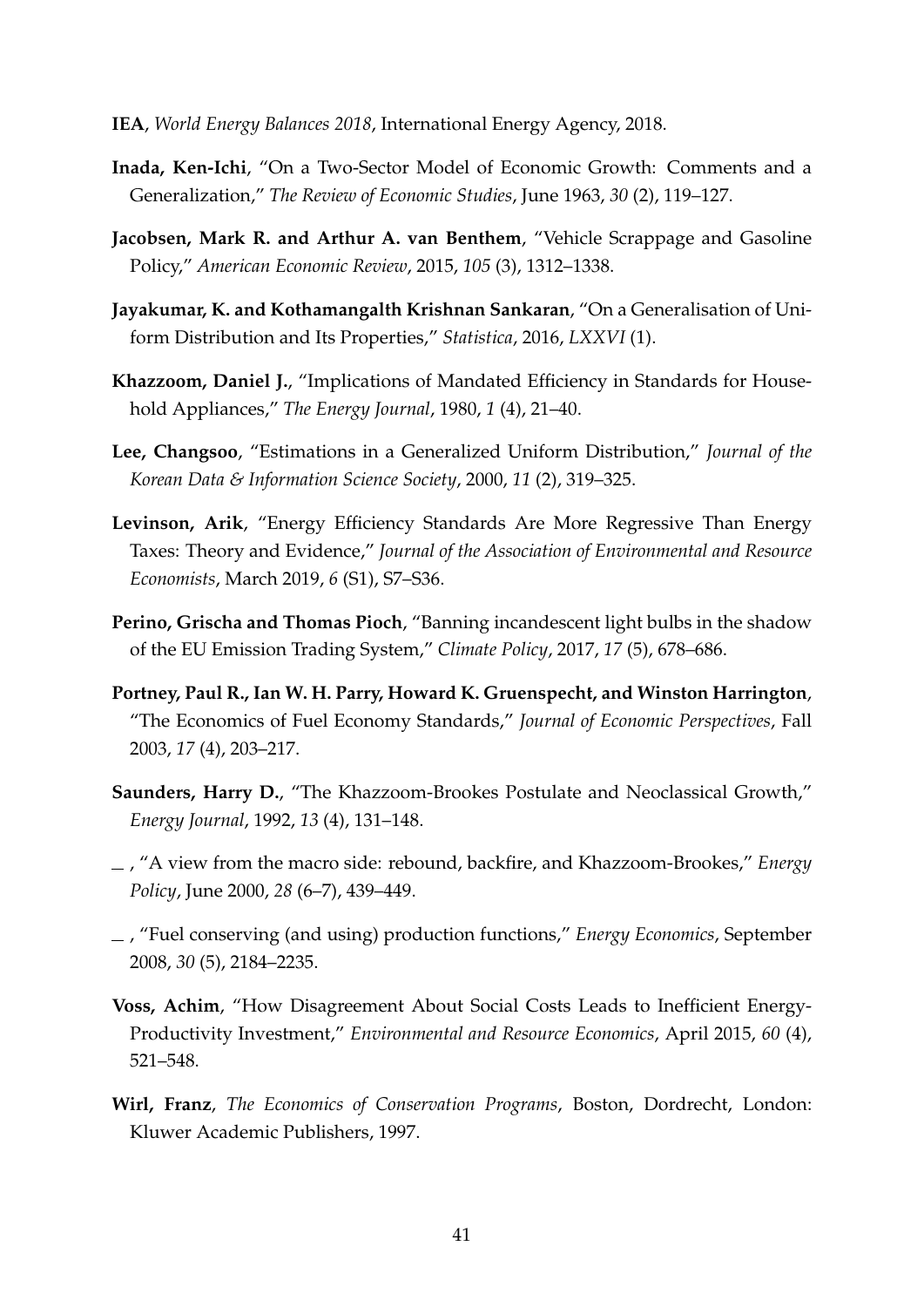#### NOTE DI LAVORO DELLA FONDAZIONE ENI ENRICO MATTEI Fondazione Eni Enrico Mattei Working Paper Series

Our Working Papers are available on the Internet at the following addresses: http://www.feem.it/getpage.aspx?id=73&sez=Publications&padre=20&tab=1

#### NOTE DI LAVORO PUBLISHED IN 2019

1. 2019, FEP Series, Michel Noussan, Effects of the Digital Transition in Passenger Transport - an Analysis of Energy Consumption Scenarios in Europe

2. 2019, FEP Series, Davide Mazzoni, Digitalization for Energy Access in Sub-Saharan Africa : Challenges, Opportunities and Potential Business Models

3. 2019, ET Series, Edilio Valentini, Paolo Vitale, Uncertainty and Risk-aversion in a Dynamic Oligopoly with Sticky Prices

4. 2019, ET Series, Elkhan Richard Sadik-Zada, Andrea Gatto, Determinants of the Public Debt and the Role of the Natural Resources: A Cross-Country Analysis

5. 2019, ET Series, Jian-Xin Wu, Ling-Yun He, ZhongXiang Zhang, Does China Fall into Poverty-Environment Traps? Evidence from Long-term Income Dynamics and Urban Air Pollution

6. 2019, FEP Series, Pier Paolo Raimondi, Central Asia Oil and Gas Industry - The External Powers' Energy Interests in Kazakhstan, Turkmenistan and Uzbekistan

7. 2019, ET Series, Bladimir Carrillo, Present Bias and Underinvestment in Education? Long-run Effects of Childhood Exposure to Booms in Colombia

8. 2019, ES Series, Luca Farnia, On the Use of Spectral Value Decomposition for the Construction of Composite Indices

9. 2019, ET Series, Francesco Menoncin, Sergio Vergalli, Optimal Stopping Time, Consumption, Labour, and Portfolio Decision for a Pension Scheme

10. 2019, FEP Series, Samuel Carrara, Assessing the Techno-economic Effects of the Delayed Deployment of CCS Power Plants

11. 2019, ET Series, Nicola Comincioli, Sergio Vergalli and Paolo M. Panteghini, Business Tax Policy under Default Risk

12. 2019, ET Series, Wolfgang Buchholz, Richard Cornes, Dirk Rübbelke, Matching in the Kolm Triangle: Interiority and Participation Constraints of Matching Equilibria

13. 2019, FEP Series, Achim Voss, The Adverse Effect of Energy-Efficiency Policy